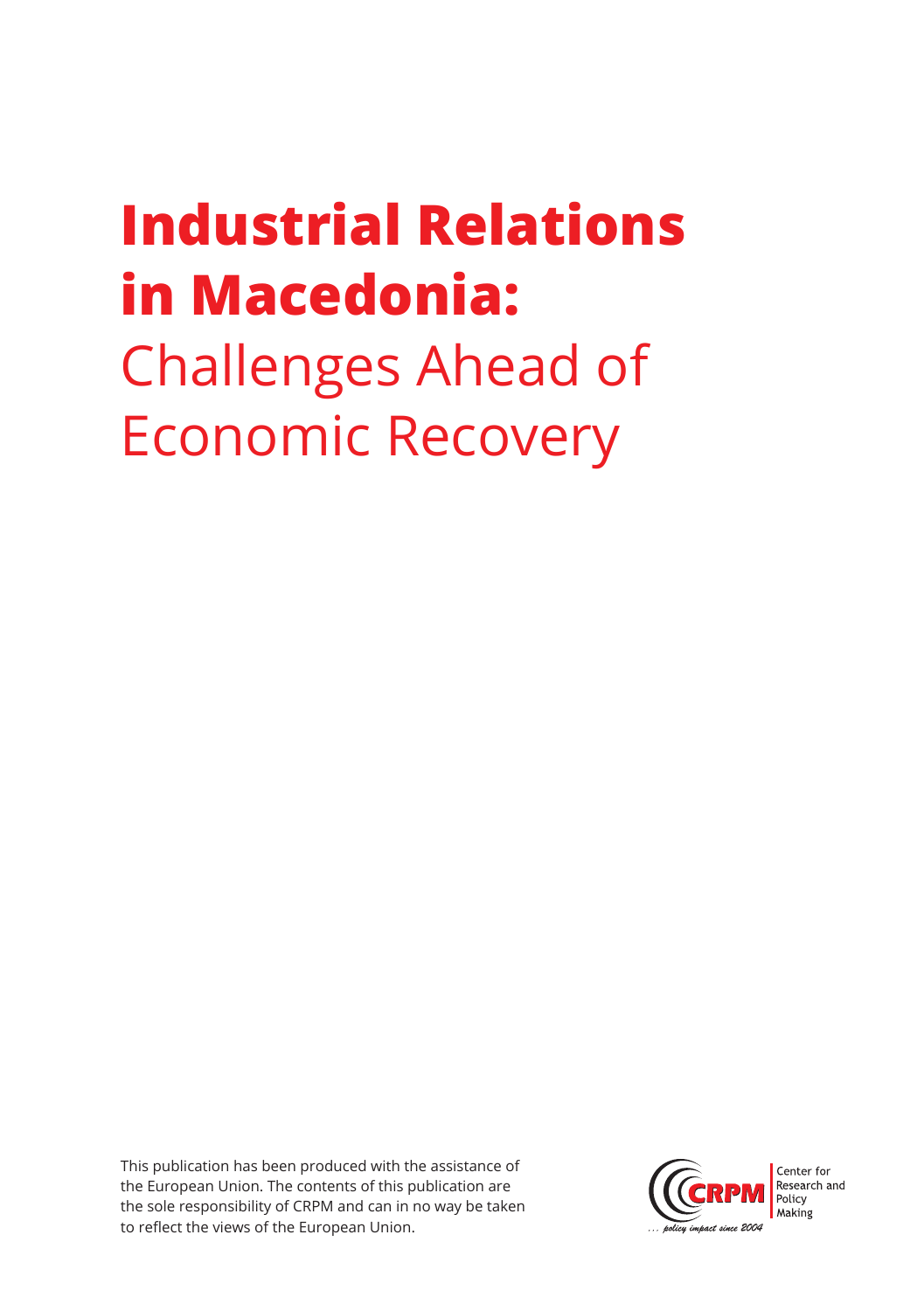# **Contents**

|      | List of Abbreviations                                           | 4                                                                          |
|------|-----------------------------------------------------------------|----------------------------------------------------------------------------|
|      | List of Tables                                                  | 5                                                                          |
|      | List of Figures                                                 | 5                                                                          |
|      | 1. Introduction                                                 | 7                                                                          |
|      | 2. Methodology                                                  | 8                                                                          |
|      | 3. Framework of the Industrial<br><b>Relations in Macedonia</b> | 11<br>11<br>12<br>14<br>15<br>19<br>19<br>20<br>22<br>23<br>24<br>26<br>27 |
| 3.1. | Legislative Framework                                           |                                                                            |
|      | 3.2. Recent Activities and Projects                             |                                                                            |
| 3.3. | Main actors and social dialogue                                 |                                                                            |
|      | 3.3.1. Trade Unions                                             |                                                                            |
|      | 3.3.2. Employers' Organizations                                 |                                                                            |
|      | 3.3.3. Chambers of commerce                                     |                                                                            |
| 3.4. | Representativeness                                              |                                                                            |
|      | Amendments to the General Collective Agreement                  |                                                                            |
| 3.5. | <b>Tripartite Social Dialogue</b>                               |                                                                            |
|      | 3.5.1. Economic and Social Council                              |                                                                            |
|      | 3.5.2. Local Economic and Social Councils                       |                                                                            |
| 3.6. | Digitalization and New Forms of Employment                      |                                                                            |
|      | 4. Essesseis vasausen: in Massalania                            |                                                                            |

### **4. Economic recovery in Macedonia and social dialogue trends 29**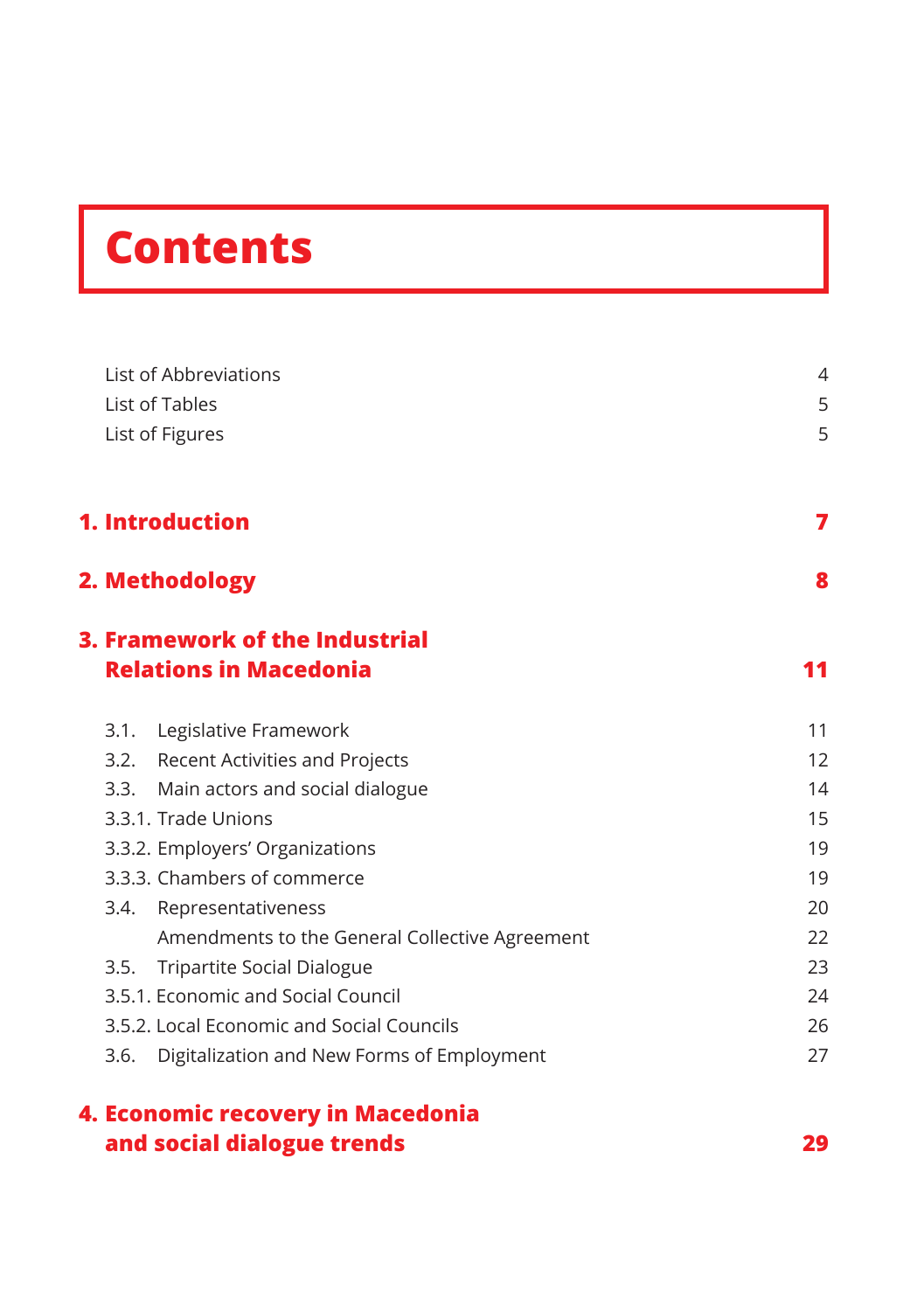| <b>5. Analysis of macroeconomic indicators</b>                                                      | 32 |
|-----------------------------------------------------------------------------------------------------|----|
| <b>GDP Growth</b>                                                                                   | 33 |
| <b>FDI Inflows</b>                                                                                  | 34 |
| Budget Balance and General Government Debt                                                          | 35 |
| Minimum Wage                                                                                        | 36 |
| Inflation                                                                                           | 37 |
| <b>Employment Growth</b>                                                                            | 38 |
| Unemployment                                                                                        | 38 |
| Poverty Rate                                                                                        | 41 |
| <b>GINI Coefficient</b>                                                                             | 42 |
| <b>6. Social dialogue and competitiveness</b><br>at national and enterprise level                   | 43 |
| 7. Social dialogue and collective<br>bargaining in Macedonia in the<br>context of economic recovery | 45 |
| <b>8. Conclusion &amp; forecasts</b>                                                                | 47 |
| Social Partners' Situation in Macedonia                                                             | 48 |
| <b>FDIS</b>                                                                                         | 49 |
| Digitalization                                                                                      | 50 |
| Individualization                                                                                   | 51 |
| <b>9. Recommendations</b>                                                                           | 52 |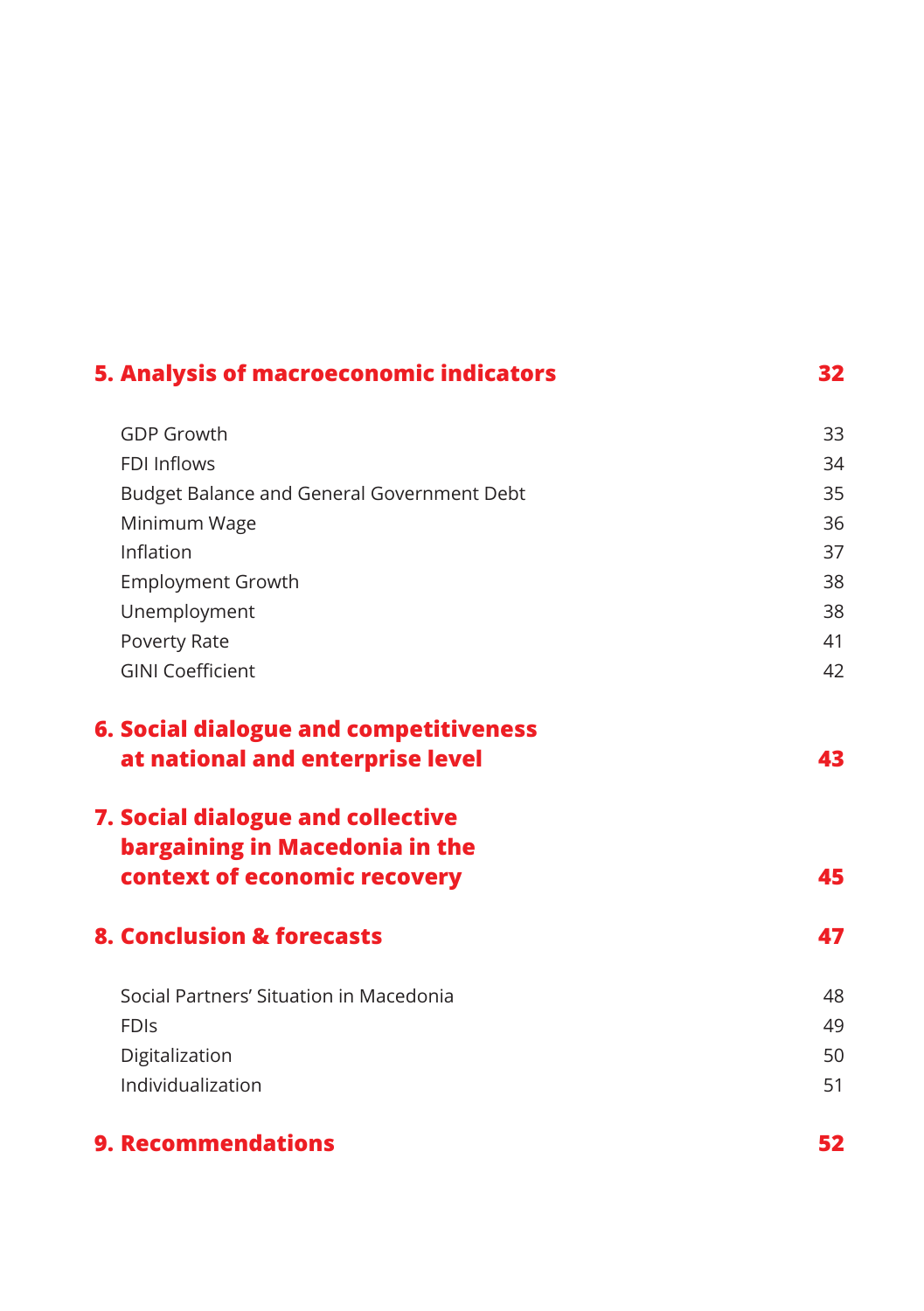## **List of Abbreviations**

| <b>BCM</b>   | <b>Business Confederation of Macedonia</b>                                               |
|--------------|------------------------------------------------------------------------------------------|
| <b>CRPM</b>  | Center for Research and Policy Making                                                    |
| <b>ESC</b>   | <b>Economic and Social Council</b>                                                       |
| <b>ETUC</b>  | European Trade Union Confederation                                                       |
| EU           | European Union                                                                           |
| <b>FES</b>   | Friedrich Ebert Stiftung                                                                 |
| <b>GCA</b>   | <b>General Collective Agreement</b>                                                      |
| <b>ILO</b>   | International Labor Organization                                                         |
| <b>ITUC</b>  | International Trade Union Confederation                                                  |
| <b>KSOM</b>  | Confederation of Trade Unions Organization of Macedonia                                  |
| <b>KSS</b>   | Confederation of Free Trade Unions of Macedonia                                          |
| <b>LESC</b>  | <b>Local Economic and Social Council</b>                                                 |
| LL           | Labor Law                                                                                |
| <b>MLSP</b>  | Ministry of Labor and Social Policy                                                      |
| <b>NBRM</b>  | National Bank of the Republic of Macedonia                                               |
| <b>ORM</b>   | Employers' Organization of Macedonia                                                     |
| <b>SONK</b>  | Trade Union for Education, Culture and Science of Macedonia                              |
| <b>SSM</b>   | Federation of Trade Unions of Macedonia                                                  |
| <b>SSO</b>   | State Statistical Office of Macedonia                                                    |
| TU           | <b>Trade Union</b>                                                                       |
| <b>STKC</b>  | Trade Union of Workers in Textile, Leather and Shoe Industry<br>of Republic of Macedonia |
| <b>UNASM</b> | Independent and Autonomous Trade Unions of Macedonia                                     |
| <b>WB</b>    | <b>World Bank</b>                                                                        |
|              |                                                                                          |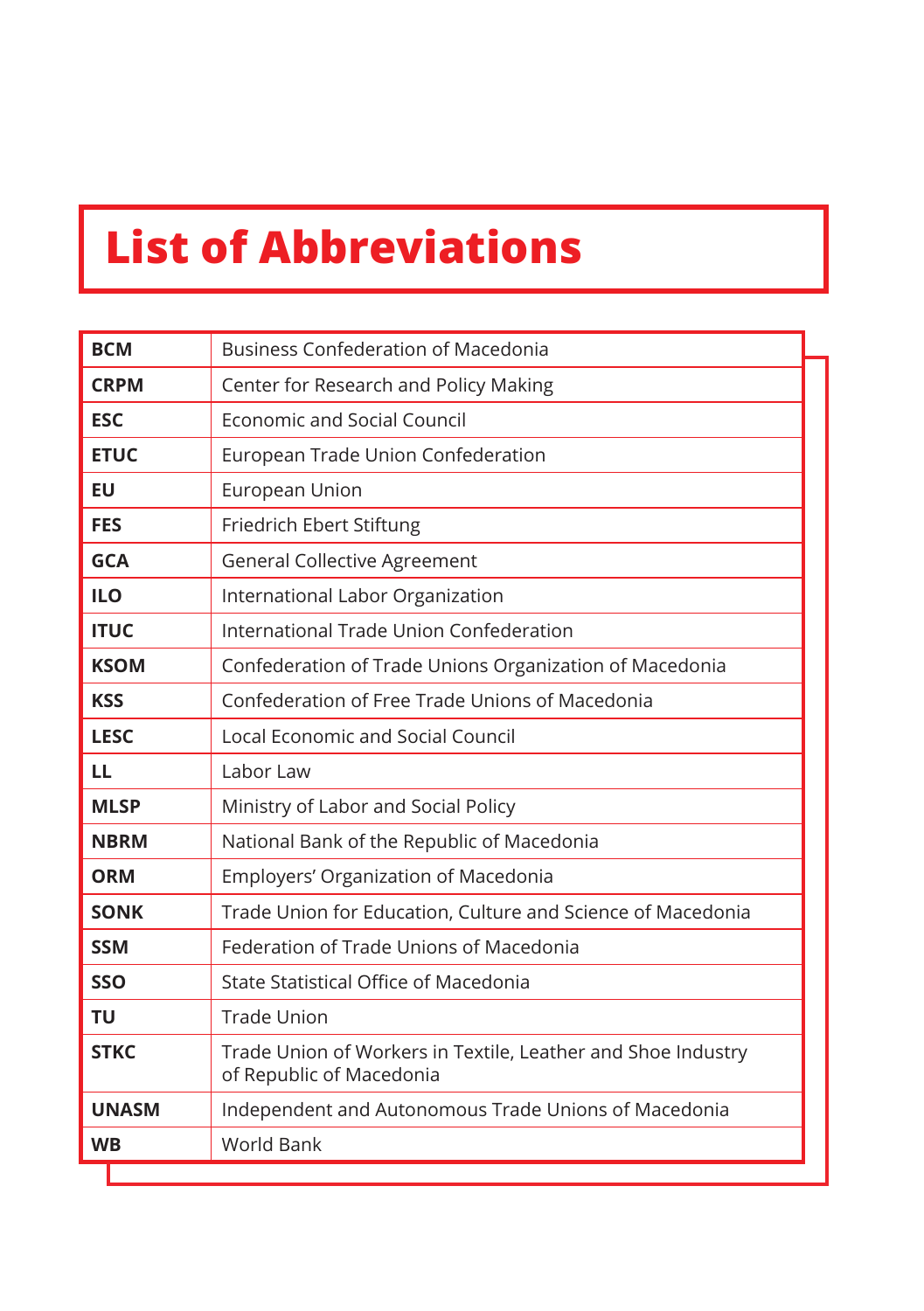## **List of Tables**

- **Table 1:** Trade union membership
- **Table 2:** Trade union membership, by branches

## **List of Figures**

- **Figure 1:** Employers' Organization Density
- **Figure 2:** TU Density
- **Figure 3:** GDP Growth: Macedonia and EU
- **Figure 4:** FDI Inflows: Macedonia and EU
- **Figure 5:** Budget Balance: Macedonia and EU
- **Figure 6:** Minimum Wage changes in Macedonia
- **Figure 7:** Government Debt (% of GDP)
- **Figure 8:** Inflation
- **Figure 9:** Employment Growth
- **Figure 10:** Unemployment Rate
- **Figure 11:** Unemployment & Employment Macedonia
- **Figure 12:** Unemployment & Employment EU
- **Figure 13:** Poverty and Exclusion Macedonia
- **Figure 14:** Poverty and Exclusion EU
- **Figure 15:** GINI Macedonia & EU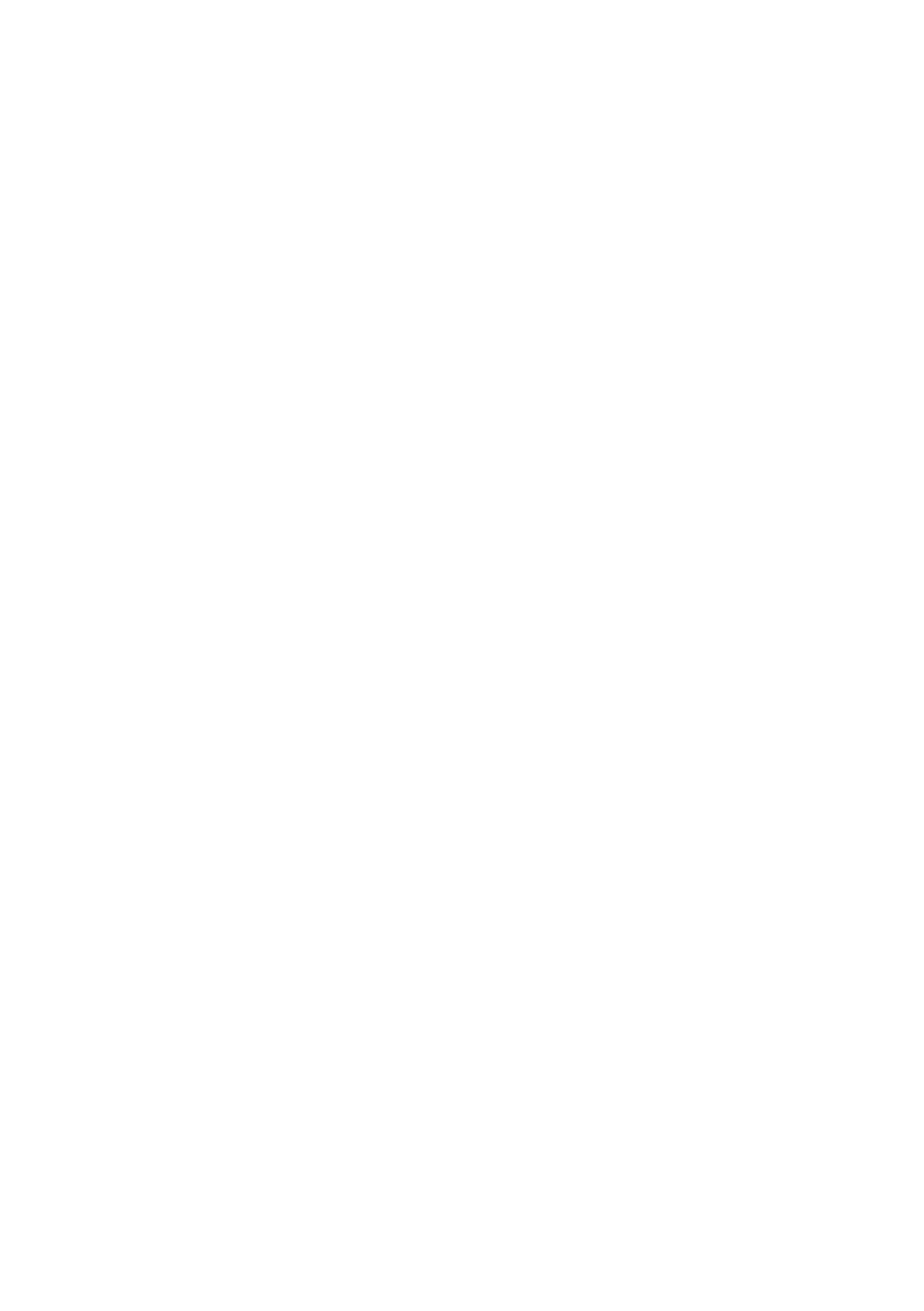## **Introduction**

## **1.**

The impact of technology on the business world is immense and should not be underestimated. Instead, it should be used for its benefits. This requires shifts in the skills required for workers and changes in industrial relations and employment. In this process, the most important link in the organization community shall be the role of human resources, as a transitory step.

Macedonian neo-liberal agenda strongly influenced the industrial relations in the country. However, since its independence, the country struggled for pluralism in social organization and achieving representativeness. Until 2005, there was only one trade union, namely the Confederation of Trade Unions of Macedonia, whilst the employers were represented by the Chamber of Commerce. Since the amendments in the Labor Law, the representativeness levels were fixed at 10% for TU and 5% for employers. Problems that persevered since are that TU are regarded as too close to the political and economic elites and consequently not representing the interests of the employees. The establishment of the Employers' Organization was faced with the same situation.

The European commitment of Macedonia has also contributed to some changes in this area. The country opened its economy to the European market, which represents the largest share of Macedonia's trade. As a result, the EU accession process in transitional countries introduced a series of new requirements which implied the adoption of the new models of labor relations and social dialogue characterized by active role of the social partners in the policy-making processes. Since its independence, Macedonia made efforts to harmonize its Labor Law with the EU standards. This process of aligning the law with the *Acquis* enabled many new laws and provisions to be drafted and include points against discrimination, collective bargaining, trade unions and strikes. However, the effects of the economic and political transition process are still felt.

This report aims to shed light on the challenges of the industrial relations after the economic crisis with particular attention on the impact of digitalization and new forms of employment on the development of the social dialogue in the country. It also aims to provide some viable solutions on how to deal with these challenges.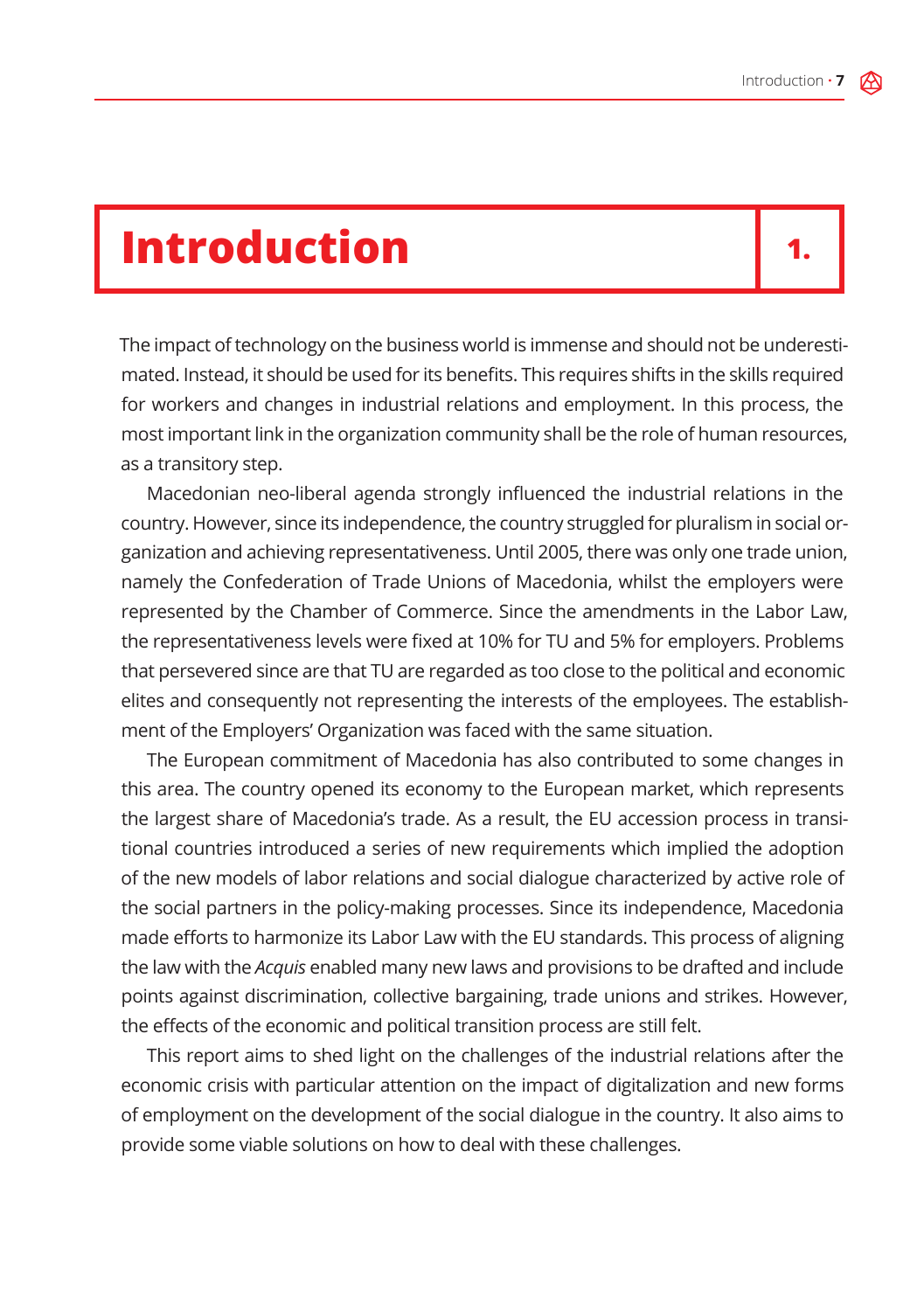## **Methodology**

**2.**

The challenges of the economic crisis on the industrial relations Macedonia and the impact of the new forms of employment, digitalization as well as the development of social dialogue through the Economic and Social Council do not gain sufficient research focus in Macedonia. In this regard it was difficult to obtain data from the national institutions in Macedonia, which deal with this issue.

The methodology of the research was developed in cooperation with all project partners during a workshop meeting. At the focus of the analysis were the challenges of the industrial relations after the economic crisis and the impact of the new forms of employment and digitalization on developing the social dialogue in Macedonia. In order to better assess the situation, we have used primary and secondary resources. As secondary resources we used policy briefs on the topic, prior NGO analysis, and reports from some national institutions. The analysis from secondary resources was extremely limited, and therefore most of our conclusions and analysis shall be based on our findings from the field research conducted for the aim of this study.

As primary statistical resources, the following sources were consulted: the Eurostat data, the data from State Statistical Office (SSO), data from the National Bank of the Republic of Macedonia (NBRM), and World Bank data.

The research consisted of three parts. First, three in-depth interviews with representatives from individual companies and their respective trade unions were conducted. The three companies interviewed in the report were Makstil-Duferco Group (representative of the metallurgy sector), Komercijalna Banka - JSC Skopje (from the financial sector) and Vero – JSC Sveti Nikole (from the textile sector) (see review of companies in Text box 1). These three sectors have greatest impact on the Macedonian economy. Second, we have organized two focus groups. The first focus group invited representatives from the trade unions and a representative from the Ministry of Labor and Social Policy, who deals with issues from the Economic and Social Council. The second focus group entailed representatives from the employers' organizations. Finally during the foresight workshops we were able to gain some insight of how are the social partners reacting to the new challenges ahead.

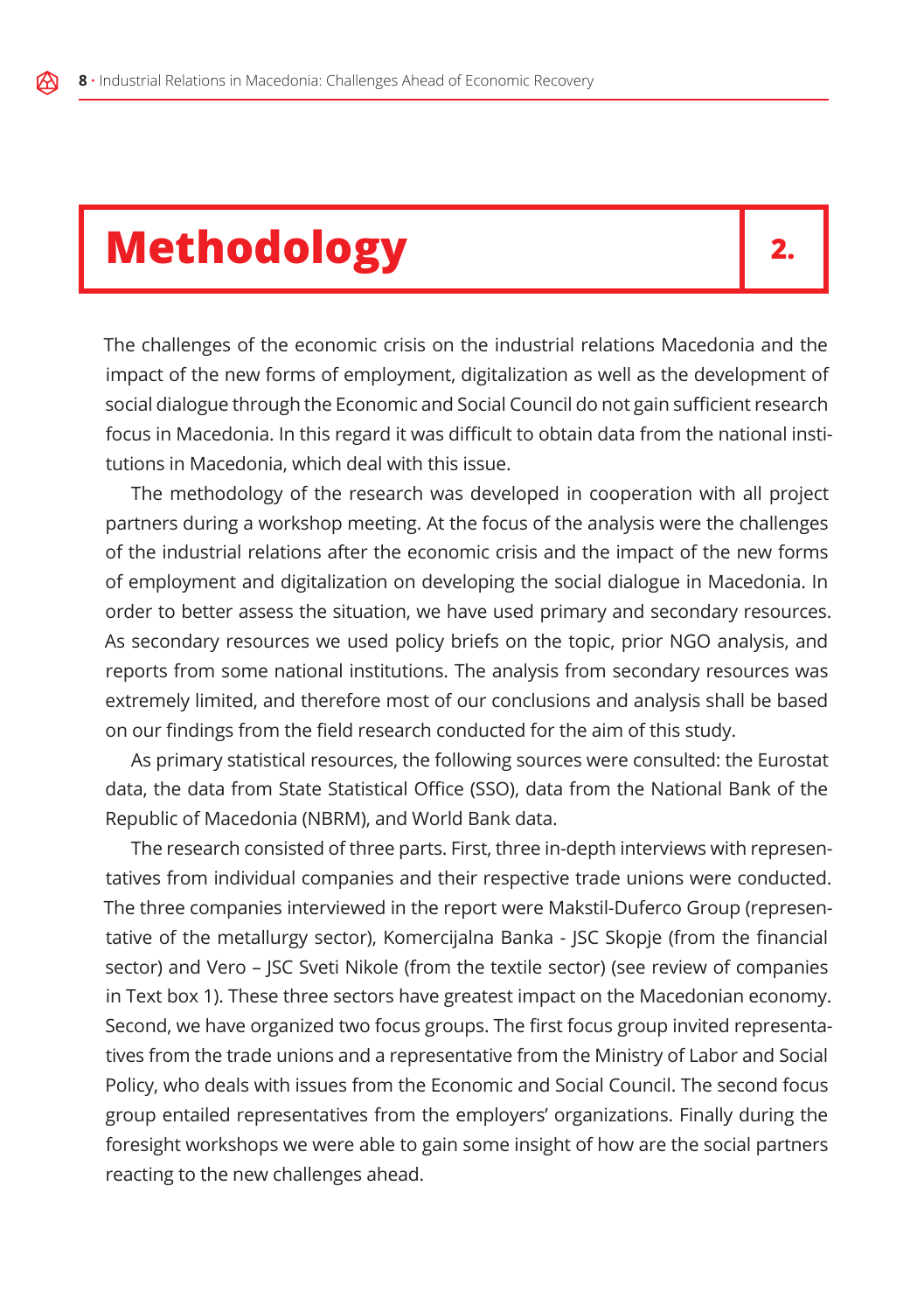## **Text box 1. Information on companies consulted**

#### **Company 1: Makstil**

"Former Mines and Iron & Steelworks Skopje(founded in 1967) as an integrated producer of flat rolled products such as: hot rolled plates, hot rolled coils, cold rolled strips and sheets, galvanized strips and sheets and pre-painted coated strips and sheets with annual production of about 1.200.000 mt. of finished products. During the mid 90s the various production units were divided into 10 independent entities pursuant to the decision of the Government of the Republic of Macedonia. As an independent entity out of the above 10, Makstil AD runs steel slabs production with EAF steelmaking and continuous casting as well as plates production with Duferco Group as a main partner and major shareholder."1 After a troubling period in the 1990s and upon being taken over by the investment fund Duferco, the company tries to be competitive on the market by diversifying its production and its flexibility, i.e. offering small quantities of products with different size.

The beginning of the new century was marked with continuous growth, particularly between 2002 and 2008. The global financial and mortgage crisis, which started in 2007 in the US, severely affected the production capacities of the company, as their production is heavily dependent on the global prices of the metals. The production sharply fell inflicting serious damages to the stability of the company and its production capacities, dropping to only ¼ of its capacities. Following this, the company has also been affected by the Eurozone and debt crisis.

One problem of Makstil is to find suitable, competent and equipped staff. The workers that apply for a position usually lack practical experience and due to the differences of the market demand and the study program, they lack the required skills. Instead, the company is forced to "re-educate" them and invest a lot, before they even start working.

<sup>1</sup> Makstil Duferco Group. Available at http://www.makstil.com/02-About/about.aspx?page=About&lang=EN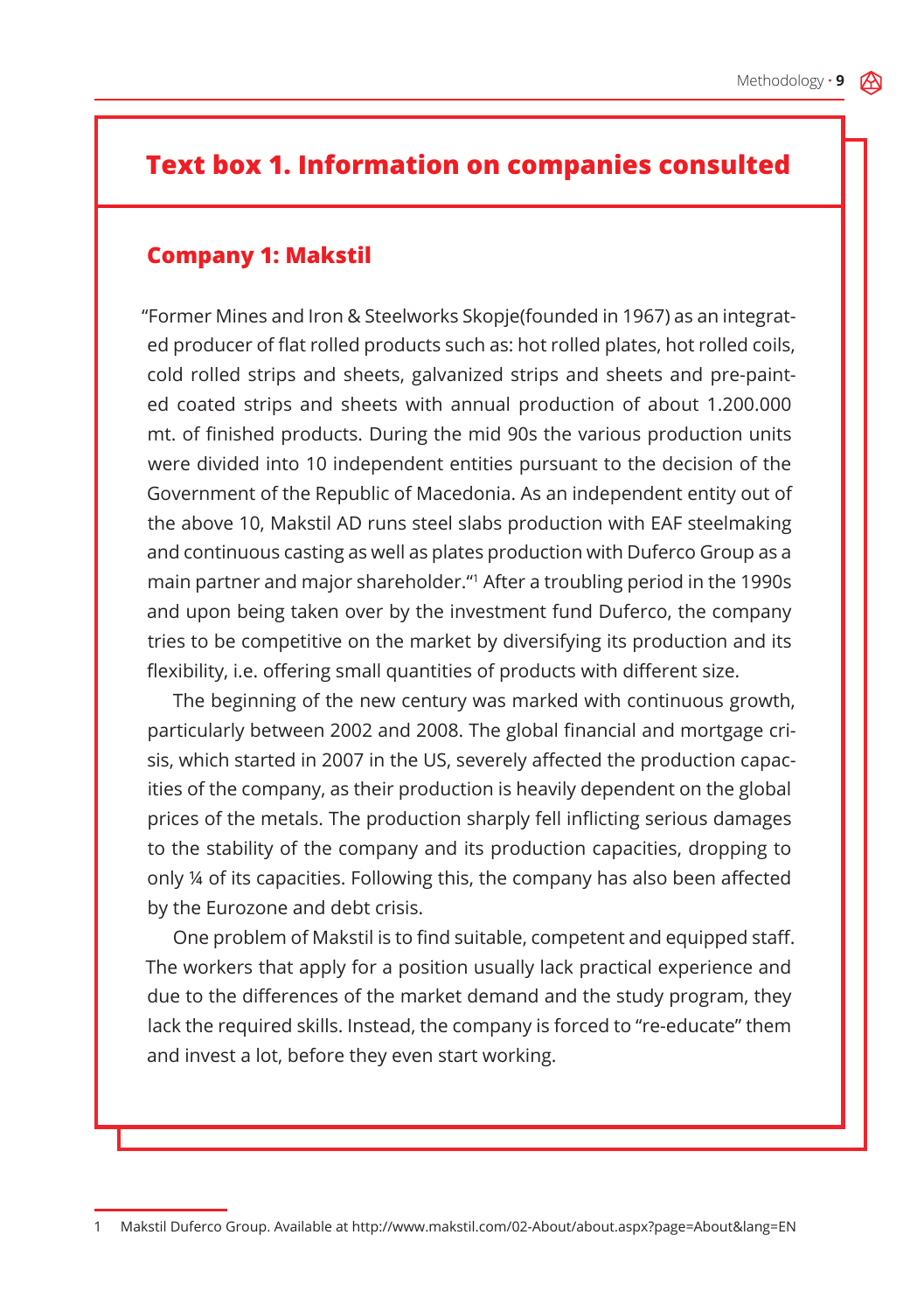#### **Company 2: Komercijalna Banka2**

The Bank was founded in 1955 as Communal Bank of the City of Skopje. Today it offers a wide spectrum of banking activities: deposits, loans and credits to mediating activities for purchasing of foreign exchange, securities etc; it is one of the major banks on the Macedonian market and internationally organized entity. The most important values of the bank are tradition, efficiency, trust, transparency etc.

The employees of the bank are organized in a trade union, which is a member of the Trade Union of the Workers in Finance Organizations of Republic of Macedonia. Komercijalna Banka has signed the General Collective Agreement, and is currently working on signing its collective agreement at company level. Negotiations between employers and trade union are still underway as there are still some major points to be resolved.

#### **Company 3: JSC Vero Moda3**

The company is a legal successor of the former quilt production company "Silk" from SvetiNikole, and it was founded in 1955. in 1991 "Moda" was transformed as a Joint Stock Company in mixed ownership.

On 02/06/1995 based on the law of transformation of enterprises with social capital, the Board of JSC "Moda" make decisions for the rest of the transformation of social capital. In 1996, the company is sold to the German firm "CASA MODA Heinrich Katt" for sale by JSC "Moda" – Sveti Nikole. Today the company continues its successful textile production of shirts. The company is member of the Employers' Organization of Macedonia and its non-executive director is president of the same organization.

<sup>2</sup> More information about Komercijalna Banka can be found at http://www.kb.com.mk/

<sup>3</sup> More information about the company can be found at http://ad-moda.com/public/?lang=en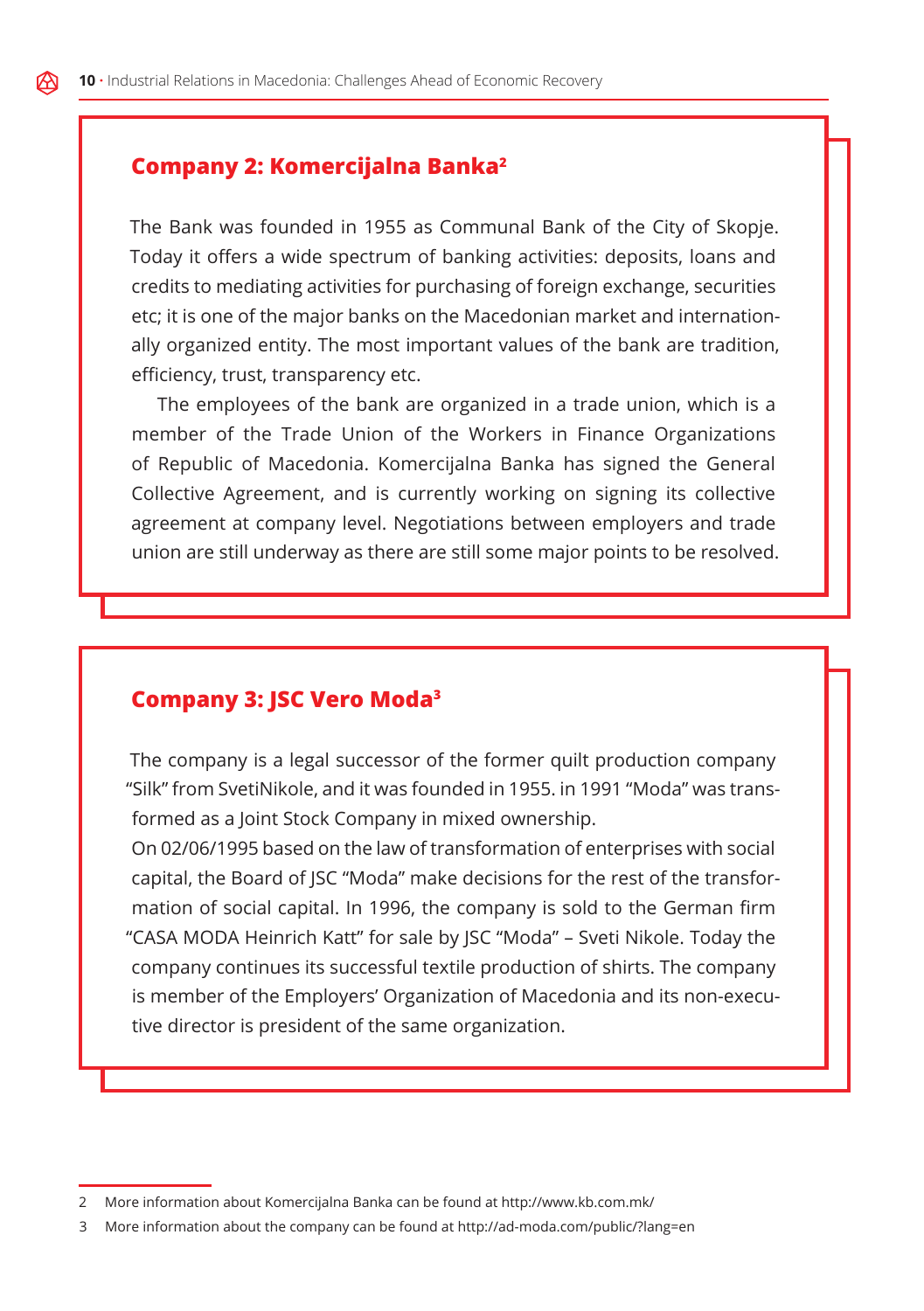## **Framework of the Industrial Relations in Macedonia**

**3.**

### **3.1. Legislative Framework**

The employment issues in Macedonia are regulated by the Constitution of the Republic of Macedonia and the Labor Law. Other more specific regulations are stipulated in the appropriate laws from the field. This framework originates from the previous system, and since the independence is amended and changed on several occasions to suit the needs of today's society. The Labor Law protects anyone who has concluded employment contract with an employer and pursuant to the law has the right to know under which conditions he/she is entering the contract.4 Since its adoption in 2005, the Labor Law was amended 17 times, with the last amendment in February 2016. However, it still does not fully reflect the challenges of the new world economy. According to some stakeholders "*it is outdated as it is, and does not offer flexibility to either party*."5 LL envisages regulating fundamental rights and working rights, protection at work, remuneration, minimum salary, safe working conditions, consultations, equal pay and their representation in unions or other organization.<sup>6</sup> In addition, it regulates associations in Unions and Employers, (general and sectorial) collective agreements, right to strike and the Economic and Social Councils, at national and local level. The biggest challenge for the Labor Law took place in 2009 when it underwent amendments that were not in line with the conventions of the ILO. Establishing

<sup>4</sup> International Comperative Legal Guides.*Macedonia: Employment and Labor Law 2016,* retrieved from http://www. iclg.co.uk/practice-areas/employment-and-labour-law/employment-and-labour-law-2016/macedonia#chaptercontent1. Accessed 21 December 2016.

<sup>5</sup> Interview with management personal from Komercijalna Banka, conducted on 7 September 2016 (interviewd by ZdravkoVeljanov); Focus Groups, conducted on 2 and 3 November; Veljanovcki, Milcho.Закон за работни односи – фабрика на дилеми што не застарови (Labor Law – source of dilemmas that never get old). Aкадемик.Available at http://www.akademik.mk/zakonot-za-rabotni-odnosi-fabrika-na-dilemi-shto-ne-zastaruvaat/. Last Accessed 14 December 2016.

<sup>6</sup> Risteska, Marija. *National Report - The Impact of Economic Crisis on Industrial Relations System in Macedonia: Policy Responses as Key Recovery Tools.* Center for Research and Policy Making, Skopje 2012.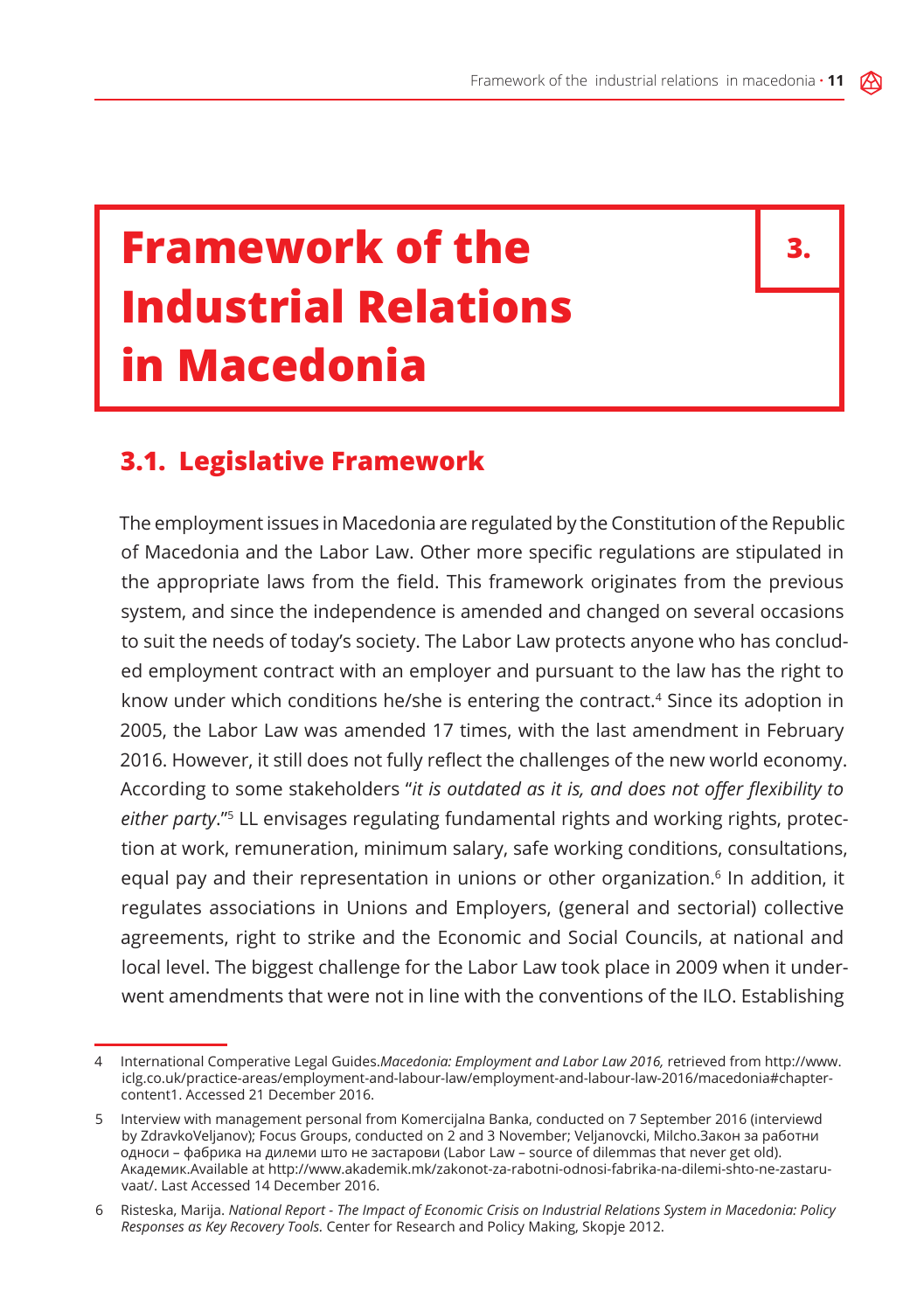representativeness and the manner in which collective bargaining process is carried out, are just to examples of this. According to the representative from FES,

*",…[I]t is all contained in Conventions 87 and 98, which are ratified by the Republic of Macedonia, and it is not necessary to align laws up until the moment they are contrary to the Conventions. The Labor Law is contrary to these two Conventions… This led to granting legal legitimacy of companies' trade unions…creating space for micromanagement by third parties."7*

The amendments from 2013 include changes in the selection of candidates for a job post and its timeframe; the duration of seasonal work (8 months during a calendar year) and working hours for seasonal work (not longer than 12 h/day or 55 h/w for a period of 4 months); protection against discrimination against female employees on the grounds of pregnancy, birth and parenthood. The 2014 amendments encompass more detailed preview of the hiring procedure via public announcement; and continuance of the working age (up to 67 for men and 65 for women) upon request of the employee. The amendments from 2015 make changes and clearer specifications on the overtime work (max. 8 h/w or 190h/y); vacation (it cannot be used separately, but one part of it has to last for at least 2 weeks); fines and conditions for not regulated status of employees. The changes in the 2016 law amendments are of more technical character.

### **3.2. Recent Activities and Projects**

In 2012, SSM in cooperation with its counterparts from Slovenia and Montenegro carried out a European project whose main aim was to strengthen the capacities of social dialogue in trade, agriculture and food industry. Through this project SSM implemented workshops, panel discussions, wrote up publications.<sup>8</sup>

In order to promote social dialogue and bring the workers' rights closer to the people, the three trade union associations (SSM, UNASM and KSS), designed the web page http://rabotnickiprava.mk/ [Workers rights]. It is project implemented by the ILO and financed by the European Union. The web page provides overview of the trade unions (structure, mission and goals), and divides the workers' rights into categories, making it easier to search through explanations. The explanations are provided as

<sup>7</sup> Focus Group, *Representative from Friedrich Ebert Stiftung.* Conducted on 2 November 2016.

<sup>8</sup> SSD-SSM.*Зајакнување на социјалниот дијалог во секторите со трговија на мало, прехрамбена индустрија и земјоделскиот сектор во Словенија, Македонија и Црна Гора.* Available at http://www.orm.org.mk/images/ documents/publication%20ssd-smm\_macedonian\_final.pdf.Accessed 15 December 2016.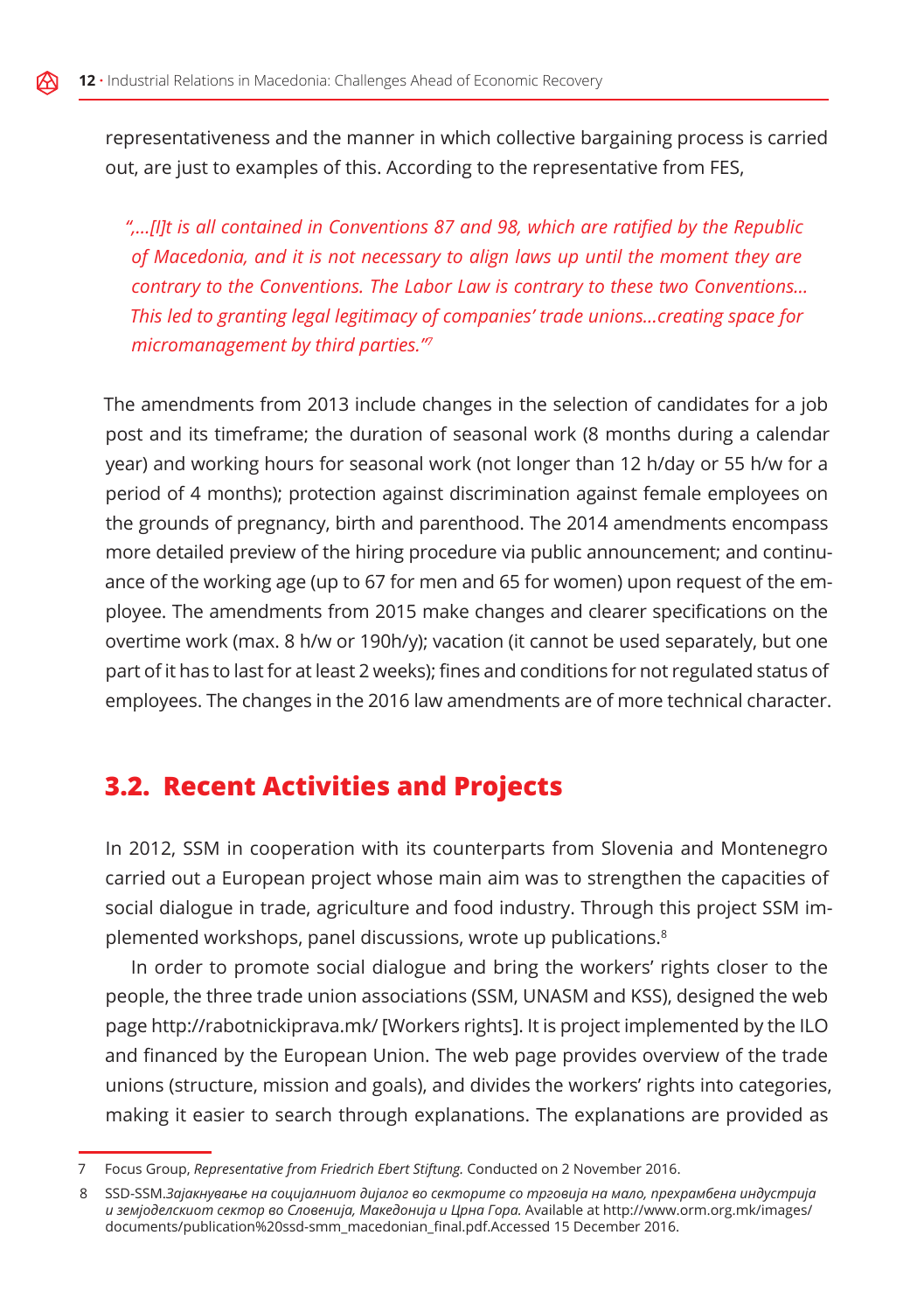question and answer, after brief introduction to the issue that has been reviewed. Overall, the tool, which provides good explanations and makes it possible to search through it in categories, could serve workers well.

Peaceful resolution of disputes was also an initiative undertaken by trade unions to improve the social dialogue. In this regard trade unions in cooperation with Friedrich-Ebert Stiftung organized public discussions and training to gather ideas and exchange opinions. This initiative should amend the Law on Peaceful Labor Disputes Resolution<sup>9</sup>, i.e. it should see establishing special courts to deal with labor disputes with the sole purpose of greater protection of workers' rights.<sup>10</sup>

Another issue of great importance in the past period was raising awareness about mobbing and how to protect workers. For the purpose, and in cooperation with a similar initiative in Croatia, there was a working group developing a legislative solution.11 In addition, SSM has also been trying to raise awareness about the issue, and train and equip TU representatives to effectively deal with this and create a network of anti-mobbing councilors.12 However, the final product of the working group and the efforts put in training, according to the SSFD representative, might not have yielded the desired effects. The legal solutions are not as effective as foreseen and the office<sup>13</sup> was also closed.14

13 Last posts of the office date back from November 2012. It can be accessed at http://sfdm-stopmobbing.blogspot.mk/.

<sup>9</sup> Official Gazette of the Republic of Macedonia.*Закон за мирно решавање на работните спорови (Law on Peaceful Labor Disputes Resolution).* Official Gazette of the Republic of Macedonia No. 87, 12 July 2007. Available at http://www.mtsp.gov.mk/WBStorage/Files/Zakon%20za%20mirno%20resavanje%20na%20rab.%20sporovi. pdf.Accessed 15 December 2016

<sup>10</sup> Naumovski, Michel. *Посебен суд за работнички спорови (Special Court for Labor Disputes).* Available at http:// tvm.mk/vesti/ohrid/10535-poseben-sud-rabotnicki-sporovi. Accessed 15 December 2016; SSM. *Трибина за мирно решавање на работните спорови (Forum for Peaceful Resolution of Labor Disputes).* Available at http:// www.ssm.org.mk/mk/tribina-za-mirno-reshavanje-na-rabotnite-sporovi. Accessed 15 December 2016.;*Работни спорови: мирно решавање на работните спорови (Labor Disputes: Peaceful Resolution of Labor Disputes). Available at* http://mk.promotingsocialdialogue.mk/?page\_id=315.Accessed 15 December 2016.

<sup>11</sup> Focus Group.*Representative from the Trade Union of the Workers in Finance Organizations of the Republic of Macedonia.*Conducted on 2 November 2016.

<sup>12</sup> SSM.*Антимобинг обука во ССМ (Anti-mobbing training in SSM).* Available at http://www.ssm.org.mk/mk/antimobing-obuka-vo-ssm.Accessed 15 December 2016.

<sup>14</sup> Focus Group, *Representative from Friedrich Ebert Stiftung.* Conducted on 2 November 2016.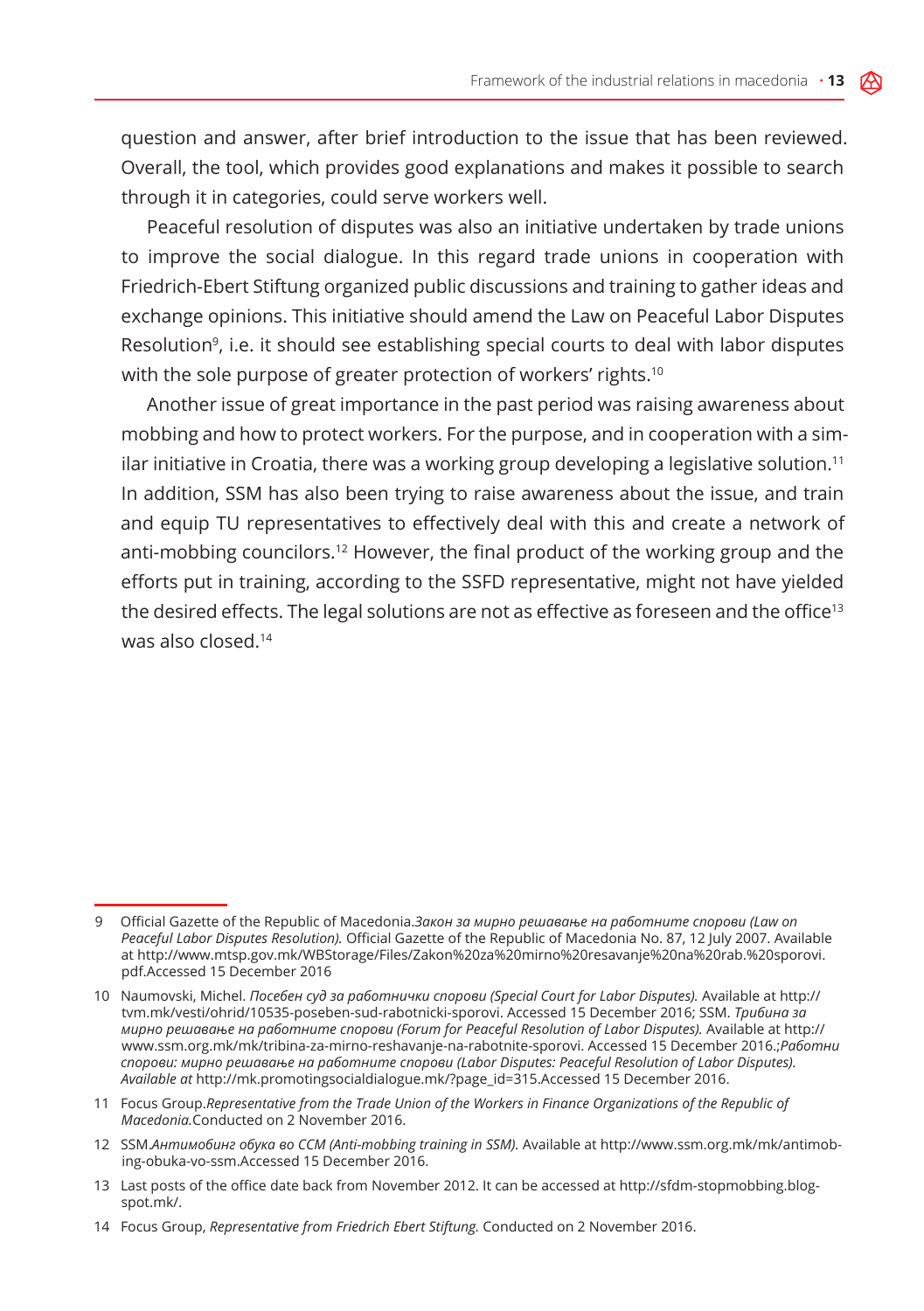ለአ

## **3.3. Main actors and social dialogue**

While employers in Macedonia are organized in three organizations/associations: Organization of Employers of Macedonia, Business Confederation of Macedonia and National Federation of Temporary Employment Agencies of Macedonia; employees are organized within three main trade union associations: Federation of Trade Unions of Macedonia, Confederation of Free Trade Unions of Macedonia and the Union of Independent and Autonomous Trade Unions of Macedonia.

The industrial relations in Macedonia are at stage of regulating labor and quality. The two forms of social dialogue, tripartite and bipartite are still taking shape and their regular application is yet to be fully achieved. The bipartite social dialogue mostly takes its shape through collective agreements (negotiations at national, sectorial or company level), whilst the tripartite dialogue is achieved via the Economic and Social Council. The development period for the tripartite social dialogue took place in three stages: 1991 – 2003, 2003-2009 and 2010 – 2012. During the last stage of the tripartite social dialogue agreements were signed between representative workers union and the organizations of employers. The two signed agreements were the new General Collective Agreement (GCA) for the private sector and for the public sector. The relations were regulated only for the members of the union and the organizations. Information on entities which did not participate cannot be found. The social dialogue has national and international framework of operation. At national level it is derived from the Constitution or related national laws, whilst international agreements and acts are basis for the international framework.

Main industrial relations actors in Macedonia include the Ministry of Labor and Social Policy, the Economic and Social Council of Macedonia (at central and local level), the Council for Safety and Health at Work and the Commission responsible for determining representations. In addition to the government institutions, trade unions and the employers' organization, the other two parts of the tripod are also important. The main trade union confederations are the Federation of Trade Unions of Macedonia (SSM), who are also members of the European Trade Union Confederation (ETUC) and has 17 branch unions; Confederation of Free Trade Unions of Macedonia (KSS), with 9 branch unions; Union of Independent and Autonomous Trade Unions of Macedonia, with 6 branch unions and a member of the International Trade Union Confederation (ITUC); and the Confederation of Trade Union Organizations of Macedonia (KSOM), with 2 branch unions. There are several employers' organizations in Macedonia, but only the Organization of Employers' of Macedonia has representativeness. It was established in 2004, and since 2006 when it separated from the Economic Chamber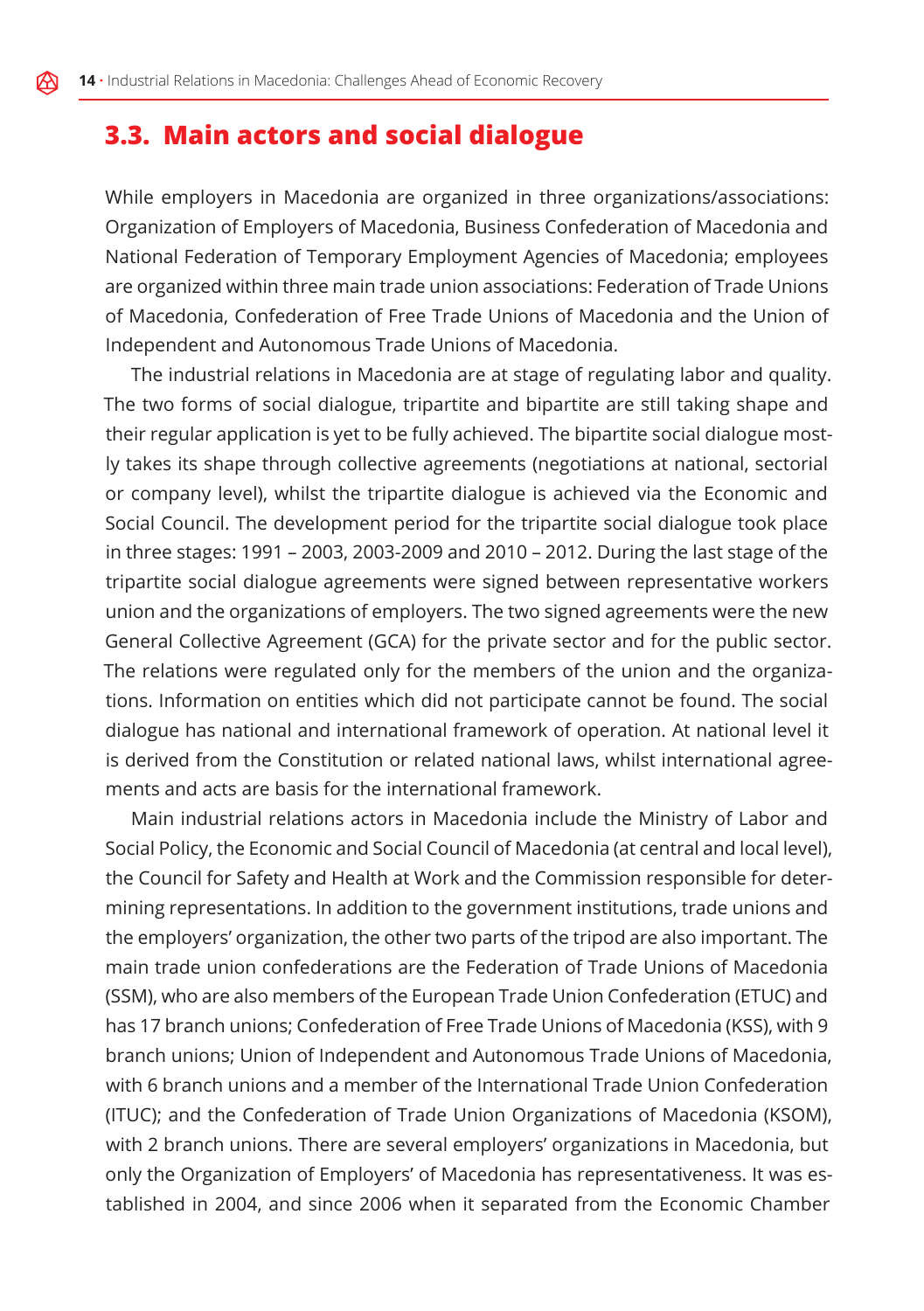of Macedonia, it acts independently in the social dialogue, where it also signed the General Collective Agreement on behalf of the employers.15

After the initial transitional period, that lasted until 2012, the tripartite dialogue started to take shape and functioned relatively well in the years that followed. The Economic and Social Council started to accept its role in the process. Nonetheless, there are still significant omissions in its functioning, such as not placing important points on the agenda of the ESC or minor technical obstructions by the Minister of Labor, who is presiding with it. For instance, in pursuing its goals regarding social and labor issues, the government has tendency to send the laws directly to the parliament following an expedient procedure, completely bypassing the opinion and the role of the ESC. The Unions role has also been reduced to minimum when it comes to their comments or contributions to new laws.16

*"That very ESC at national level does not review the laws. New laws are adopted in expedient procedure, without public discussions, discussions behind closed doors, discussions where the presence of employees and employers is limited, by introducing excuses such as representativeness, does not represent inclusive discussion. Especially by not taking into consideration the Regulatory Impact Assessment (RIA)."17*

#### **3.3.1. Trade Unions**

Social justice and solidarity are defined as fundamental values under Article 8 of the Constitution of Macedonia. It is also fundamental right under the Constitution (Ar. 37) for the citizens to form trade unions, unions/confederations or to become members of international trade unions. Further, the Labor Law more precisely and specifically defines the industrial relations. Arts. 184-202 are devoted to unions and employers' organizations; Arts. 203-235 to collective agreements; Arts.236-245 to the right to strike; and Arts.246-247 to the Economic and Social Council.

The registered trade union or confederation becomes a legal entity on the day of registration in the Central Register, whilst trade unions membership is also kept in the TU Register in the MLSP. There are two trade unions who have achieved representatives at national level, namely SSM and KSS. SSM is the largest trade union with

<sup>15</sup> EurWORK.*Former Yugoslav Republic of Macedonia: Industrial Relations Profile.* Available at http://www.eurofound. europa.eu/observatories/eurwork/comparative-information/national-contributions/macedonia/former-yugoslav-republic-of-macedonia-industrial-relations-profile.Accessed 14 December 2016.

<sup>16</sup> Anceva, Mare. *Annual Review of Labor Relations and Social Dialogue in South East Europe – Macedonia.*Friedrich Ebert Stiftung, 2014. p. 6

<sup>17</sup> Focus Group, *Representative from Friedrich Ebert Stiftung.* Conducted on 2 November 2016.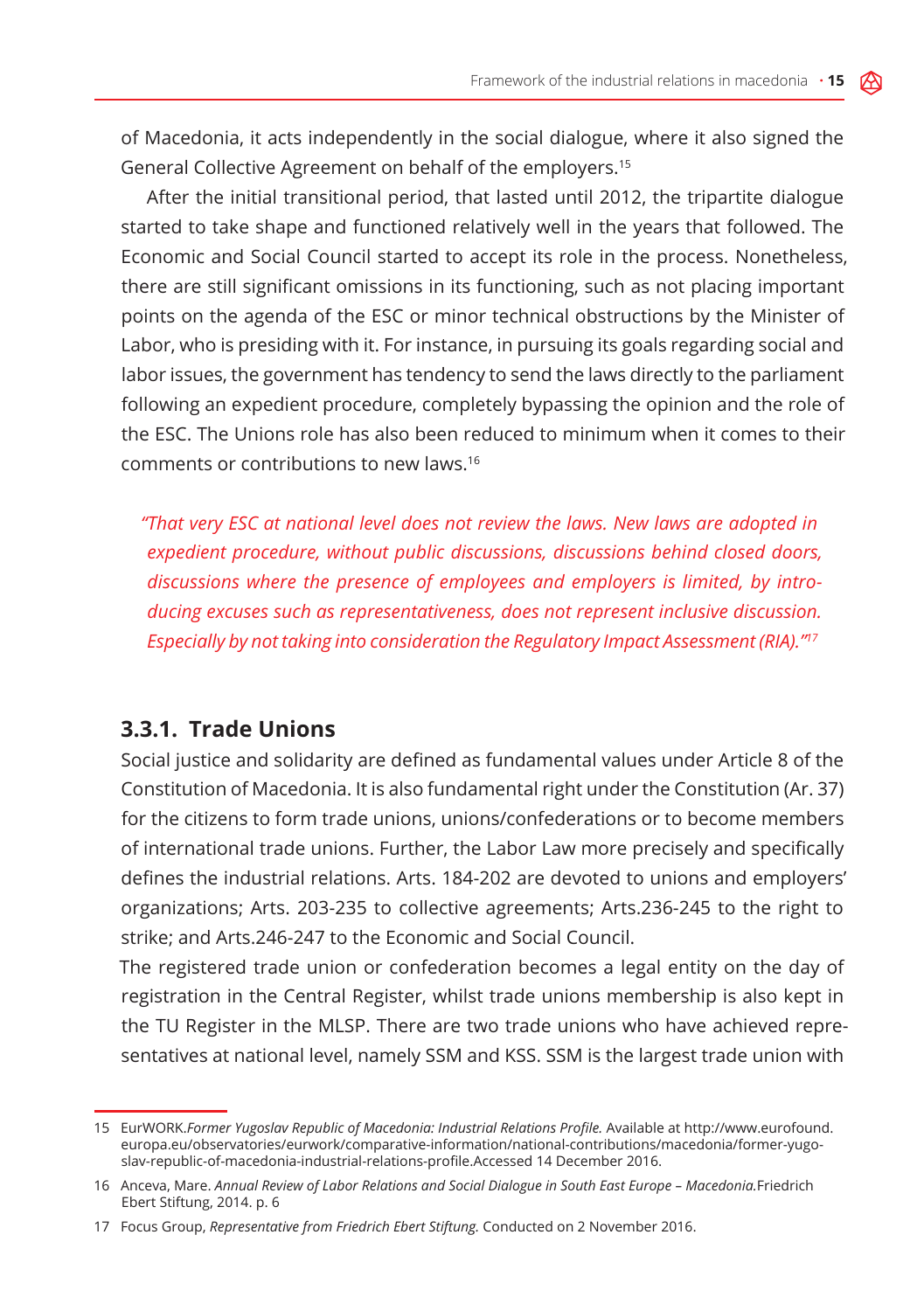75 995 members, with 17 independent trade unions, 10 regional and 10 municipal offices. Over 50% of its members come from the private sector (42 219). The second largest and representative trade union, even though that it was only established in 2005, is KSS, with 43 727 members, over 27 000 of which are part of the largest trade union within the confederation, Union of Education, Science and Culture (SONK). The Union of Independent and Autonomous Trade Unions of Macedonia is the second oldest confederation, since the independence, however it has not shown representatives and as a result is not part of the ESC. Even though it does not have representatives, UNASM is member of the ITUC. Confederation of Trade Union Organizations of Macedonia (KSOM) is relatively small and has 8 000 members with 2 branch unions and no known international affiliations.<sup>18</sup>

| Name of trade union | <b>Membership</b> |
|---------------------|-------------------|
| <b>SSM</b>          | 75 995            |
| <b>KSS</b>          | 43727             |
| <b>UNASM</b>        | N/A               |
| <b>KSOM</b>         | 8 0 0 0           |

**Table 1:** trade union membership (2010)<sup>19</sup>

*Source: EurWORK*

Largest share of the membership in trade unions is from the public sector. After the privatization, only employees from big enterprises managed to keep or newly establish trade unions, however, they are experiencing series of problems from low levels of participation to troubles being heard by the other social partners and low levels of trust. One instance where a major trade union separated from SSM took place when SONK left SSM to form another trade union. As main reasons behind this were the close relations of SSM president with the governing parties.<sup>20</sup> The situation complicates the functioning of the trade union and creates frictions within it, one

<sup>18</sup> EurWORK.*Former Yugoslav Republic of Macedonia: Industrial Relations Profile.*

<sup>19</sup> Ibid.

<sup>20</sup> *Цветановски обвинува дека синдикатот се претворил во рекетарска организација (Cvetanovski Fires*  Warning that the Trade Union Turned into a Shady Organization), 16 October, 2006. Available athttp://star.utrinski. com.mk/?pBroj=1831&stID=39895&pR=2.Accessed 14 December 2016.; Another, most recent, incident from this type was when the president of SSM signed Memorandum of Cooperation with the ruling party VMRO-DPMNE, just prior to the early parliamentary elections. This has caused turbulences within SSM. One fraction opposed the incumbent president Mitrevski, stated that he has been impeached and appointed Dimovski as deputy president.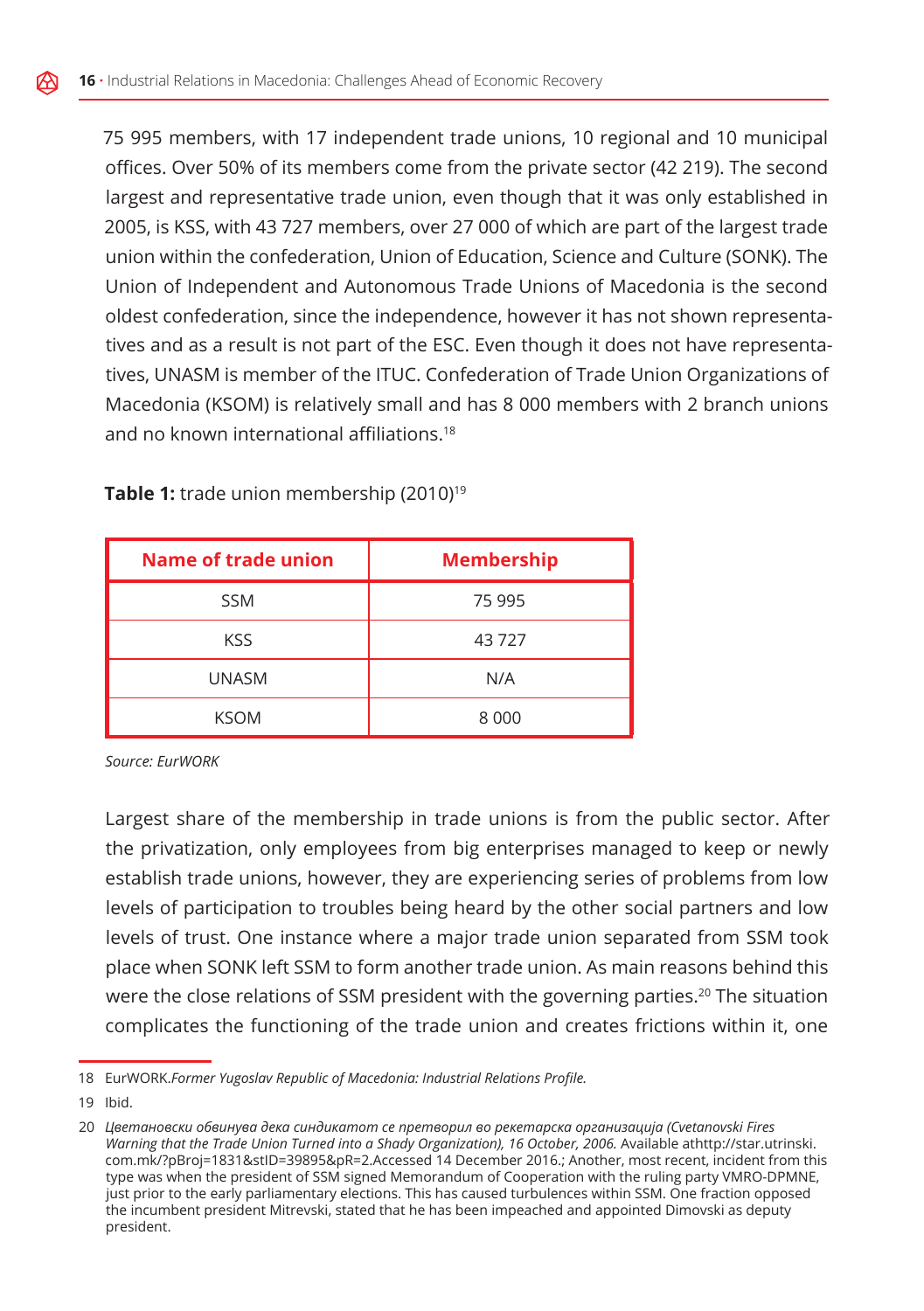the one hand, and with the other partners, particularly the MLSP, on the other hand. These frequent turbulences are mainly caused by the low level of trust and the lack of internal democracy.

| <b>Trade union branch</b>                                                                                               | <b>Membership</b> |
|-------------------------------------------------------------------------------------------------------------------------|-------------------|
| Trade Union of Industry, Energy and Mining of Macedonia                                                                 | 8 500             |
| Trade Union of Workers from the Agricultural, Water,Tobacco and<br>Food-Processing Complex of the Republic of Macedonia | 6 500             |
| Trade Union of Civil Engineering, Industry and Planning of<br>Macedonia                                                 | 6 0 0 0           |
| Trade Union of Education, Science and Culture of Macedonia                                                              | 26 000            |
| Autonomous Trade Union of Health Care, Pharmaceuticals and<br>Social Work                                               | 10 000            |
| Trade Union of Police Force                                                                                             | 12 000            |
| Trade Union of Employees in Ad-ministration, Judiciary and Civil<br>Associations                                        | 6 500             |

**Table 2:** Trade union membership, by branches<sup>21</sup>

*Source: Annual Review of Labor Relations and Social Dialogue, Macedonia 2015*

In recent years, many new unions were founded and trade unions are getting more and more fragmented. In 2010, the Independent Trade Union for Journalists and Media Workers was founded, and aims to protect, represent and promote the professional standards of the media employees. The TU is also full member of the International Federation of Journalists.22 Another Trade Union which is highly disputed is the Trade Union for Culture of Macedonia. There are disagreements between the Trade Union for Culture of Macedonia and the Trade Union for Education, Science and Culture, which were particularly noticeable during the latest protests of the latter.23 Another trade union that was established recently is the Independent Academic

<sup>21</sup> Anceva, Mare. *Annual Review of Labor Relations and Social Dialogue, Macedonia.*Friedrich Ebert Stiftung, 2016.

<sup>22</sup> *Independent Trade Union for Journalists and Media Workers*.More information available at its web page http:// ssnm.org.mk/za-ssnm/.

<sup>23</sup> *СОНК,,протестира" против протестот на културните работници (SONK Protests against the Protest of the Culture Workers). Available at* http://plusinfo.mk/vest/67814/sonk-protestira-protiv-protestot-na-kulturnite-rabotnici.Accessed 12 May 2016.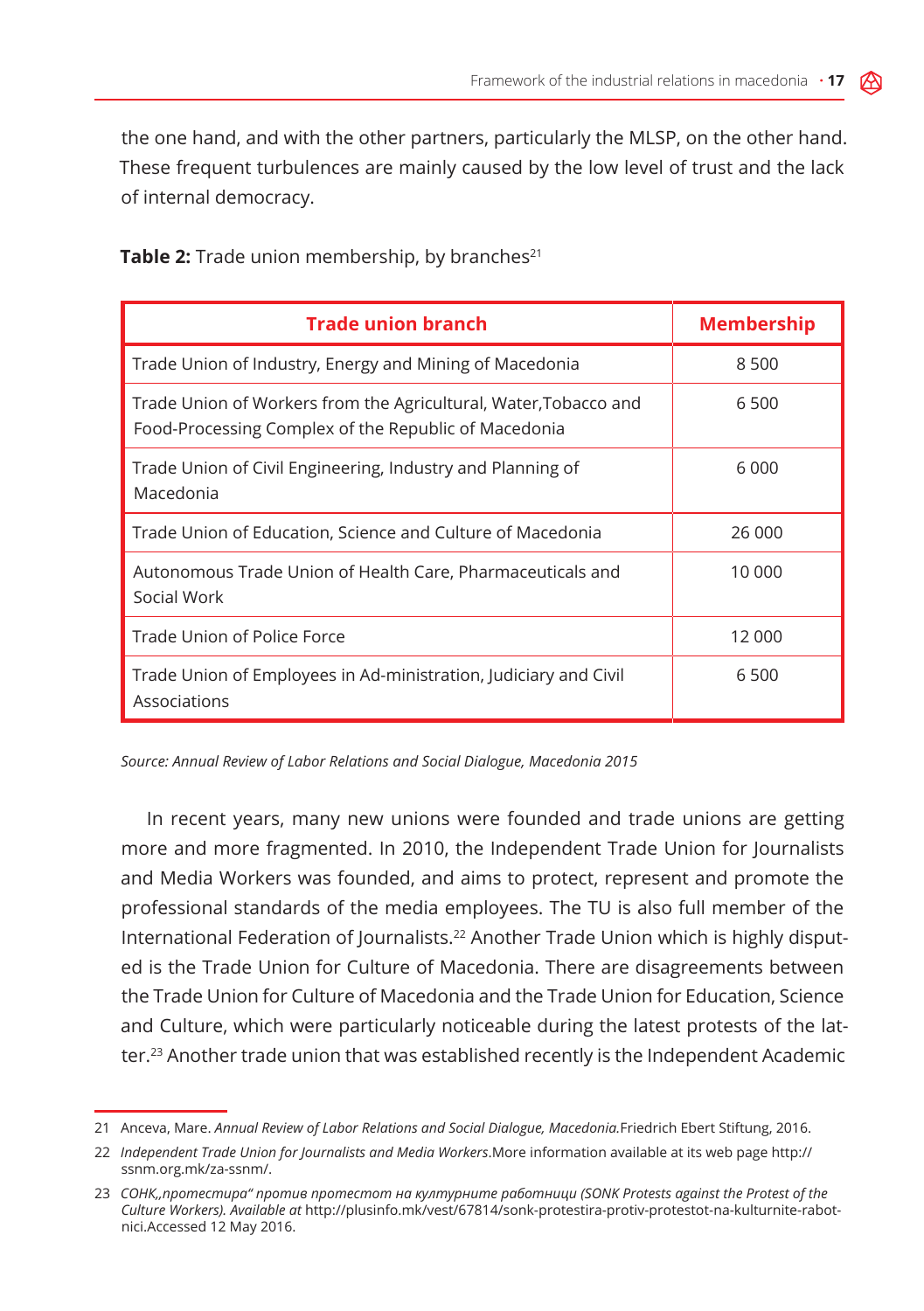Trade Union, whose principal areas of interest are the recent amendments in the laws regulating the academic profession (with regard to financing, overcrowded institutions, many new universities) and with a goal to preserve the autonomy of the universities and generate collective agreement for the employees in the higher educational institutions.24

In 2005, the Multiethnic Union of Education of Macedonia as a branch union for education of SSM was established. However, in 2015 the trade union membership in SSM was terminated, due to not meeting the required changes to continue its membership. However, the worrying aspect of this decision is that the trade union was not allowed to appeal the decision.25 SSM, now, does not have a trade union in the field of education and the trade union is still listed under the branch TU of SSM.

In 2011, the three Trade Union associations signed "Memorandum of TU cooperation." The memorandum commits them to improved and better collaboration in the area of social and TU affairs, and received positive feedback from its International and European counterparts (ITUC and ETUC).26 In 2011 SSM and KSS became associate members of the World Confederation of Trade Unions,27 and since 2015 SSM is full member of the European Trade Union Confederation.<sup>28</sup> Important steps in its full approval to ETUC were the Law on Minimum Wage, mobbing provisions in the Labor Law, creation of the ESC, creation of Local ESC etc.

However, apart from SSM, other associations face serious operational problems. There is no new information of whether UNASM managed to obtain representativeness. Moreover, KSS is also facing problems with its operation. For instance the last updated post on its web page dates back to 2014, whilst its last documents regarding programs or platforms for operation are from December 2012, when it adopted the Program for Operation 2012-2017.29

- 27 *ССМ и КСС придружни членки на светската конфедерација на синдикати (SSM and KSS adjoint members of ITUC).* Available at http://www.idividi.com.mk/vesti/ekonomija/673238/.Accessed 12 May 2016.
- 28 *ССМ полноправна членка на Европската конфедерација на синдикати (SSM Full Member of ETUC).* Avaiable at http://lider.mk/2015/03/11/ssm-polnopravna-clenka-na-evropskata-konfederacija-na-sindikati/.Accessed 12 May 2016.

29 Confederation of Free Trade Unions of Macedonia. for more details see http://kss.mk/

<sup>24</sup> *Формиран независен академски синдикат (Founding of Independent Academic Trade Union).* Available at http://b2.mk/news/formiran-nezavisen-akademski-sindikat?newsid=tQbe. Accessed 12 May 2016; See also Popsimonova, Gordana Statement.

<sup>25</sup> *Multiethnic Trade Union of Education of the Republic of Macedonia.*Available at https://mesorm.wordpress.com/ page/2/. Accessed 12 May 2016; *Мултиетничкиот синдикат исклучен од ССМ* (*Multiethnic Trade Union excluded from SSM).* Available at http://24vesti.mk/multietnichkiot-sindikat-iskluchen-od-ssm.Accessed 12 May 2016; Tomic, Maja.*Упад во синдикатот за образование (Intrusion in the Education Trade Union).* Available at http:// www.utrinski.mk/?ItemID=7F106C0F8E433347B1C36BDDD07AF275.Accessed 12 May 2016.

<sup>26</sup> UNASM.*UNASM Bulletin.*Vol. 2, 2011. Available at http://unasmpp.weebly.com/uploads/2/6/8/9/2689772/unasmbilten-mk-no.2.pdf. Accessed 21 December 2016.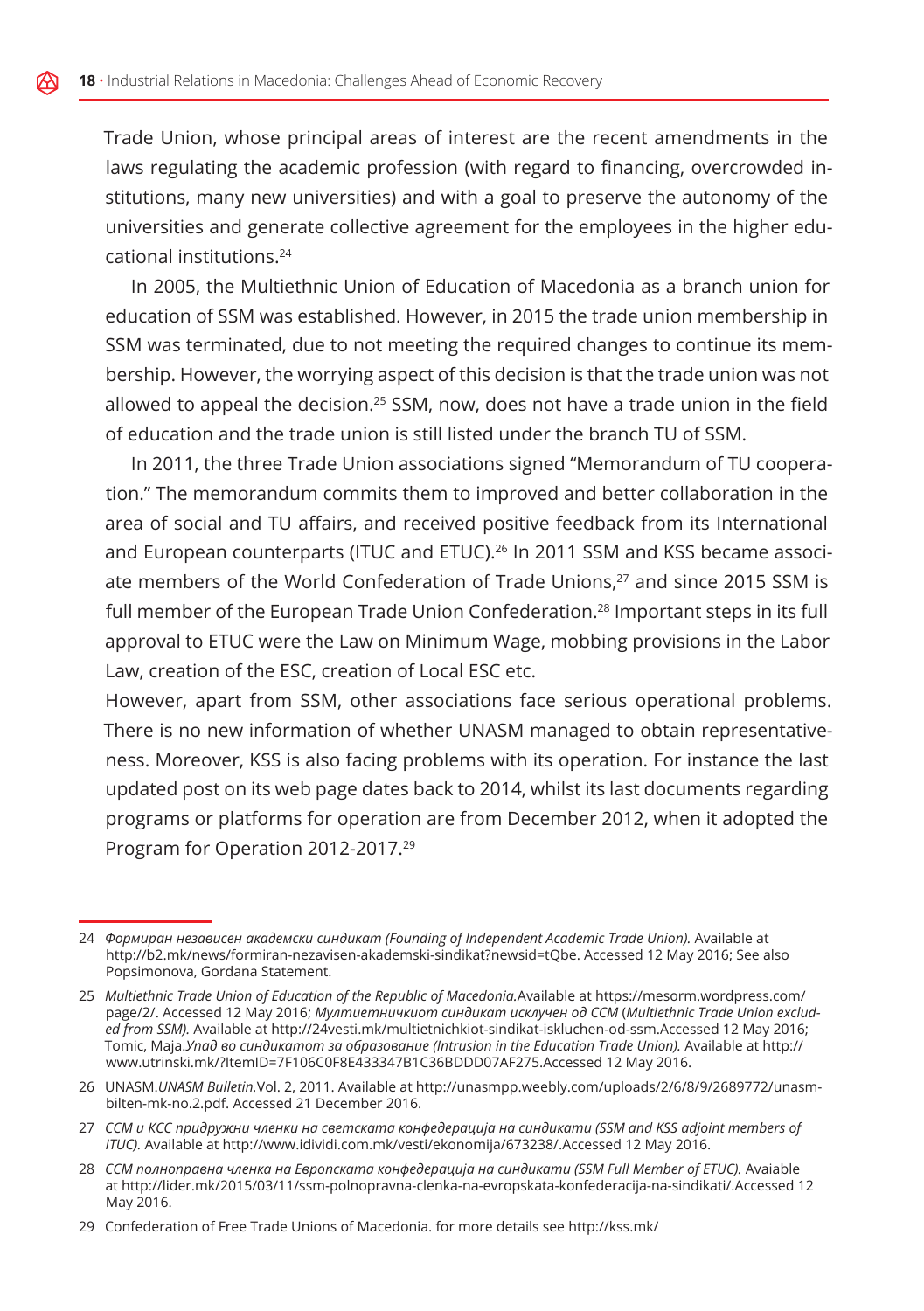### **3.3.2. Employers' Organizations**

In total, there are three employers' organizations in Macedonia, only one of which is representative, the Organization of Employers of Macedonia (ORM). ORM, as the biggest in the private sectors, has membership of over 1 000 companies in 15 different sectors, who employ nearly 70 000 employees, and represent 24% of all employees in the private sector. In June 2006, ORM signed the General Collective Agreement with SSM and the government. Representativeness of the Organization was determined in 2010, with Resolution No. 08-2226/5. In 2012, within ORM, 12 associations of employers divided by branches were formed. The second biggest employers' organization is the Business Confederation of Macedonia (BCM), re-registered under this name in 2009, encompassing over 8 500 members, covering over 40 000 employees in Macedonia. The organization applied for representativeness, but it was not granted, for which it had complained to the Commission responsible for assessing representativeness. However, their appeal was rejected.<sup>30</sup>

#### **3.3.3. Chambers of commerce**

Three associations of chambers of commerce operate within the country. The chambers are representatives of the interest of the economy as a whole. With the Law on Economic Chamber of Macedonia,31"the *Chamber is a business and professional association which reconciles, represents and protects the interests of its members."32*

#### **Economic Chamber of Macedonia**

In Macedonia the Economic Chamber is not part of the Economic and Social Council, however, with its size and coverage has considerable impact on the social dialogue in the country. Its opinion is always carefully weighed before making decisions or laws. It is a social partner for many issues of its interest. The Chamber comprises around 15 000 members, which are mostly representatives of small and medium enterprises.33

#### **Macedonian Chamber of Commerce**

The Macedonian Chamber of Commerce is the largest independent business association in Macedonia. It has more than 1 000 members and it represents their interests

<sup>30</sup> EurWORK.*Former Yugoslav Republic of Macedonia: Industrial Relations Profile.*

<sup>31</sup> Law on Economic Chamber of Macedonia.Available at http://www.mchamber.org.mk/data/webdata/documents/ The%20Law%20on%20the%20Economic%20Chamber%20of%20Macedonia.pdf.Accessed 21 December 2016.

<sup>32</sup> Economic Chamber of Macedonia.*History and Background.*Available at http://www.mchamber.mk/ (S(q5b3j345jpjjw3fl2qwyjsjk))/default.aspx?mId=93&lId=2. Accessed 21 December 2016.

<sup>33</sup> More information about the Economic Chamber of Macedonia can be found at http://www.mchamber.org.mk/ (S(obhswha5e3y3jo45brkbjqmt))/default.aspx?mId=93&lId=2.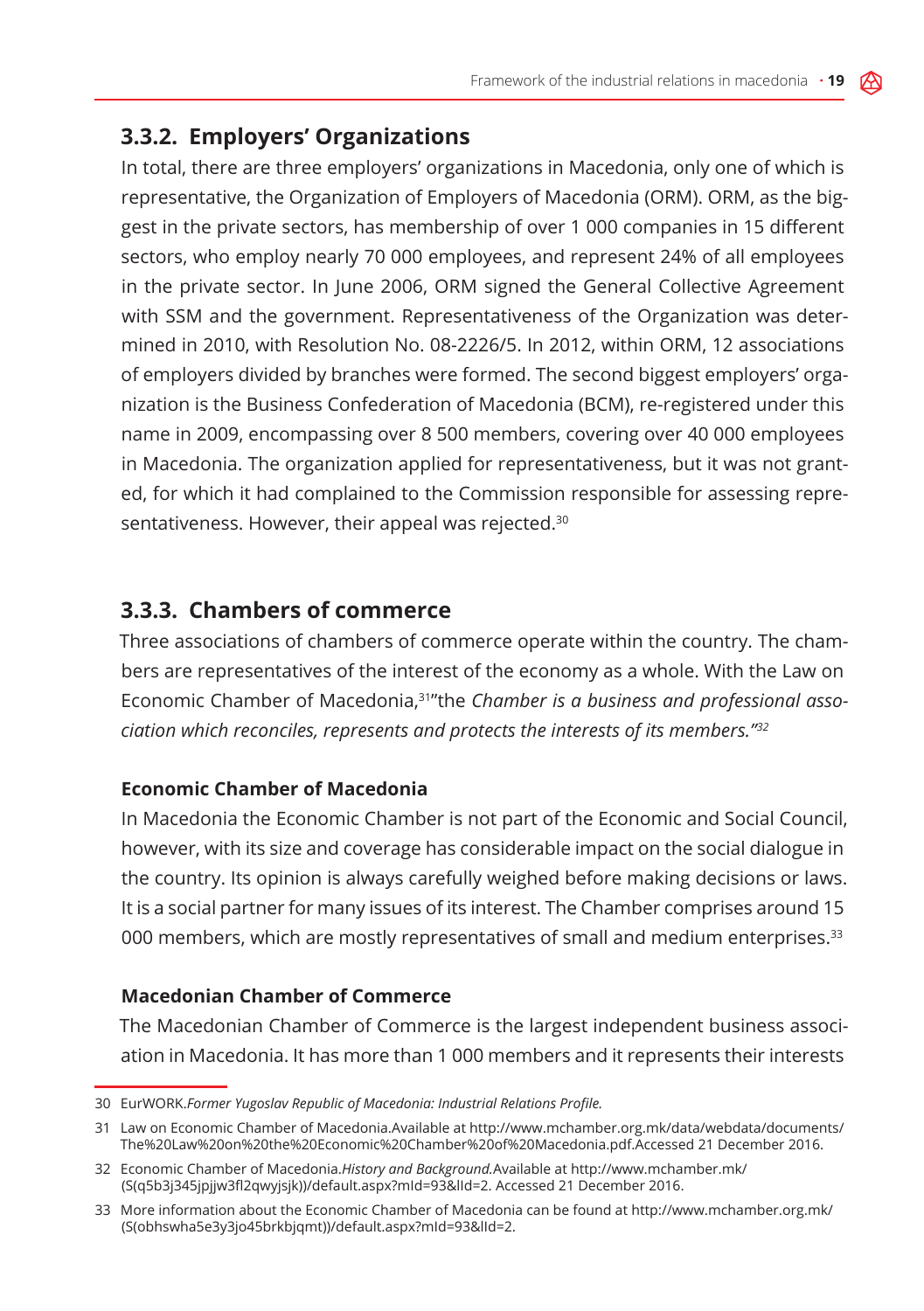by connecting them with regional and international institutions and organizations. In addition to its good networking opportunities, the Chamber also provides access to information and databases, entrepreneurship education, legal advice. It consists of 9 chambers and it has implemented more than 6 000 projects.34

#### **Economic Chamber of North-West Macedonia**

The Economic Chamber of North-West Macedonia was founded in Tetovo in 2005, and represents the interests of the business community. Since 2007 the headquarters of the Chamber are in Skopje. The Chamber has 120 companies as members and tries to organize workshops, meetings and working groups to stimulate cooperation among its members and with the institutions. Some of its most significant projects are: Protection of Products' Brands from the Cross-Border Cooperation, Capacity Building of the Economic Chamber of North-West Macedonia, Strengthening the Youth and Generating Employment etc.<sup>35</sup>

## **3.4. Representativeness**

Not all associations of employers and employees are deemed to be representative in order to participate in the tripartite social dialogue. With the Labor Law amendments from 2010, representativeness of trade unions and employers' organizations determines participation in the tripartite bodies of social partnership, i.e. the Economic and Social Council (Art. 211 LL). Two trade unions (Federation of Trade Unions of Macedonia and Confederation of Free Trade Unions of Macedonia) have applied and met the requirements for representativeness. Requirements to be considered as representative are: membership of at least 10% from the total employed people in Macedonia, to entail at least three trade unions at national level in different sectors, to act at national level and have registered members in at least 1/5 in the Macedonian municipalities (Art. 212 LL). Conversely, only one employers' organization (Organization for Employers of Macedonia) meets the requirements for representativeness. For employers it is required to have registered at least 10% from the total number of employers in the country which account for 10% of the employed people (Art. 213 LL).

<sup>34</sup> More information about the Macedonian Chamber of Commerce, its activities and operations can be found at http://www.chamber.mk/en/index.php/about-us/about-us.

<sup>35</sup> Economic Chamber of North-West Macedonia. *History and Vision.*Available at http://oemvp.org/en/?page\_id=761. Accessed 21 December 2016.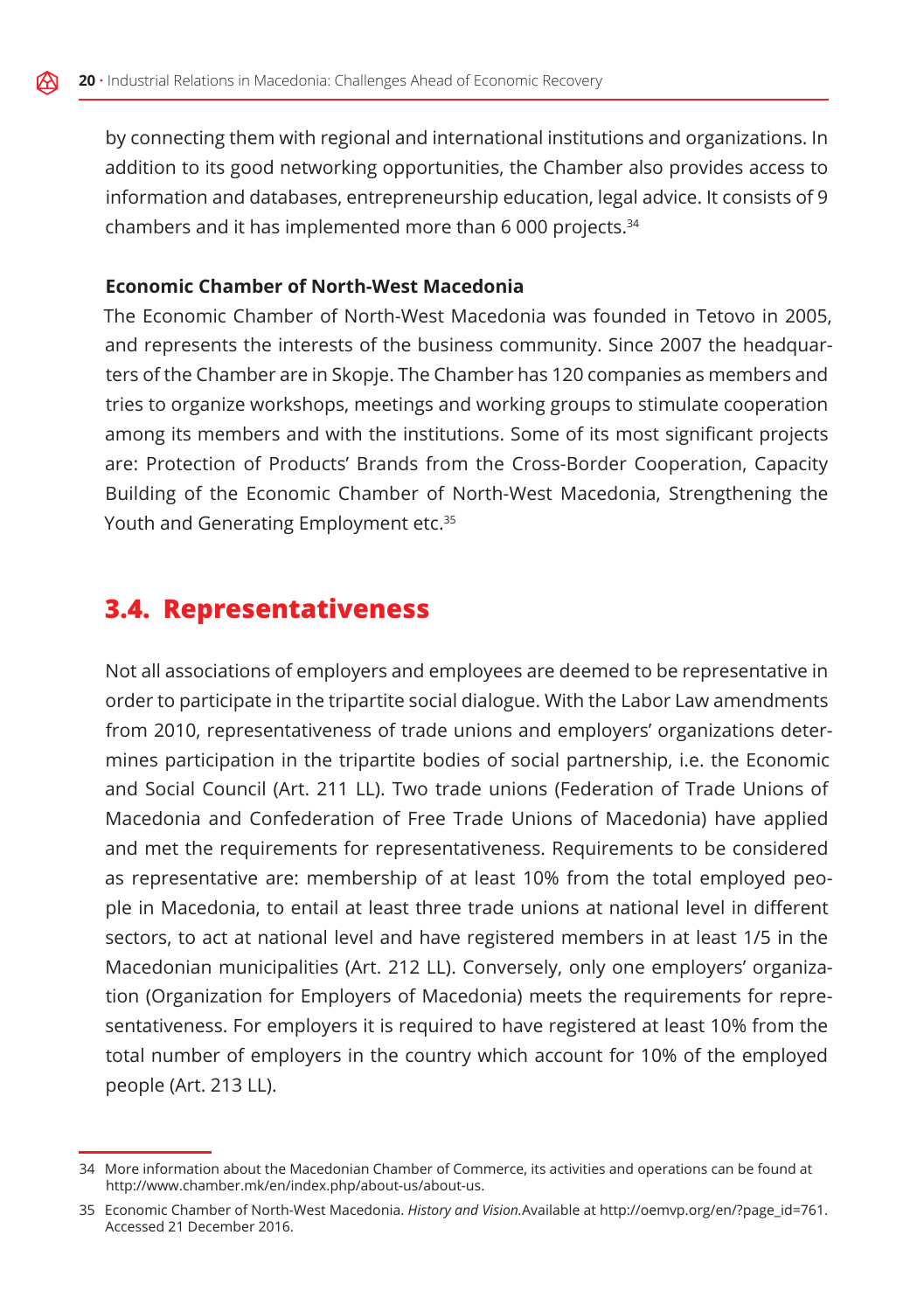The two representative trade unions (SSM and KSS) and the only representative employers' organization are members and sit in the Economic and Social Council to negotiate with the government. With the issuance of the new representativeness certificates, it can be noticed that membership in trade unions continues to decline. The most significant drop in membership can be noticed between 2012 and 2013. Some of the main reasons for decrease in trade union membership are: closure of companies, reduction of the number of employees, new recruits are not interested to engage in union membership, etc. After 2013 the situation stabilized and the trade unions managed to preserve its members (see figure 1). $36$  Currently, the challenge with determining the precise number of union members is that only those who pay fee directly from their salary are included, whilst those pay from their own account or those who do not earn regular wage (exempted for different reasons) are not included in the calculations. Hence, unions do have more members than the official statistics, a data that should be taken in considerations when analysis the situation with union density.<sup>37</sup>





*Source: Annual Reviews of Labor Relations and Social Dialogue in Macedonia 2013-2015*

<sup>36</sup> See: Anceva, Mare. *Annual Review of Labor Relations and Social Dialogue in South East Europe – Macedonia.* Friedrich Ebert Stiftung, January 2013; Anceva, Mare.*Annual Review of Labor Relations and Social Dialogue in South East Europe – Macedonia.*Friedrich Ebert Stiftung, 2014; Anceva, Mare.*Annual Review of Labor Relations and Social Dialogue in South East Europe – Macedonia.* Friedrich Ebert Stiftung, 2015.

<sup>37</sup> Anceva, Mare. *Annual Review of Labor Relations and Social Dialogue in South East Europe – Macedonia.*Friedrich Ebert Stiftung, 2014. p. 14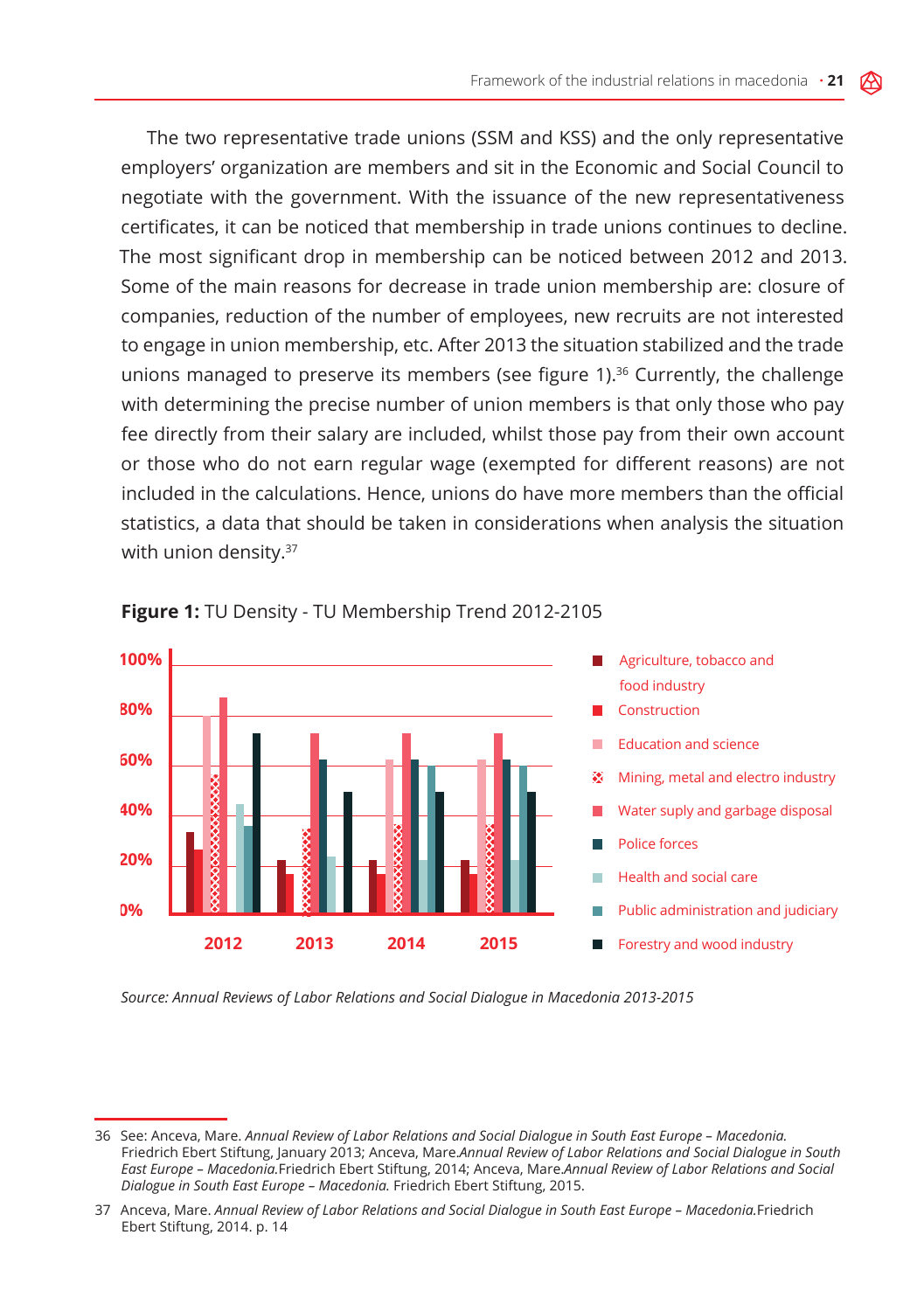The trade union density in 2013 reached 30%, the employers density stood at 24%, whilst the percentage of employees covered by collective agreements is at 100%, as a result of the general collective agreement which covers all employees. There is a sharp decline in employers' organization membership between 2012 and 2013. This is due to the closure of some big companies, which employed significant portion of the workforce. Nevertheless, what cannot be seen from the numbers is that in reality the Organization of Employers has more members than before. Many of the new members, however, are smaller compared to the closed companies and do not entail as many workers. Therefore, "the membership is on the rise, and ORM has almost reached *the same density level prior to 2012."38* The Organization of Employers has proved its representation again in 2015.



**Figure 2:** Employers' Organization Density

*Source: Annual Reviews of Labor Relations and Social Dialogue in Macedonia 2013-2015*

#### **Amendments to the General Collective Agreement**

In 2013 there were ongoing negotiations about revising the GCA to improve the quality of the document and provide more precise and clear formulations. The amendments were adopted in December 2013 and entered into force in 2014. In the private sector, the GCA is mandatory and universal and enforced to all employers. Consequently, the coverage of collective bargaining in public and private sector in Macedonia is 100%.39 However, even though *de jure* the coverage is 100%, in practice this is not the case. Specifically, the GCA for the public sector is yet to be concluded, as the negotiations

<sup>38</sup> Interview with Angel Dimitrov – president of ORM and non-executive director of Vero Moda, Sveti Nikole. Conducted on 15 December 2016

<sup>39</sup> EurWORK.*Former Yugoslav Republic of Macedonia: Industrial Relations Profile. p. 2*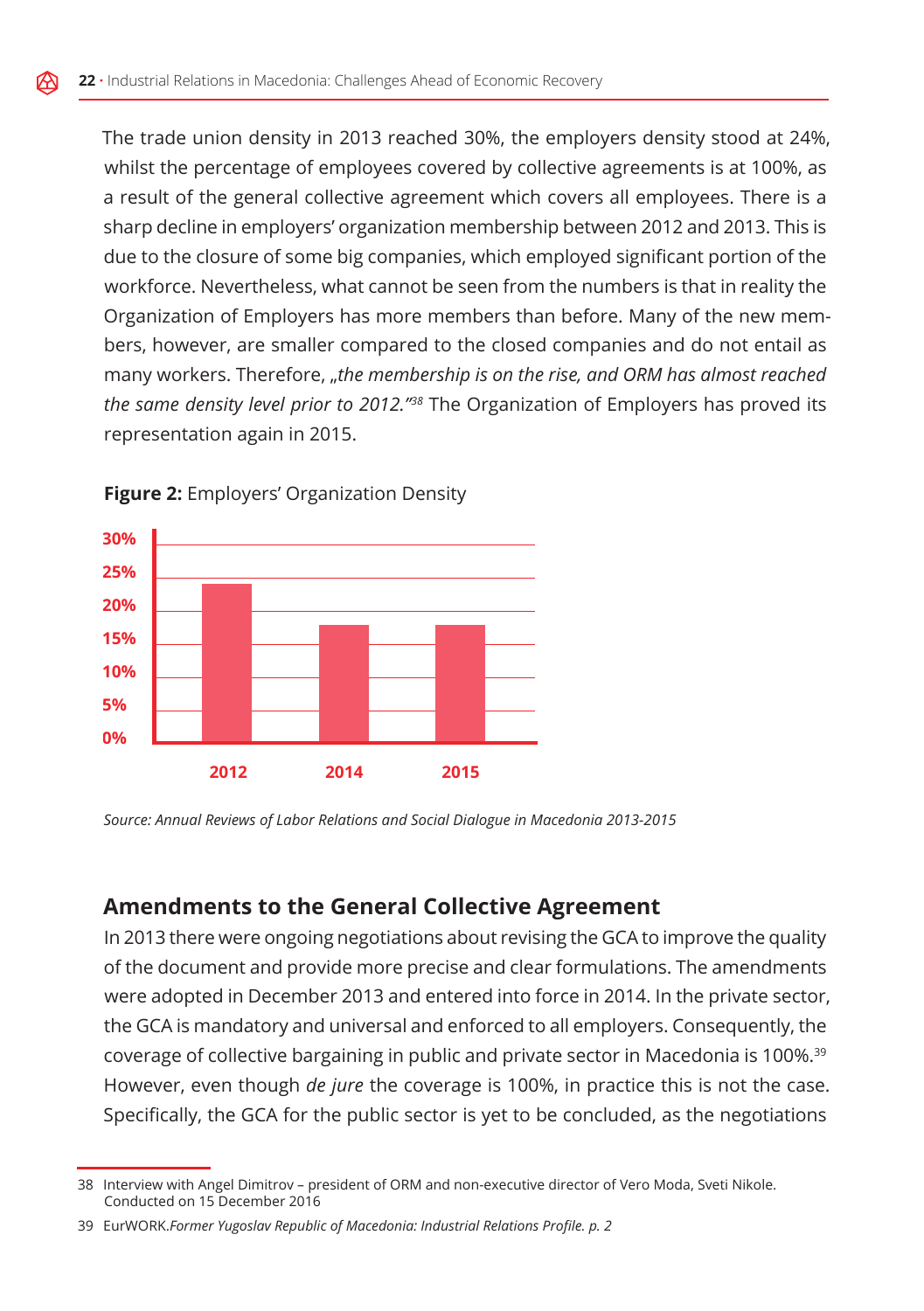continue to drag on. There are few branch agreements (namely health, police and army forces), but there are no agreements for workers in education and administrative workers. Additional challenge is enforcement of GCA in the private sector for small companies<sup>40</sup>

In many sectors there is no branch employers' organization which prevents the trade unions to sign branch collective agreement, i.e. there are no collective agreements on branch level. Additional problems are from the frequent amendments to the law (17 times) since it was adopted, with the last amendments entering into force in February 2016.

#### **3.5. Tripartite Social Dialogue**

Grounds for foundation and setting up the social dialogue in Macedonia can be found in the Law on Labor Relations (Official Gazette of the Republic of Macedonia 62/2005), Agreement for the creation of the Social and Economic Council (Official Gazette 113/2010), ILO's Convention on freedom of association and protection of the right on association N. 87, ILO's Convention on right to association and collective bargaining No. 98, ILO's Convention on Tripartite Consultation No. 144, ILO's Recommendation No. 152 on international labor standards.

The central government and local governments in partnership with the other social partners form economic and social councils (ESC and LESCs, respectively) aim to facilitate the social dialogue and create conditions for economic and social stability. On regional level the tripartite social dialogue is also not fully established. What it lacks is the social dimension, since the trade unions are not taking part. Another aspect that is lacking is institutionalized social dialogue at branch level. At local level there are only few established councils, but would take time until they are fully in place and ready to take on their responsibilities.41 In 2014, the process of decentralization of the ESC began but as it was completely integrated into the local system, it is yet to become a useful tool for representation.<sup>42</sup>

<sup>40</sup> Anceva, Mare. *Annual Review of Labor Relations and Social Dialogue – Macedonia.*Friedrich Ebert Stiftung, March 2016. p. 15.

<sup>41</sup> Anceva, Mare. *Annual Review of Labor Relations and Social Dialogue in South East Europe – Macedonia.* Friedrich Ebert Stiftung, 2014. p. 6.

<sup>42</sup> Anceva, Mare. *Annual Review of Labor Relations and Social Dialogue in South East Europe – Macedonia.* Friedrich Ebert Stiftung, 2015. p. 7.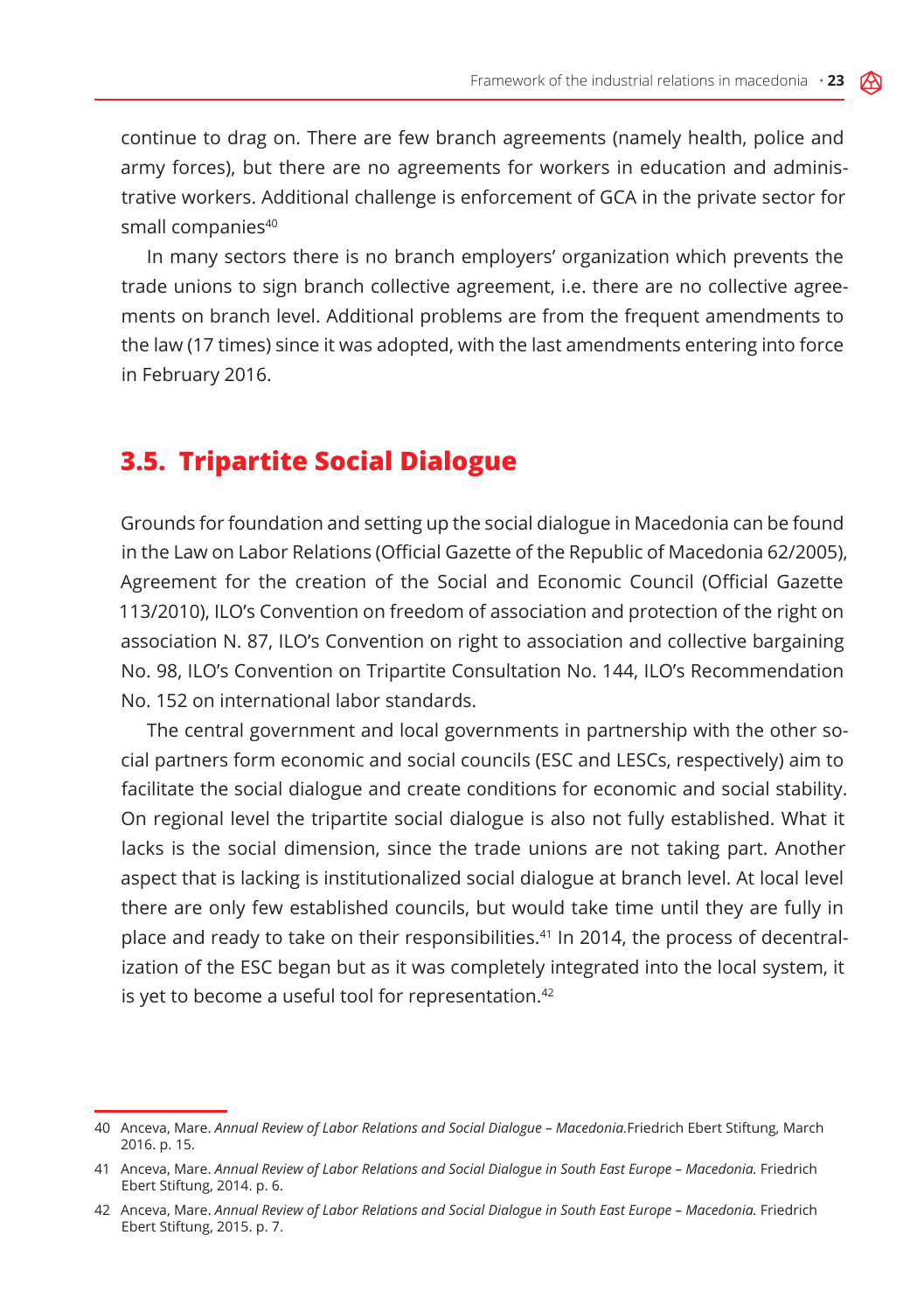#### **3.5.1. Economic and Social Council**

ESC was established in 1996 to promote cooperation between TUs, employers and government. The Economic and Social Council (ESC) was established with an agreement between the government, representative trade unions and representative organization of employers to promote the tripartite cooperation between the government, trade unions and organization of employers, and its aim was to improve the social dialogue at national level in Macedonia. ESC's deliberates issues and gives suggestions, opinions and recommendations on labor and social issues among other things, as well as collective bargaining and agreements.43 The new agreement for its establishment was signed in 2010 between the Government of Macedonia (represented by the ministries of labor, economy, finances and the viceprime minister), the two representative trade unions (Federation of Trade Unions of Macedonia and Confederation of Free Trade Unions of Macedonia) and the Organization of Employers of Macedonia. The body is presided over by the Minister of Labor, which is sometimes regarded as a weakness as it is the Minister who sets and manages the agenda. However, since its establishment, the functionality of the ESC is still questionable. Since the beginning of the political crisis<sup>44</sup> in 2015 and frequent changes of the post Minister of Labor and Social Policy, who also presides of the ESC, it is difficult to have continuity in working.<sup>45</sup>

The real test for the ESC came when it was required to negotiate the GCA. In this period, the ESC held regular sessions and put efforts to enable dialogue between the three social partners and reach acceptable solutions. As the government's practices to propose and adopt laws in expedient procedures continue to grow, so did the disability of the established tripartite dialogue to contribute effectively and timely to the laws. It was this instance of neglecting the input and importance of the TU opinion in the process that distorts the setup of the system. Further criticism was addressed with the adoption of the new Law on Minimum Wage, i.e. the Council has agreed to it even before the Law was officially submitted to the Parliament. Moreover, whilst STKC insisted that the Minimum Wage for the textile industry to be higher, their proposals were not taken into consideration in the law. As a result "*Youth Workers are* 

<sup>43</sup> Majhosev, Andon. *The Economic Crisis and Industrial Relations System in the Republic of Macedonia.*

<sup>44</sup> At the beginning of 2015, the largest opposition party in Macedonia started disclosing wiretapped materials, which were allegedly carried out by have officials in the government (as main suspects were pointed the head of the government, the head of the Macedonia's counterintelligence agency and other top officials from ruling VMRO-DPMNE). The crisis resulted with signing an agreement by the leaders of the four biggest political parties, whereby some posts in the government will be occupied by the opposition party until the next elections. The new ministers shall have only technical capacities. One such post was Minister of Labor and Social Policy.

<sup>45</sup> Partly due to the political crisis from 2015, whereby the post was identified as one of the posts to be handed to the opposition party, and technical minister was appointed to head it.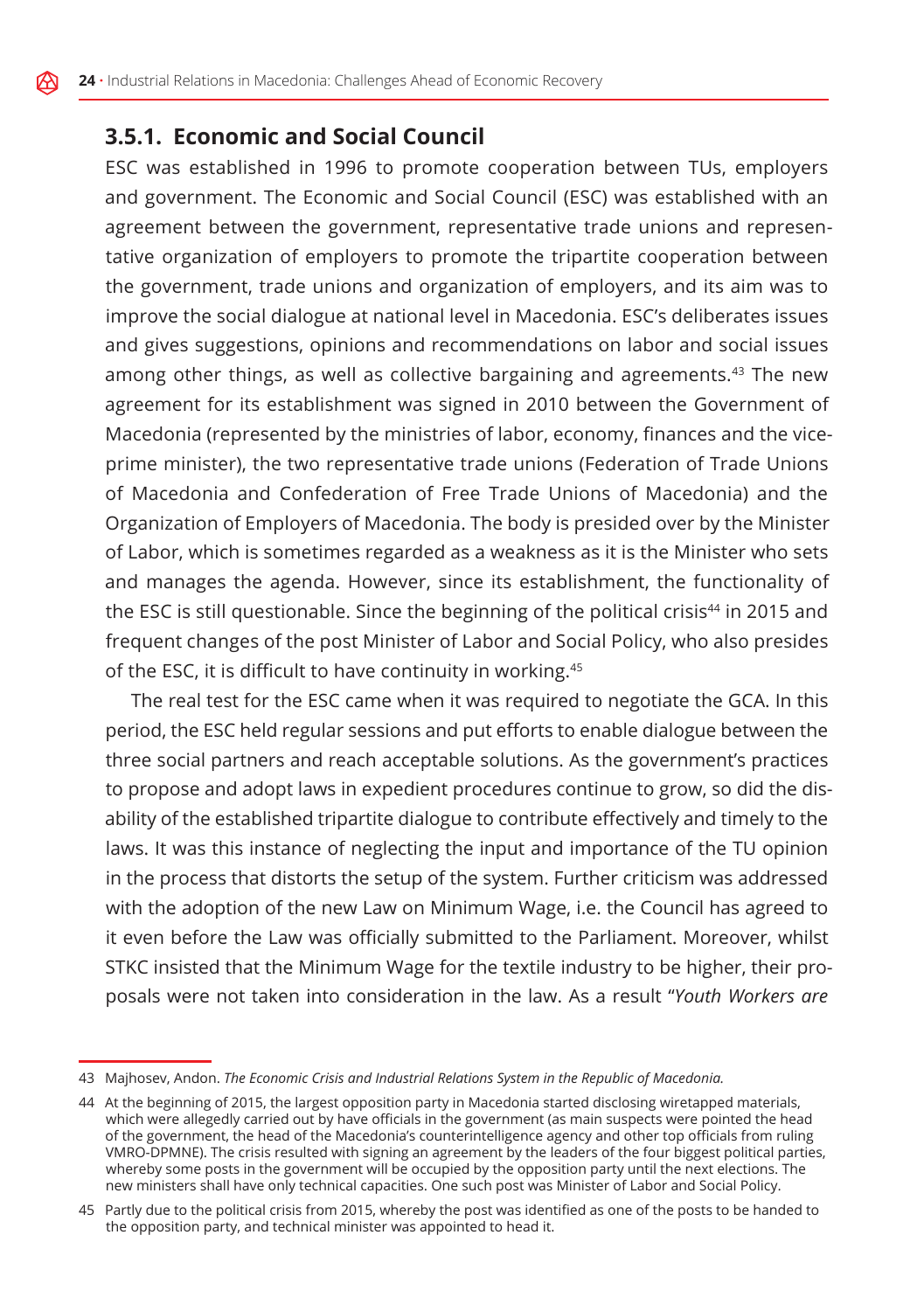*not interested in working in this sector."*46 In this regard, it showed distrust towards the institution, by not taking seriously into consideration the responsibilities of the Council in the process. $47$  In many cases $48$  the Regulatory Impact Procedure is not being respected and the ESC is not consulted in the process.

### **Text box 2: Power (Dis)balance among Social Partners**

The financial crisis has skewed the power among the social partners in Macedonia. There is asymmetry of power between the government and its social partners. It has provided the government with more powers, as they were bypassing the other social partners when adopting new laws. One example for bypassing the opinion of the tripartite bodies during the crisis was during the adoption of the new law on pension insurance. Some anti-crisis measures proposed by the employers were eventually adopted, whilst the ones from the trade unions were continuously ignored. Another instance that shows the lack of coordination between the social partners, whereby the government is not taking into account the opinions and proposals of the employers' organizations and the trade unions was when deciding on the text about employment of disabled people.The newly adopted provisions, according to KB's company representative, were not at all reflecting the positions of the employers, and moreover, they were worse off than the previous provisions.

The influence of both unions and employers' organizations is limited and its capacities are weak. Consultation in the policy-making process is something that all stakeholders need to address and work on building stronger relationship and positions where each of them will be involved.<sup>49</sup> Because the ESC was not properly functioning in the

<sup>46</sup> Interview with representative from the Trade Union of Workers in the Textile, Leather and Shoe Industry.

<sup>47</sup> Anceva, Mare. *Annual Review of Labor Relations and Social Dialogue in South East Europe – Macedonia.*Friedrich Ebert Stiftung, 2013. p. 6

<sup>48</sup> According to some participants of the focus group with TU representatives, it is the majority of new laws, proposals, and by-laws that are not being adopted in legal manner, i.e. going through the filter of the ESC.

<sup>49</sup> Anceva, Mare. *Annual Review of Labor Relations and Social Dialogue– Macedonia.*Friedrich Ebert Stiftung, 2014. p. 7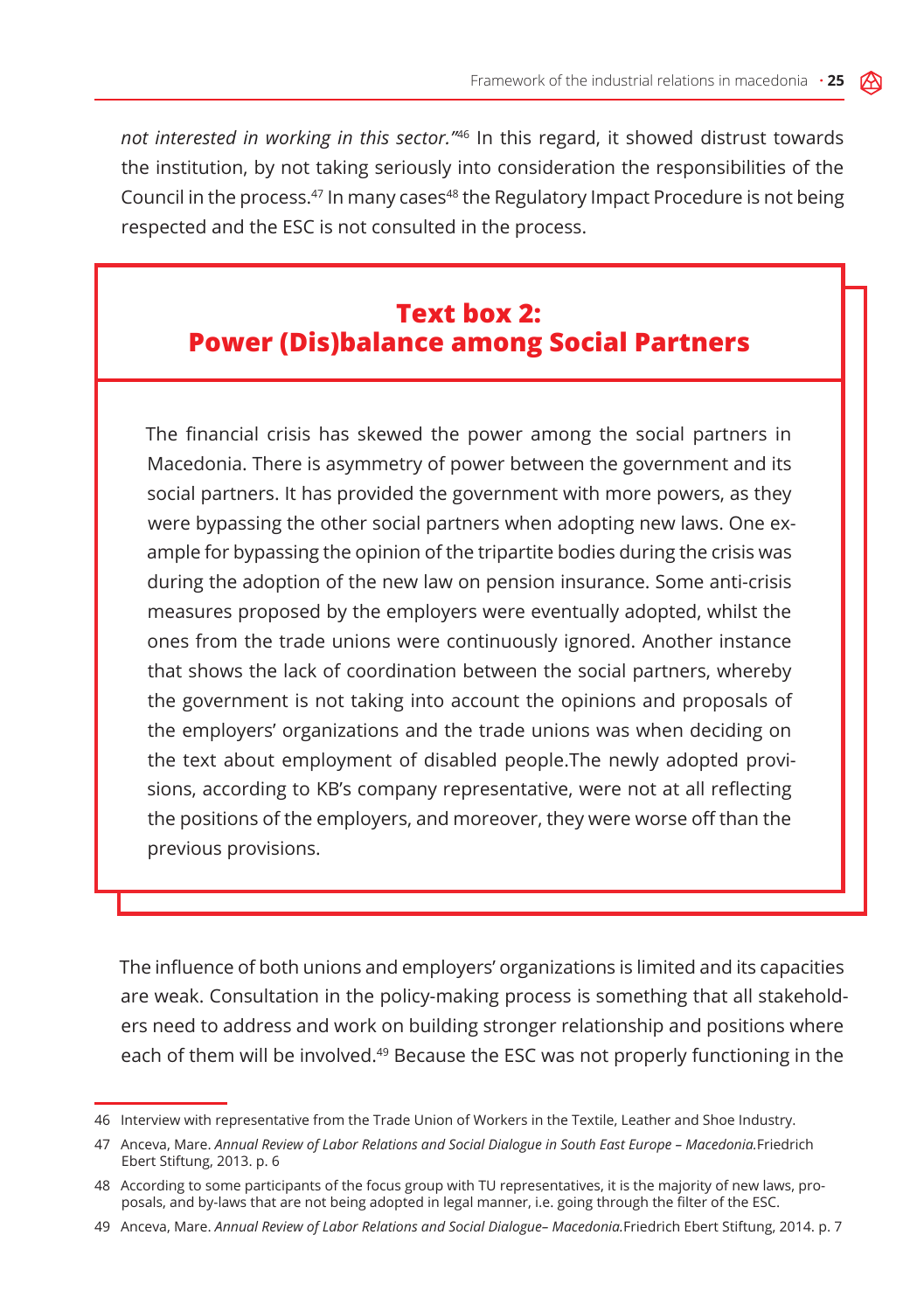period 2008-2010 (during the period of amending the Labor Law), the government consulted only its business partners, rather than all its partners.<sup>50</sup> Similarly, in absence of tripartite dialogue, companies and trade unions used the bipartite platform to look for strategic measures to improve the situation and sectorial level.

In July 2015, the ESC during its 20 sessions, among other things, adopted the National Action Plan for Youth Employment 2016-2020 as part of the strategy to overcome the long-term youth unemployment and promote jobs and measures for youth. <sup>51</sup> The ongoing political crisis, which started at the beginning of 2015, severely affects the functioning of the ESC. Frequent changes of the minister for labor and social policy (technical minister) hampers the regular functioning.

#### **3.5.2. Local Economic and Social Councils**

Local Economic and Social Councils started to be established in 2010. The main aim to establish LESCs was to act as consultative and advisory bodies to local governments and to promote establishment of democratic and social dialogue in pursue of sustainable social state, and to involve all social partners, not only at national level, but also at local level, to engage in policy making and decision making about issues of general importance. In 2010, the first LESCs were established in Kavadarci and Kumanovo. There are 9 members who sit in it, with representatives from the local self-governance and the representative trade unions.52 Moreover, Kumanovo's LESC within the framework of a USAID project managed to publish a manual "Guide for Local Social Dialogue" as a tool for the process.<sup>53</sup> In 2011, Strumica established its LESC, whilst in 2013 Bitola, Stip, Resen, Gostivar, Gazi Baba and for the City of Skopje. In 2012, Tetovo founded its LESC. Assistance in the establishment of the Local Councils was provided by USAID-Macedonia, and under the tutelage of the ILO as part of the project for local participation.54 The tripartite social dialogue at local level is still in the early stages of

<sup>50</sup> Majhosev, Andon. *The Economic Crisis and Industrial Relations System in the Republic of Macedonia. p.* 16

<sup>51</sup> National Action Plan for Youth Employment 2016-2020 available at Ministry of Labor and Social Policy web page, http://www.mtsp.gov.mk/content/AKCIONEN%20PLAN%202014-2015%20V8.pdf.

<sup>52</sup> Gjoseva, Marija Ignatova. *Извештај за функционирање на локалните Економско социјални совети и нивниот однос со националниот Економско социјален совет (Report on the Functioning of the Local Economic and Social Councils and their Relations with the National Economic and Social Council). Available at* http://mk.promotingsocialdialogue.mk/wp-content/uploads/2015/03/Activity-1.1.1-Assessment-of-LESCs\_mk.pdf.accessed on 12 May 2016.

<sup>53</sup> Trajanov, Stojan; Gjoseva, MarijaIgnatova&Kostadinov, Aleksandar.*Процена на функционирањето на трипартитниот социјален дијалог (Appraisal of the Functioning of the Tripartite Social Dialogue).* International Labor Organization, 2015.

<sup>54</sup> SSM. For more information, please visit http://www.ssm.org.mk/index.php?option=com\_content&view=article&id=719&Itemid=168&lang=mk. Accessed 21 December 2016.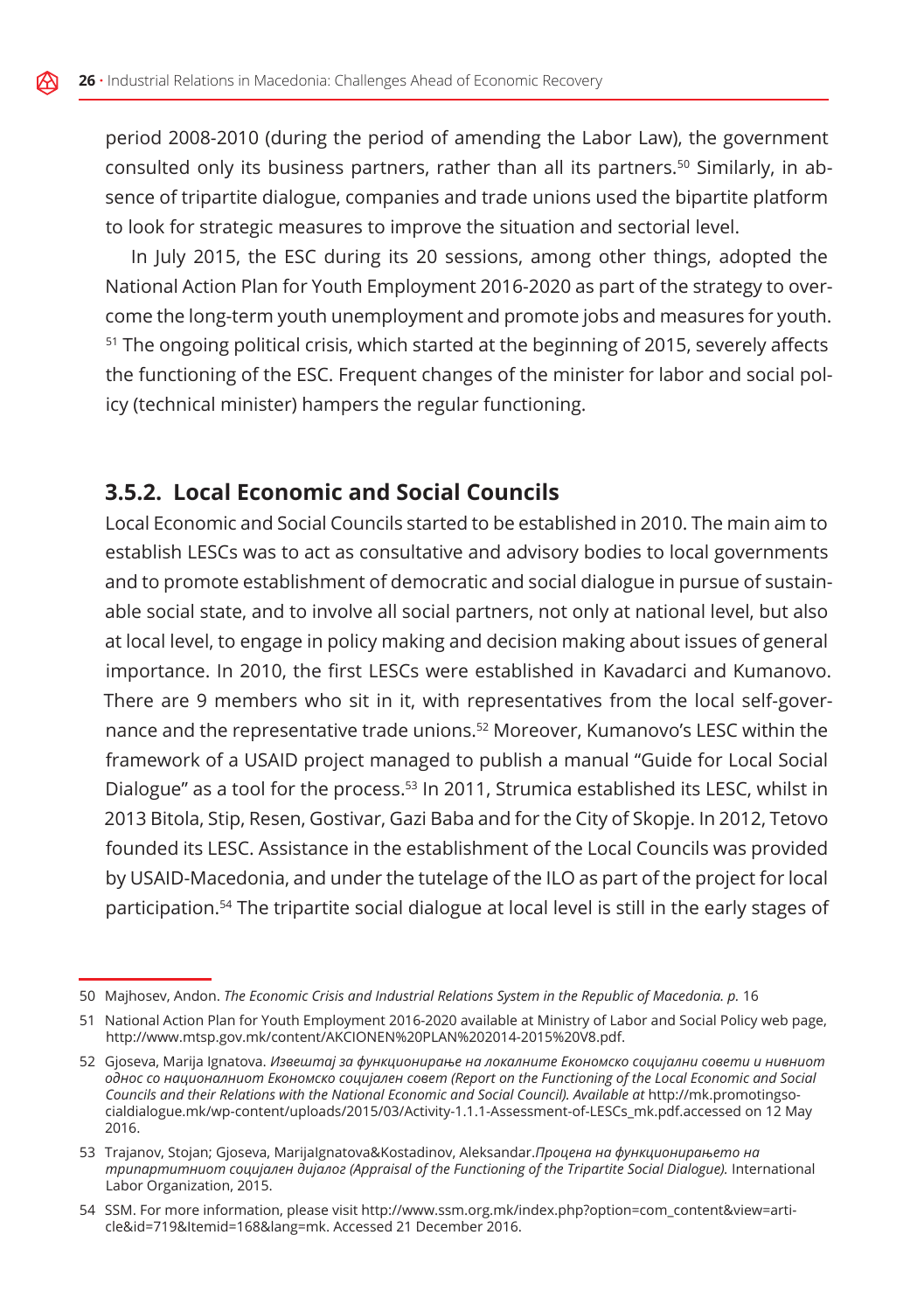its development. In 2015 there were 12 LESC, however, further trust needs to be build and strengthened in order for them to start fulfilling their aims.<sup>55</sup>

Major problem in the functioning of the LESC is its cooperation with the national ESC. Under its statute, cooperation with ESC is not envisaged, and consequently none is being carried out. Moreover, the points that are being discussed in the ESC are not being recommended or sent to the local level. Hence, it is necessary to raise awareness about the important role LESCs can play in the tripartite social dialogue and its contribution for better functioning of the local governments and the insight they bring the ESC regarding issues of local importance.

Having regard that the LESCs are (mostly) located within the premises of the municipal building and are composed of staff that works in the municipalities, the LESCs can see growth in their importance. Another aspect that contributes to this is diversification and regionalization of the Macedonian economy. As more and more regions attract investments and new companies, LESC can find itself in the focus. In this sense, LESC can help to cope with the pressure and start playing the role that the ESC is playing at national level.56

### **3.6. Digitalization and New Forms of Employment**

The existing social security models molded in the post-World War II period were based on a different societal set up – whereby male full-time employees and fixed time contracts were dominant type of employment. Nowadays, new flexible modes of employment relationships are emerging and policymakers face challenges to bring the social protection mechanisms into line with the new flexible employment relationships and social protection.<sup>57</sup>

Digitalization has been gathering pace for twenty years now. The development of the industrial and the economic markets, now more than ever, depend on the trends of digitalization. This rapid trend threatens to create a new industrial revolution. Hence, there is need to adopt and adapt to these changes. The importance of digitalization can be witnessed with its already large share of GDP of the US economy, representing 4% of GDP in 2010<sup>58</sup> (a number that has since increased, and will contin-

<sup>55</sup> Anceva, Mare. *Annual Review of Labor Relations and Social Dialogue– Macedonia.*Friedrich Ebert Stiftung, March 2016. p. 7

<sup>56</sup> Focus Group, Representative of *Business Confederation Macedonia.* Conducted on 3 November 2016.

<sup>57</sup> Valsamis, Daphné; De Coen, An; Vanoeteren, Valentijn; Van Der Beken, Vim. *Employment and Skills Aspects of the Digital Single Market Strategy.*European Union, DG Internal Policies, 2015. pp. 57-58

<sup>58</sup> European Strategy and Policy Analysis System.*2030 Global Trends to 2030: Can the EU Meet the Challenges Ahead?*  European Union (Luxembourg), 2015. pp. 33-36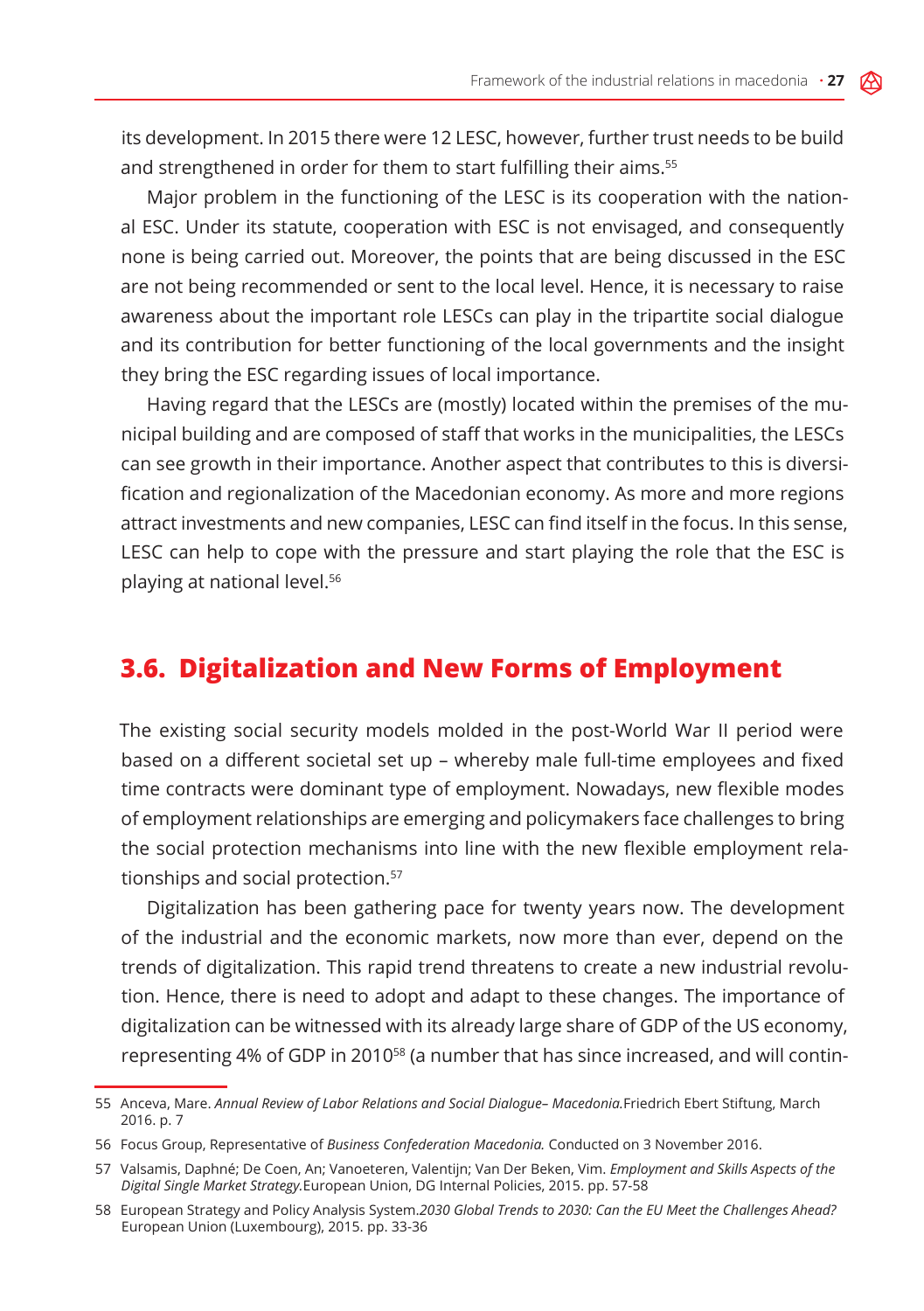ue to grow). It is not just the companies and business enterprises that will be affected by it, but also the very foundation of the social dialogue within countries, first, and more significantly its transnational organization.

It also induces significant changes in the skills workers need. New skills require new forms of education, most importantly vocational education and lifelong learning, i.e. it is necessary to keep investing in these skills.<sup>59</sup> New types of employment are characterized with: atypical working hours, flexible contracts, pressure on wages and working times.<sup>60</sup> Therefore, through the Digital Agenda for Europe, the EU looks to use the potential of digital technologies to stimulate innovation and faster growth. There is constant need to up-skill and re-skill their experienced ICT professionals.

Digitalization induces major transformations how work is organized and employment relationships. *"New technologies offer flexibility on the market…one can work anytime and anywhere. And they create new types of employment relationship."61* It helps to improve the communication within the company and keep the employees and other staff informed. In addition, it can help new employees to be more easily integrated into the union organization and can receive regular updates and information. In any case, these new trends of employment are relatively new in Macedonia and "*still insignificantly present."62* Neither trade unionists nor employers are paying sufficient attention or making efforts to deal with these issues. *"We will start (worrying) about it, when it starts to develop."63* Instead, their time and effort is directed towards solving more pressing issues. Even mid- to long-term strategies (5-10 years) do not entail these new forms.

Moreover, the IT sector is in similar situation. Even though this sector has been developing intensely for quite some time, trade unions and participation in employers' organizations are missing. There is absence of trade union organizing, even in the largest IT companies. Therefore, there are no branch trade unions representing these employees and consequently workers are not protected with GCA provisions. Having regard that the IT market will continue to grow, due to future needs of the digitalized world, trade unions and employers should make efforts to organize this sector.

<sup>59</sup> Valsamis, Daphné; De Coen, An; Vanoeteren, Valentijn; Van Der Beken, Vim. *Employment and Skills Aspects of the Digital Single Market Strategy.*European Union, DG Internal Policies, 2015. pp. 36-42

<sup>60</sup> Ibid. pp. 43-46

<sup>61</sup> Interview with the Head of Strategic Planning at Duferco-Makstil.Conducted on 1 September 2016.

<sup>62</sup> Focus Group, representative of *Economic Chamber of Macedonia.* Conducted on 3 November 2016.

<sup>63</sup> Focus Group, representative of *Business Confederation Macedonia.* Conducted on 3 November 2016.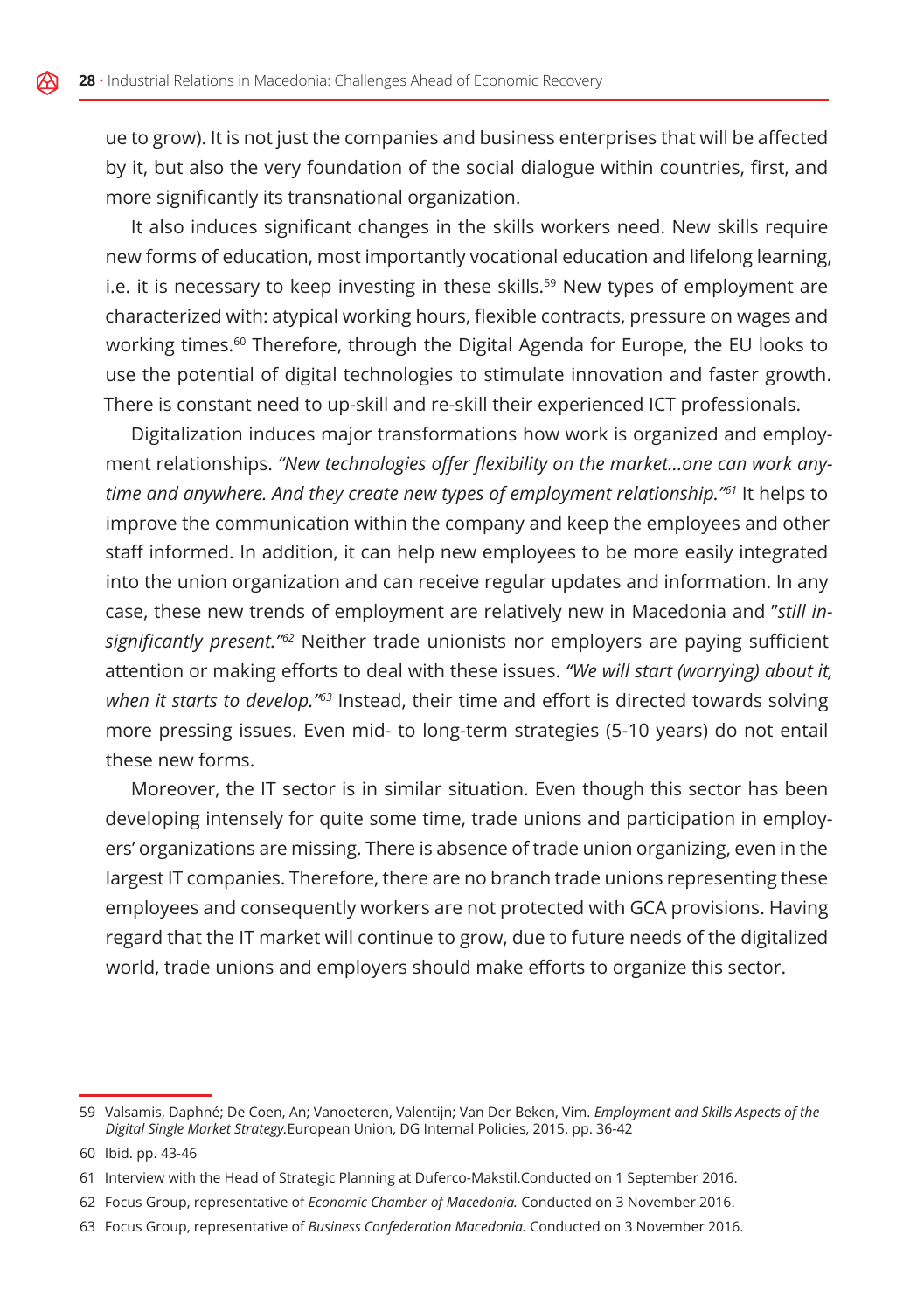## **Economic recovery in Macedonia and social dialogue trends**

**4.**

The global financial crisis was the severest crisis since the Great Depression, when it comes to how many jobs it had affected and the overall impact on the economy. Even though Macedonia's economy is small, it was still hit by the economic crisis. The growing rates of 4.1% in 2004 up to 5.9% in 2007 dropped and in mid-2009, the country entered into recession. The initial sentiment and prognosis of the government was that Macedonia can only profit from the crisis. Most significantly hit industries in the country were the manufacturing, textile, ferrous metallurgy etc., since these parts of the economy depend on foreign demand and are dependent on the foreign market.

## **Text box 3: Production looses – banks gain: Effects of the crisis in the financial sector compared to the metallurgy sector**

The production sector, especially the metallurgy sub-sector was the most harshly affected by the economic crisis. "The crisis in Macedonia started unexpectedly in the fall of 2008, when many orders from the industry sector were cancelled" stated Mare Ancheva in the focus group with trade unions. The representative of Makstil management board has also pointed at the global crisis as the main factor behind the slowing down of the production, even though their company managed to slightly recover due to more flexible production facilities. In effect, the financial crisis in Macedonia presented itself as a production crisis. The metallurgy sector, electrical engineering and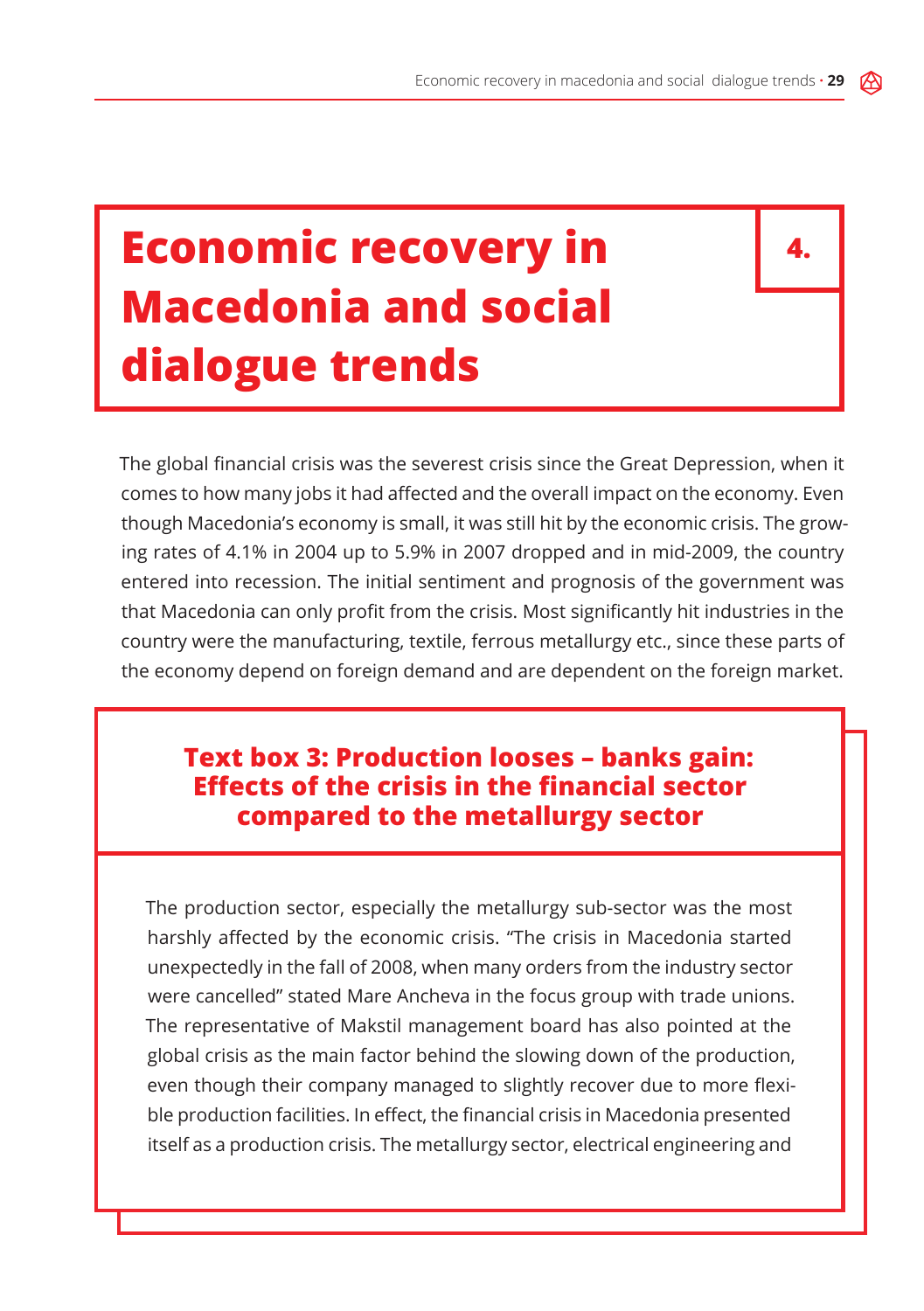textile were hit the hardest. In companies organized by SIER, more than 2 000 jobs were lost as the production felt between 30-40%. For instance, in Makstil, prior to the crisis, the salaries of the employees represented 5% of the total annual expenses, whilst during the crisis it rose to 11%.

In contrast, the financial institutions were not particularly affected by the crisis, since their situation either remained the same or in some instances and aspects – improved, as noted by the representative of the Trade Union of Employees in Finance. For instance, there were new employments in this sector and consequently the number of trade union membership rose. Whilst wages in the production sector dropped, there was reverse situation in the financial sector. Both the company's representative and the TU representative stated that wages are constantly rising.

By the time the crisis hit Macedonia, the government was left exposed at the time, as there was no plan in place to fight the crisis. All ideas were coming from abroad and the other social partners. Social partners undertook initiatives and proposed measures and activities to reduce the impact of the economic crisis, however, the ESC was not working in its full capacity in 2009 and 2010, and, hence it was not fully able to use the tripartite social dialogue as a mechanism to fight the crisis.<sup>64</sup> Prior to the official government anti-crisis measures, the trade unions also drew up measures on how to deal with the crisis. Nevertheless, none of them were accepted, as the government in the period was *"still claiming that we are not in crisis."65* One positive aspect for both employers and trade unions from the crisis was the developed solidarity to mutually assist each other in pursuit of their goals.

*"The initial response of Makstil in dealing with the crisis was reducing the number of working days and hours, trying to keep as many workers as possible. However, the protracted crisis made this impossible and the company could not continue the contracts of the workers with fixed time contracts. After the situation improved slightly, the company made efforts to bring back as many people as possible."66*

<sup>64</sup> Majhosev, Andon. *The Economic Crisis and Industrial Relations System in the Republic of Macedonia.*p. 18

<sup>65</sup> Focus Group, Representative from Trade Union of Industry, Metallurgy & Mining of Macedonia. Conducted on 2 November 2016.

<sup>66</sup> Interview with representative of "Makstil" Management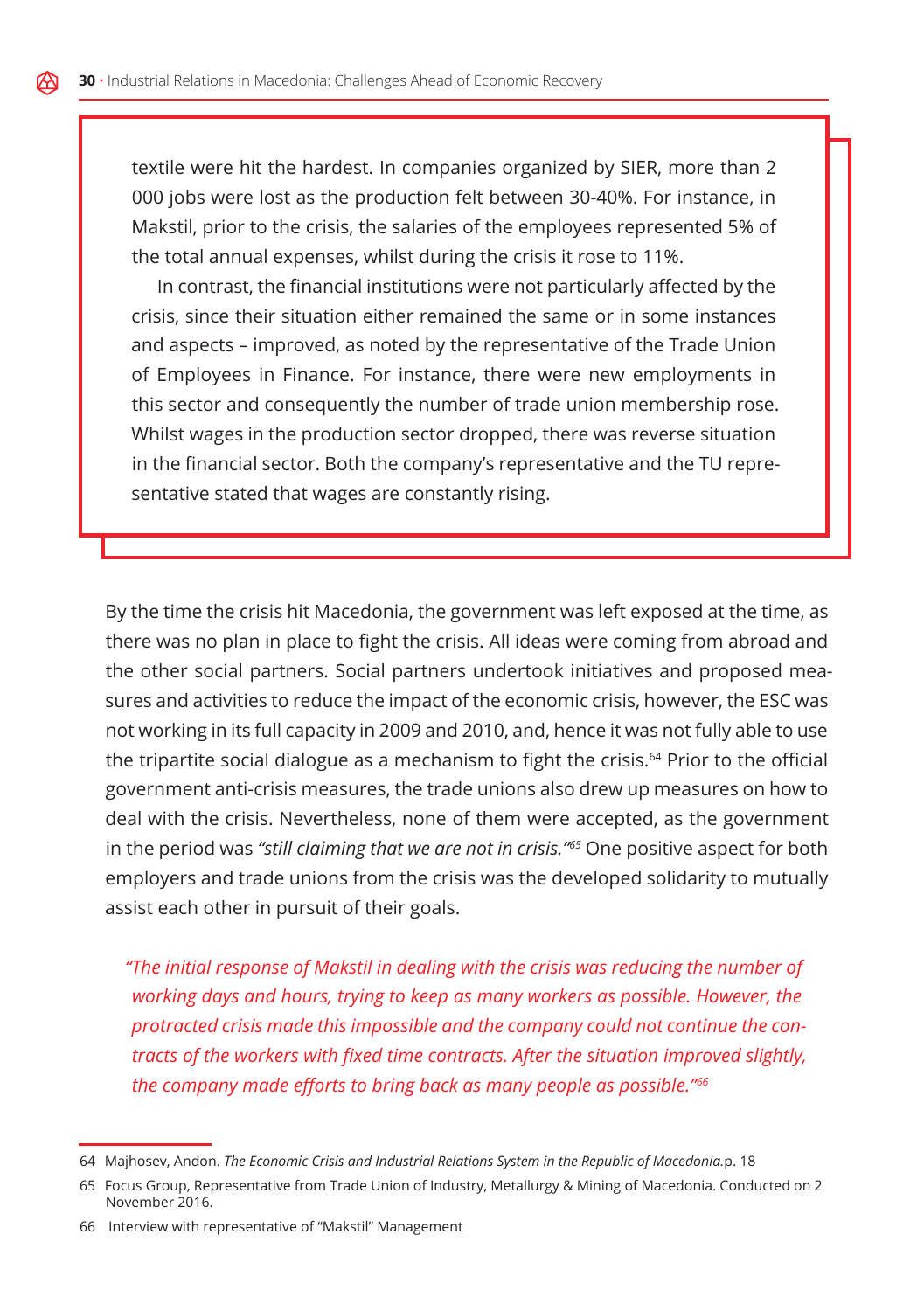The wages in the region, including Macedonia as a whole, were already low, and they could not be further decreased. *"Lowest wages were on the Balkans, hence, there was no sharp decline."67* The government's plan focused on attracting foreign investments and developing the technological and industrial zones. In addition, the measures adopted by the government primarily affected the public sector, whilst the private sector was left to the employers and trade unions to find solutions. As a result, five-packages of anti-crisis measures were adopted in order to combat the crisis. First, there were measures to remove business obstacles. In later stages, the government started to pay more attention to social measures.<sup>68</sup> The most significant change was the regulatory guillotine, which phased out 341 laws.

During the global financial crisis, the market faced serious challenges, the most overarching of which was the one that affects the welfare of the employees. Due to cuts in many sectors, it is area that needs to be continuously taken care of. The Law on Occupational Safety and Health strives to implement the highest standards of protection and risk aversion. As a result, the number of deaths has tendency to decrease, whilst injuries at the work place are still fluctuating. It is therefore necessary to pay further attention and strive to further improve the working conditions.<sup>69</sup>

<sup>67</sup> Interview with Director of JSC Vero Moda.

<sup>68</sup> Butkovic, Hrvoje; Samardzija, Visnja; Tishma, Sanja; Funduk, Marina.*Industrial Relations and Social Dialogue in the Period of Crisis: a comparative perspective.* Public and Municipal Finance 3.2, 2014. p. 16

<sup>69</sup> For more reports and information about safety at work, please see http://www.mzzpr.org.mk/index.php?option=com\_content&view=article&id=1967:-2015&catid=46:mosha&Itemid=76.Accessed May, September 2016.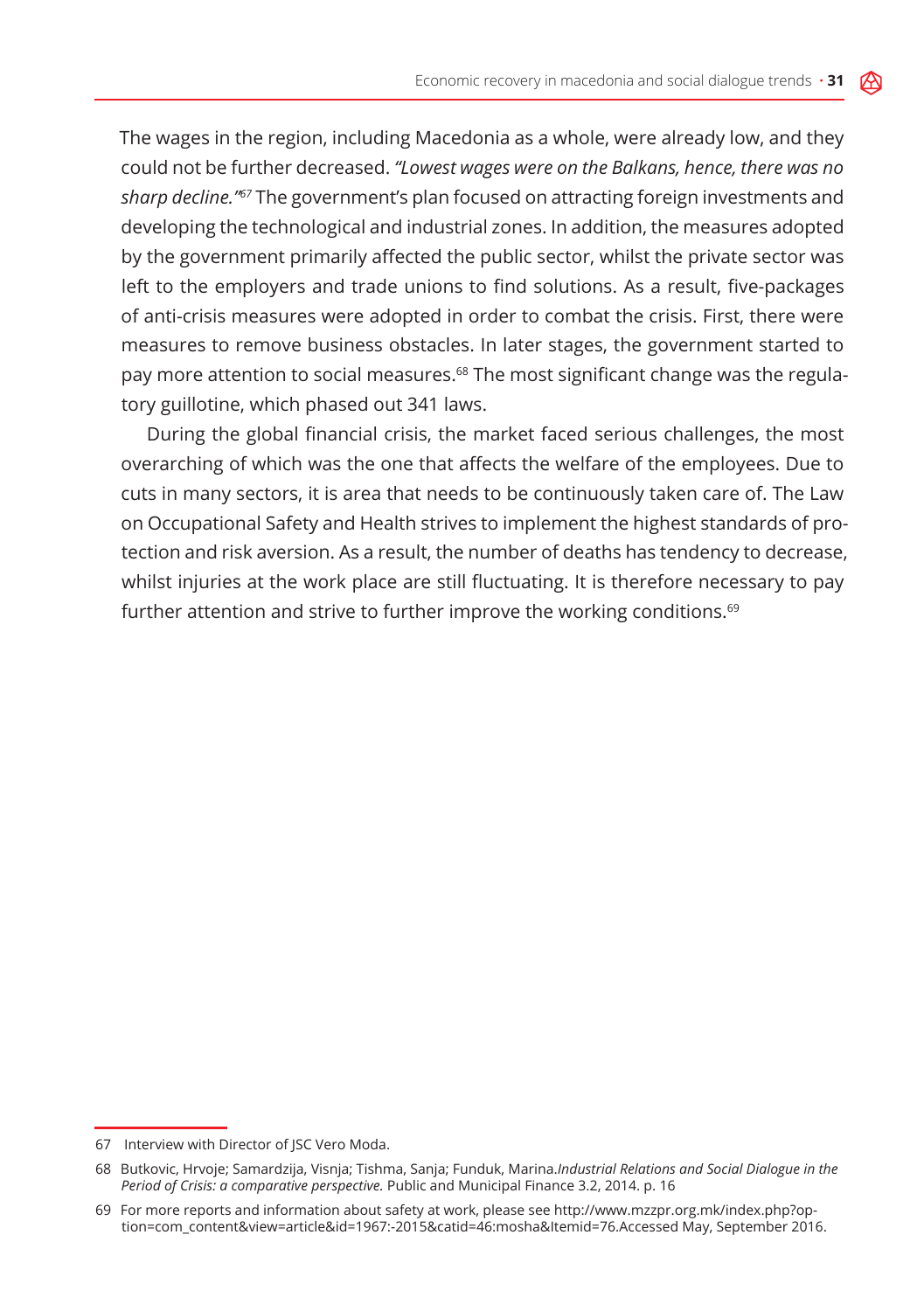## **Analysis of macroeconomic indicators**

**5.**

Even before the financial crisis of 2008 and the Eurocrisis (2010-2012), Macedonia's economy was in a dire situation. It has one of the highest rates of unemployment - 24.5% in June 2016 and GINI index of around 43% (higher even then in most liberal economies, and highest in South Eastern Europe), where over half of the population lives at the risk of poverty. Another worrying factor for the Macedonian economy is the per cent of workers who are living below the poverty line, which is constantly on the rise reaching 11.1% in 2012 (last available data).<sup>70</sup> Youth unemployment, just like the overall employment is decreasing since 2012, however in 2014 (according to ILO estimates) it is still high, with over 50% of the youth unemployed.<sup>71</sup> In the second quarter of 2016, the youth unemployment rate dropped below 50% and it stood at 49.1%.<sup>72</sup> In the third quarter, it dropped further to 46.4%.<sup>73</sup> In addition, there is a large portion of the youth population that is emigrating from Macedonia, making the numbers bleaker. Part of the reasons for moving out of the country is the high level of youth unemployment and access to educational institutions abroad. According to one research conducted on 47 returnees from educational stay, 53.2% are motivated to return abroad again.74

<sup>70</sup> The sharp decline of the people who live below the line of poverty is due to the change of methodology of classification. (Foresight Workshop)

<sup>71</sup> For more see data from World Bank on youth unemployment at http://data.worldbank.org/indicator/ SL.UEM.1524.ZS?end=2014&locations=MK&start=2012

<sup>72</sup> *Monthly Statistical Report, November 2016*. State Statistical Office. Available at http://www.stat.gov.mk/ Publikacii/1.2.16.11\_mk.pdf.Accessed 16 December 2016.

<sup>73</sup> *Стапката на невработеност во континуиран пад: Невработеноста падна на 23,4%, над 16 000 лица нашле работа (The Unemployment Rate in Continuous Drop: unemployment at 23.4%, over 16 000 people found jobs.* Dnevnik online.Available at http://www.dnevnik.mk/default.asp?ItemID=0382ABA1B4187546948415D898D 5D34B.Accessed 20 December 2016.

<sup>74</sup> Zmejkoski, Riste. *The Macedonian Experience with Brain Gain Policies: positive examples and future challenges.* Edited by Tanja Pavlov. Brain Gain Policies and Practices in the Western Balkans. Group 484 Center for Migration, 2013. pp. 77-92.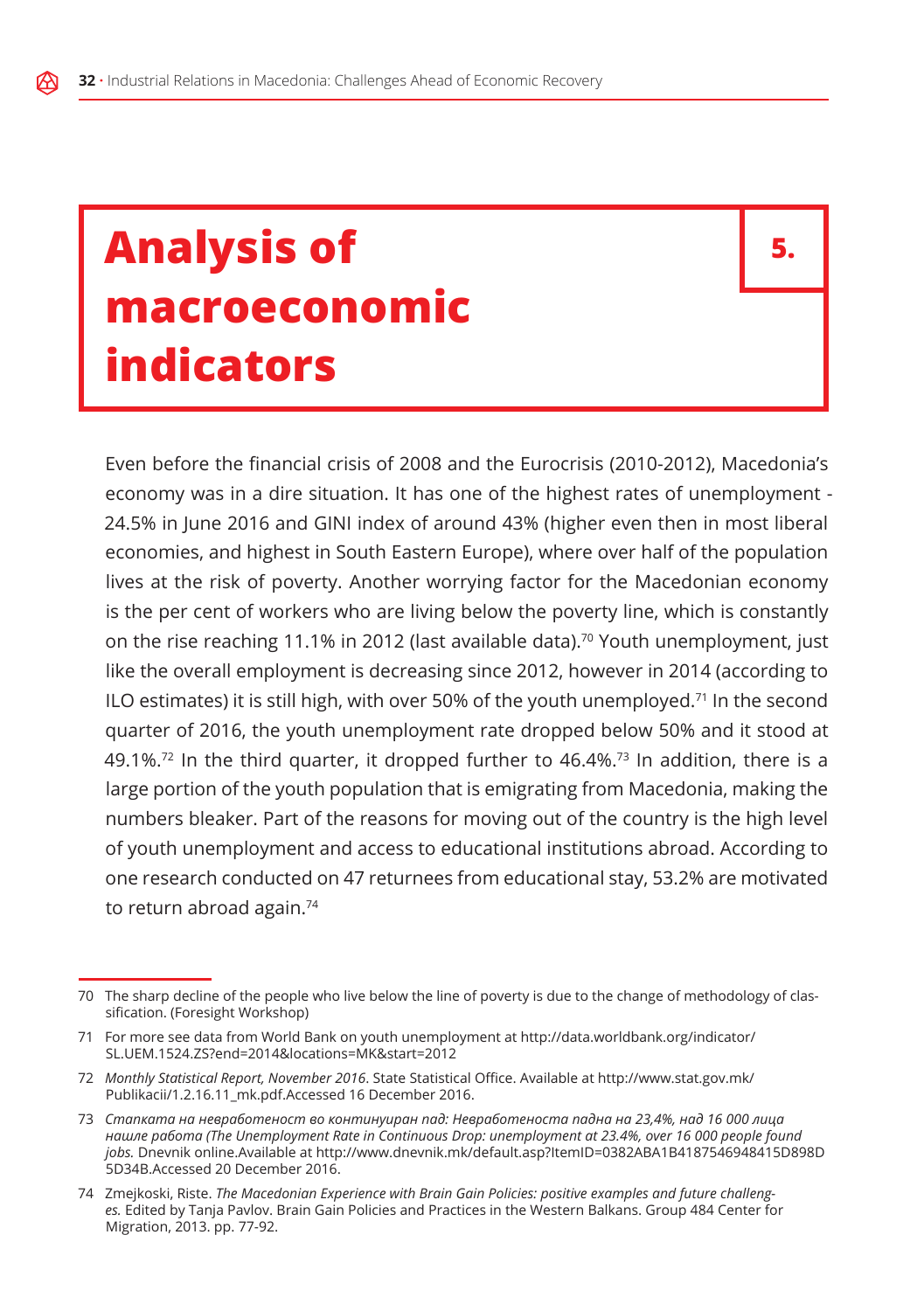To provide clearer and better picture about the social situation in Macedonia it is necessary to have greater overview of some macroeconomic indicators. The macroeconomic indicators provide greater insight into the economic performances of the country and allow for better forecast of future performance. The indicators in this report demonstrate comparison between Macedonia and the EU. They include the following: GDP Growth, FDI inflows, Budget Balance, Minimum Wage, General Government Debt, Inflation, Employment Growth, Unemployment, Poverty Rate, GINI Coefficient. It is necessary to have preview of where the country stands in terms of its economy before proceeding with the analysis of the challenges from the economic crisis on the industrial relations.

### **GDP Growth**

The post-financial crisis data shows that both, Macedonia and EU, were in recession immediately after the most severe hit. Following a year of recession, both economies started to pick up, resulting in growth of real GDP (figure 3) of 2.9 (Macedonia) and 1.2 (EU). The real GDP growth rate stabilized since, and grew slightly in the following two years, reaching 3.5 and 3.7 in Macedonia, and 1.4 and 2.0 in the EU. The EU forecast GDP growth rate of 1.8 for the EU in 2016, a slowdown compared to the growth rate in 2015, mostly due to slowing down of the activities of key trading partners.<sup>75</sup>





Macedonia, on the other hand experienced political crisis, which also affected the economy, slowing it down to mere 2.0% growth in the first quarter of 2016. The growth in

*Source: Eurostat & NBRM*

<sup>75</sup> *Spring 2016 Forecast: Staying the course amid high risks.* Available at http://ec.europa.eu/economy\_finance/eu/ forecasts/2016\_spring\_forecast\_en.htm.Accessed July-August 2016.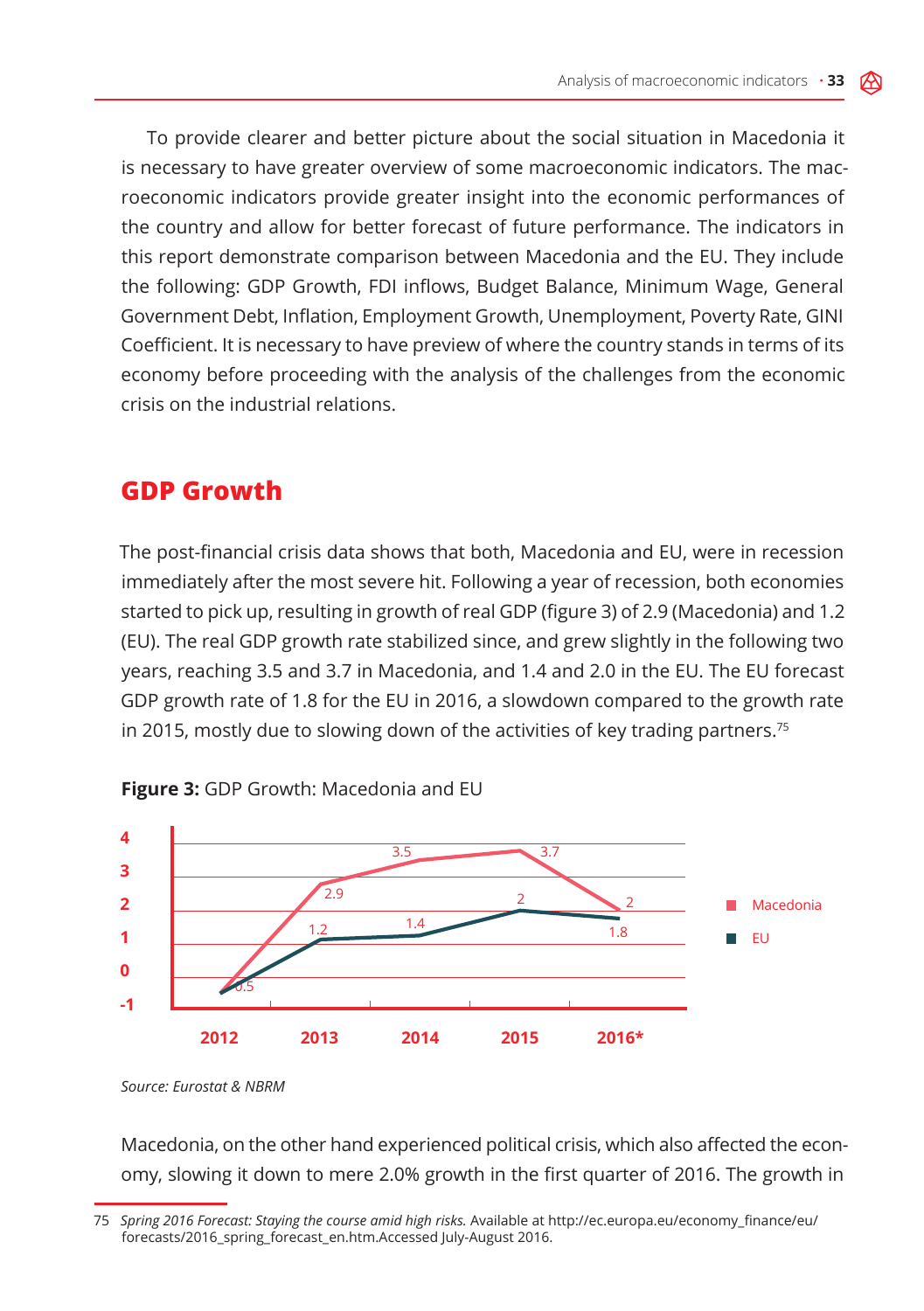Macedonia in 2013 was due to the increase of FDIs (see table below) in the first two quarters, followed by increase of private consumption, industrial production and exports.76 Despite, higher GDP growth compared to the EU, the average per capita income in purchasing power standards remained at 35% of the EU, in both 2013 and 2014 (the years with most significant growth difference between the two economies).<sup>77</sup>Another issue that Macedonia was facing in the process of predicting GDP growth was the overly optimistic predictions. Namely, the budget needed to be revised on several occasions both in 2014 and 2015, resulting in inflated budget. Despite increasing the GDP by 57% between 2006 and 2015, it was followed with sharp increase of public debt (by 116%).78

### **FDI Inflows**

Much as the real GDP growth rate, the FDI inflows (figure 4) in Macedonia and the EU fluctuated since 2012. After marginal increase between 2012 and 2013, from 3.0% to 3.7% of GDP, in 2014 there was decline, resulting in only 3.3% FDI inflow of GDP. The economy recovered somewhat in 2015, where the per cent stood at 4.8 of GDP.79 The situation in the EU did not experience as big volatility as Macedonia's, but from 2012 to 2014, the FDI inflows continuously decreased and halved from 4.1% in 2012 to 2% in 2014. The situation started to look better in 2015, when the FDI inflows increased compared to 2014 and reached 2.6% of GDP.80

**Figure 4:** FDI Inflows: Macedonia and EU, as % of GDP



*Source: World Bank &Rabo Bank*

- 79 Country Report, Macedonia. Available at https://economics.rabobank.com/publications/2014/july/ country-report-macedonia/
- 80 *Foreign Direct Investments, net inflows (% of GDP).* Available at http://data.worldbank.org/indicator/BX.KLT.DINV. WD.GD.ZS?end=2015&locations=MK-EU&start=2012

<sup>76</sup> Anceva, Mare. *Annual Review of Labor Relations and Social Dialogue in South East Europe – Macedonia.*Friedrich Ebert Stiftung, 2014. p. 2.

<sup>77</sup> Anceva, Mare. *Annual Review of Labor Relations and Social Dialogue in South East Europe – Macedonia.*Friedrich Ebert Stiftung, 2013. p. 2; Anceva, Mare.*Annual Review of Labor Relations and Social Dialogue– Macedonia.*Friedrich Ebert Stiftung, 2015. p. 2.

<sup>78</sup> Anceva, Mare. *Annual Review of Labor Relations and Social Dialogue– Macedonia.*Friedrich Ebert Stiftung, 2016. p. 7=3,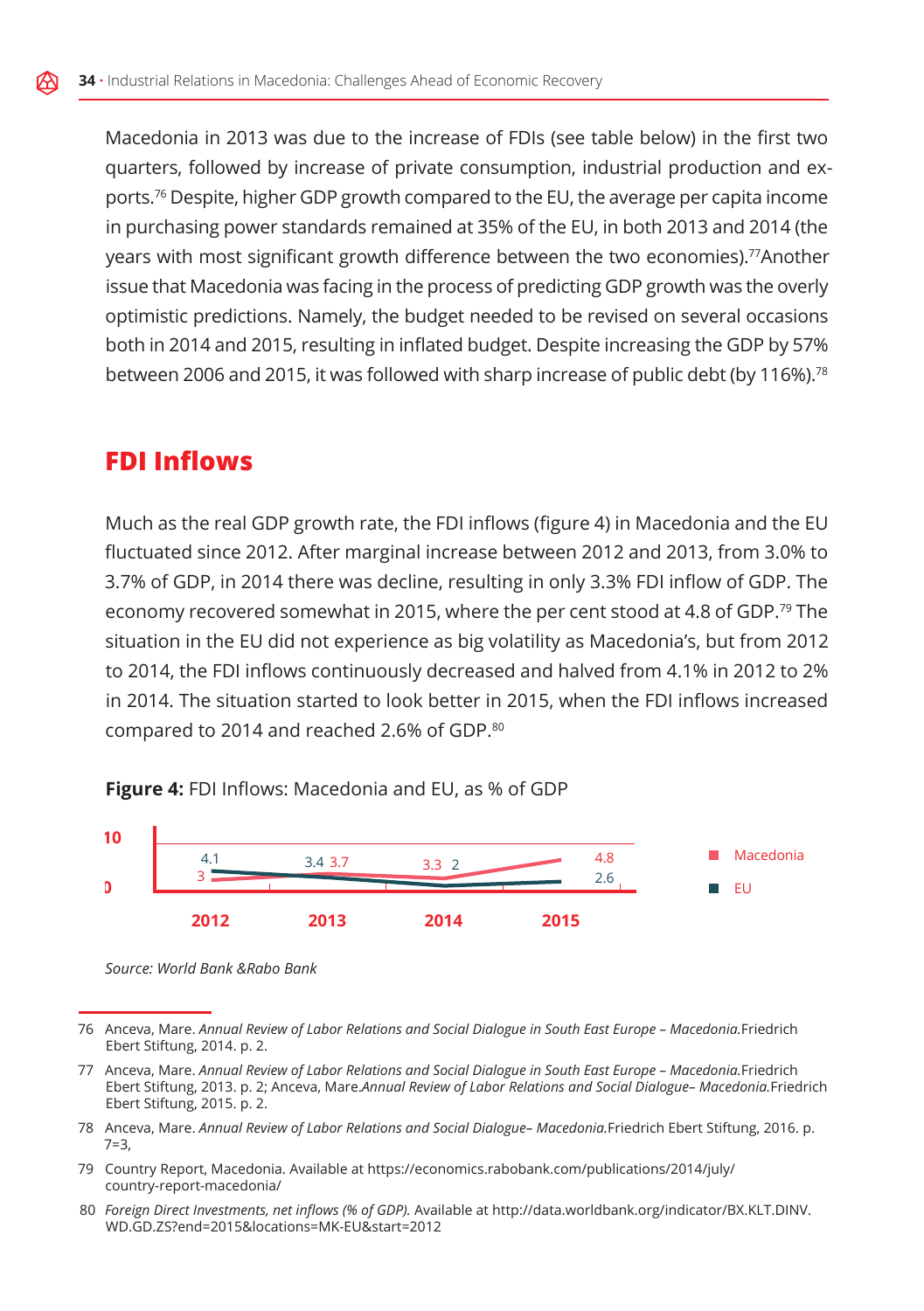## **Budget Balance and General Government Debt**

The initial impact of the global financial crisis in 2009 resulted in increasing the budget deficits in the EU from -2.4% to -6.7%. Somewhat the same effects experienced the Macedonian economy where the budget deficitdropped to -2.6%(figure 5). The austerity measures employed by the EU institutions and the Macedonian government decreased the budget deficit closer to 3% (as envisaged with the EMU criteria for the Eurozone member states).



**Figure 5:** Budget Balance: Macedonia and EU

**Figure 7:** Government Debt (% of GDP)

Since 2012, the government debt as % of GDP in Macedonia (figure 7) is constantly increasing reaching 38% in 2015. In EU for the same period initially slightly increased, but it was followed by decrease and reached 85.2% in 2015 (highest in Greece at 176.9%, and lowest in Estonia at 9.7%).<sup>81</sup>

Whilst the debt in the EU (figure 7) is higher than in Macedonia, it should be analyzed carefully, as the EU economy is much more diverse, and the economically-strongest states have access to loans with low interest rates and are more capable of servicing their debt. Macedonia's economy, on the other hand, is still developing and should avoid accruing high levels of debt.

*Source: Eurostat Source: Eurostat & NBRM*

<sup>81</sup> General Government Gross Debt. Available at http://ec.europa.eu/eurostat/tgm/graph.do?tab=graph&plugin=1&language=en&pcode=teina225&toolbox=type. Accessed July-August 2016.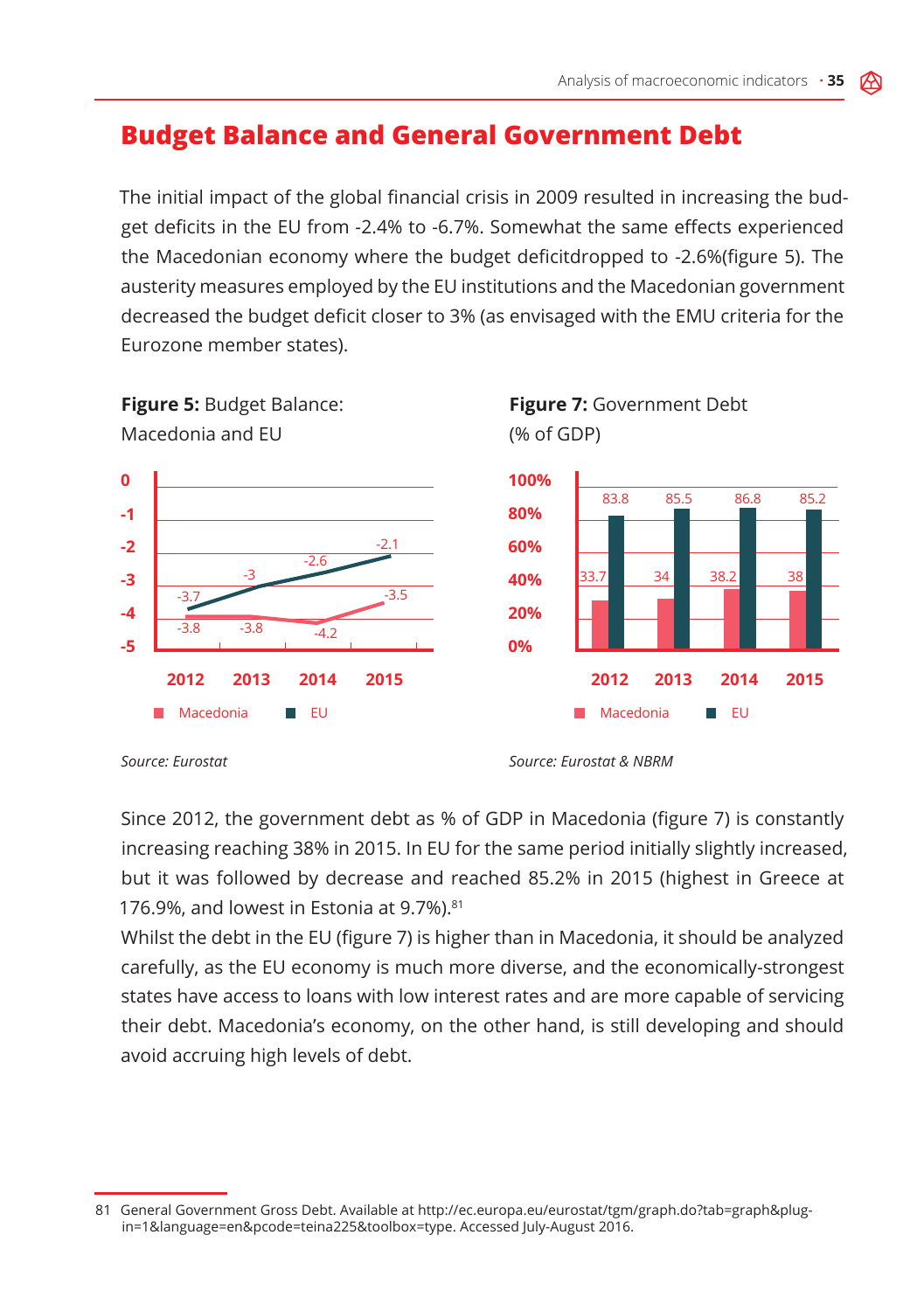In the EU, the budget deficit in 2012 was -3.7% of GDP(figure 5), a rise of 3% compared to 2011,<sup>82</sup> whilst the numbers continued to improve year by year and in 2015 the budget balance reached -2.1%. But unlike the EU, the Macedonian budget balance stagnated at -3.8% in 2012 and 2013 and then in 2014 increased to -4.2%. The balance improved slightly in 2015, when the budget balance levels stood at -3.5%.

## **Minimum Wage**

Important indicators to be considered in the analysis are the average monthly salary and the minimum salary. However, it is difficult to compare Macedonia to the European Union as a whole as firstly, there is not EU-wide determined minimum wage (and individual members of the Union which do not have legally determined minimum wage), as secondly with regard to the average wage there are significant differences even between the EU countries themselves (highest net being in Luxembourg and Sweden, 3149 EUR and 2 551 EUR respectively, whilst the lowest in Romania and Bulgaria, 417 EUR and 356 EUR respectively.<sup>83</sup> The average gross wages in Macedonia in 2015 stood at 521 EUR.84



**Figure 6:** Minimum Wage changes in Macedonia, in EUR (gross)

The Law on Minimum Wage<sup>85</sup> was introduced in 2012 after long negotiations, whereby the trade unions proposal was to set the floor at 50% of the average wage, the minimum wage was set at 39% of the average (transitional period was allowed for the textile industry of 3 years to reach the level of 39%) despite warnings by the OECD

*Source: NBRM & PRO*

<sup>82</sup> Anceva, Mare. *Annual Review of Labor Relations and Social Dialogue in South East Europe – Macedonia.*Friedrich Ebert Stiftung, 2013 p. 2

<sup>83</sup> *Average Salary in the European Union 2015.*For more see https://www.reinisfischer.com/average-salary-european-union-2015. Accessed July-August 2016.

<sup>84</sup> Gross Salary 2016. For more see http://www.ujp.gov.mk/e/javnost/soopstenija/pogledni/547.Accessed July-August 2016.

<sup>85</sup> Law on Minimal Wage of the Republic of Macedonia, *Official Gazette of the Republic of Macedonia No. 11,* 24 January 2014.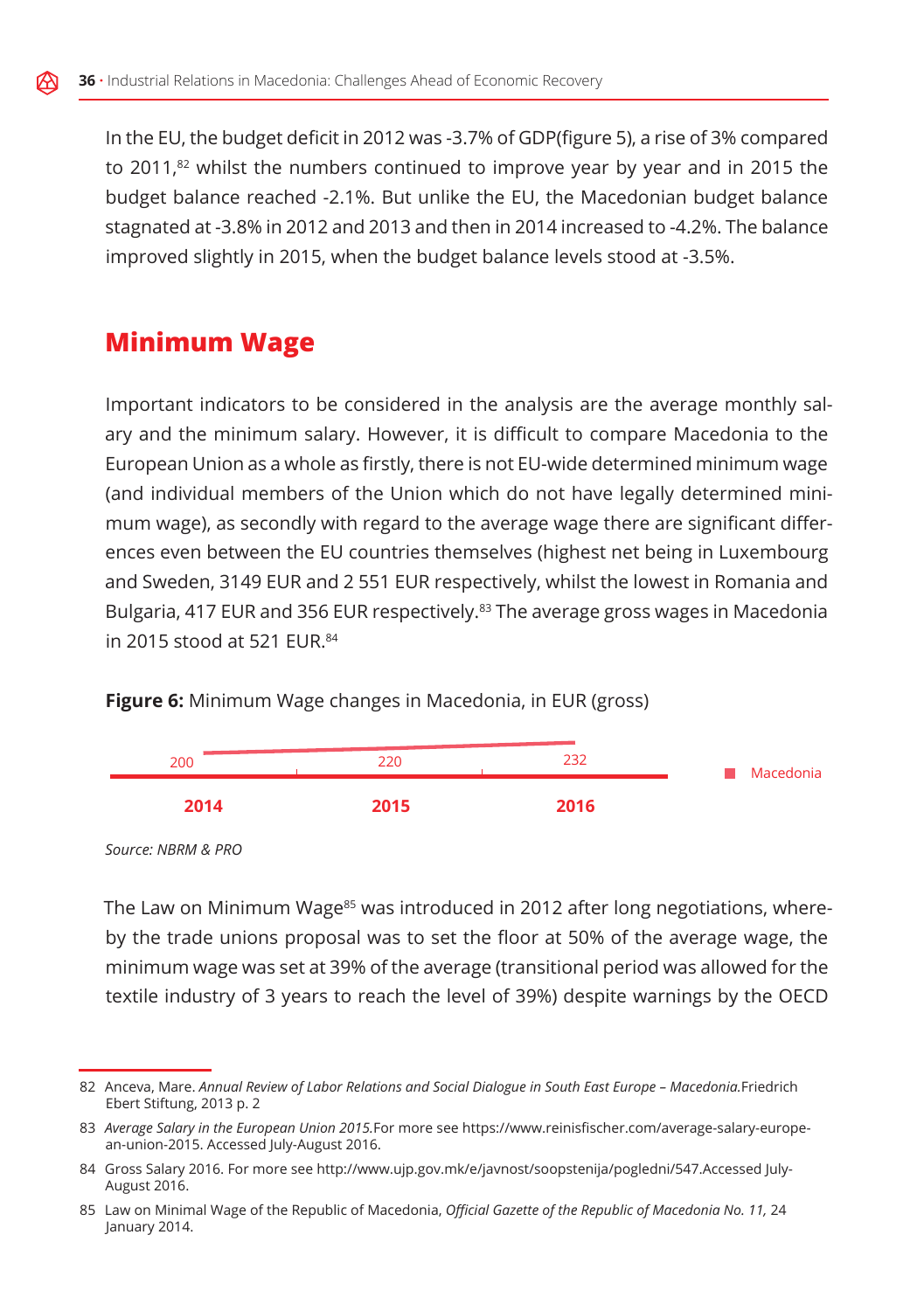against doing so. $86$  Later, the minimum gross wage was set at 200 EUR (2014), 220 EUR (2015), 232 EUR (2016) – (figure 6).<sup>87</sup>Even though the average net salary in 2012 increased slightly over 2011, still the real average gross wage is 2.6% lower compared to the same period the year before.<sup>88</sup>

### **Inflation**

With the signing of Maastricht Treaty in 1992, EU's member states agreed to create an Economic and Monetary Union, whereby one of the conditions (if not the most important one) was to maintain price stability, i.e. to keep inflation levels below 1.5%. However, most of the years it struggled to maintain, constantly exceeding the floor levels. In the years after the global financial crisis and during the most severe euro crisis, the Union maintained slightly higher levels of inflation. But, the insistence on austerity measures, resulted in decreased spending and low levels of inflation (figure 8), bordering deflation. In the period between 2012 and 2015 the inflation levels declined from 2.6 to 0.

**Figure 8:** Inflation Rate in Macedonia and EU (average annual)



as the inflation rates rose and fell year after year prior to 2012. Between 2012 and 2013, the situation was moderate as the inflation rates decreased only slightly from 3.3% to 3.1% for the first ten months in 2013, and finally to 2.8% at the end of the year.A significant drop occurred between 2013 and 2014 where from 2.8% dropped to -0.3 (figure 8), or the country entered period of deflation, mainly due to decreasing prices of food, housing and utilities.<sup>89</sup> What is worrying for the economy, in this sense is that it does not manage to get out of this vicious circle.

The situation in Macedonia was more volatile

89 Anceva, Mare. *Annual Review of Labor Relations and Social Dialogue in South East Europe – Macedonia.*Friedrich Ebert Stiftung, 2015. p. 3.

<sup>86</sup> Anceva, Mare. *Annual Review of Labor Relations and Social Dialogue in South East Europe – Macedonia.*Friedrich Ebert Stiftung, 2013. pp.4-5

<sup>87</sup> Anceva, Mare. *Annual Review of Labor Relations and Social Dialogue in– Macedonia.*Friedrich Ebert Stiftung, 2015. p.13

<sup>88</sup> Anceva, Mare. *Annual Review of Labor Relations and Social Dialogue in South East Europe – Macedonia.*Friedrich Ebert Stiftung, 2013.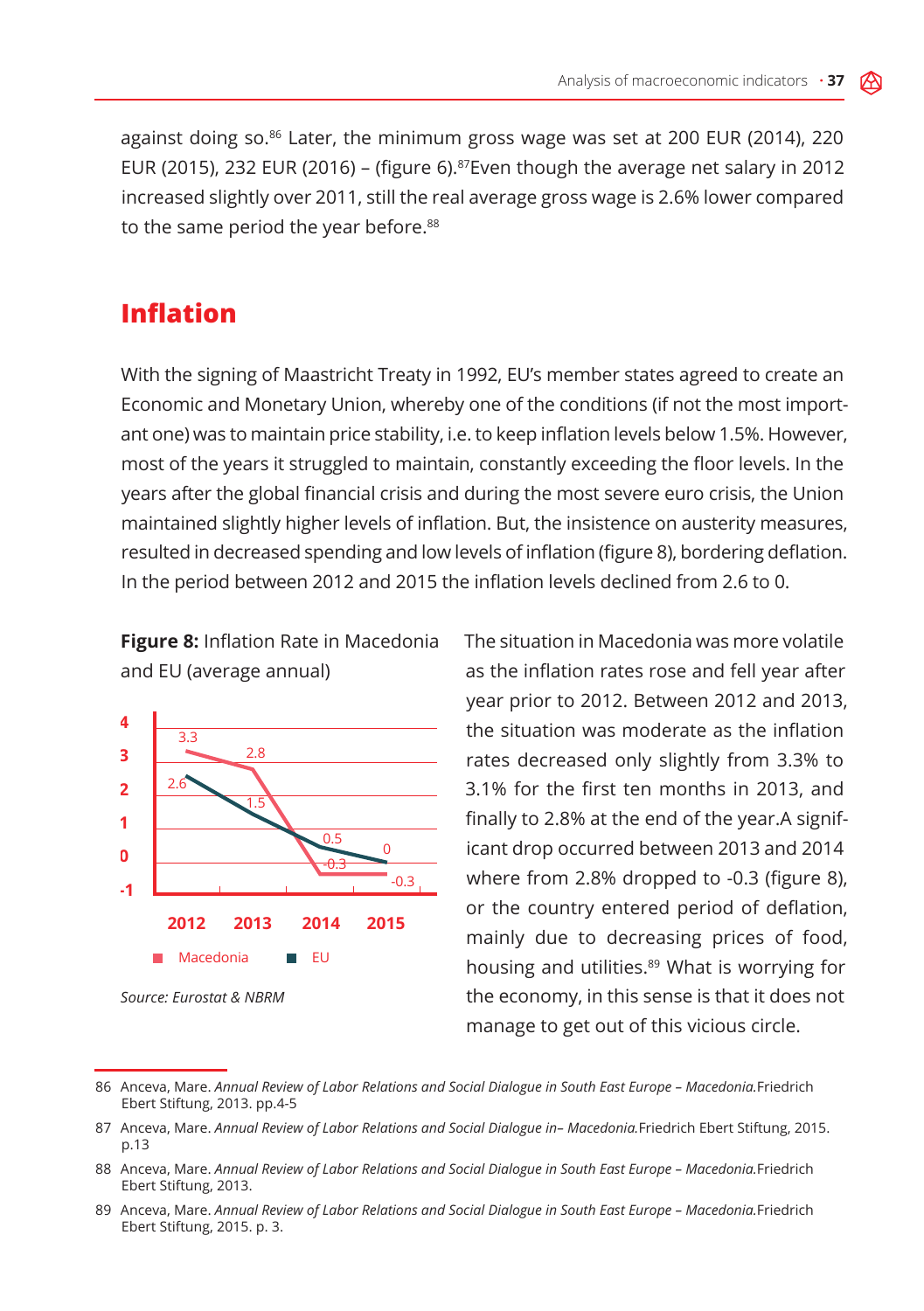## **Employment Growth**



**Figure 9:** Employment Growth in Macedonia and EU, annual % change

Figure 9 shows that the share of employed people is growing. It has been increased with different dynamics since 2012, when the lowest increase of employment was recorded, compared to the highest increase in 2013 of 4.3%. There was also increase in 2014 and 2015, though slightly more modest compared to 2013. The EU's economy, which was more severely affected by the crisis, experienced different path. In 2012, more people lost their jobs, and as a result there was negative employment growth. After no growth in 2013, 0%, in 2014 and 2015 the situation somewhat improved with 0.8% and 0.9% growth compared to the previous years. Nevertheless, other factors should also be taken into account when considering the growth of employment that go along, such as level of unemployment (see next subsection), which significantly differs between Macedonia and the EU, as well as the starting point of unemployment, i.e. what was the unemployment level before 2012.

### **Unemployment**

The unemployment in Macedonia (figure 10) has been falling down in the period post-2012. It declined from 31% in 2012 to 29% in 2013, reaching levels below 30% for the first time. It continued to drop to 28% in 2014 and 26.1% in 2015. In June 2016, the unemployment reached record low at 24.5%, $90$  whilst in the third quarter of 2016 it

*Source: SSO of Macedonia & Eurostat*

<sup>90</sup> State Statistical Office. Available at http://www.stat.gov.mk/PrikaziSoopstenie.aspx?rbrtxt=98.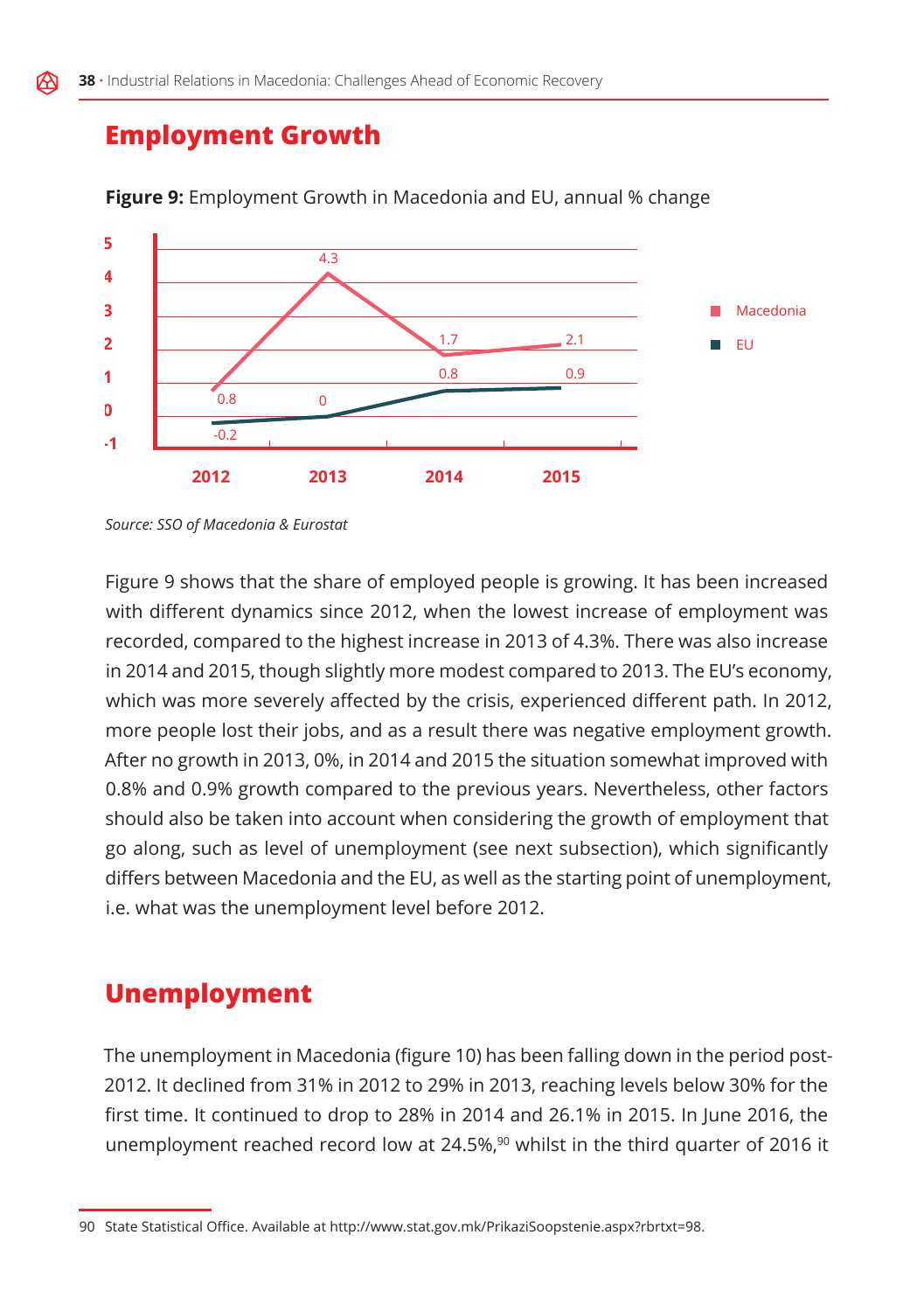went below 24% reaching 23.4%.<sup>91</sup> Even though the official data indicates that it is a result of increased employment, there is suspicion that it might be as a side-effect of changes



**Figure 10:** Unemployment Rate in Macedonia and EU (% of active population

*Source: Annual Review of Labor Relations and Social Dialogue*

in the registration process of unemployed people and economic emigration.<sup>92</sup>The unemployment issue in Macedonia is characterized by long-term unemployment of more than 80% of the unemployed, and the fact that is most prevalent among vulnerable groups in the society, especially women and youth.<sup>93</sup> Another worrying trend that should be taken into account is that the rate of employment is increasing twice as slow as the level of unemployment is decreasing<sup>94</sup> (for example from 2014 to 2015, unemployment decreased by 1.9%, whilst the employment increased by mere 0.4%). Another possible explanation is that employment is not decreasing, as most the newly employed people find employment due to active labor market measures implemented by the Government.95 The data (figure 10) shows that in the EU in 2013 there was small increase in unemployment compared to 2012, to 10.8% from 10.4%. Following this, the unemployment decreased to below 10% in 2015, i.e. 9.4%.

During the crisis period, most jobs were lost in the area of production. Consequently, trade unions had to negotiate with employers to cut jobs, benefits, wages etc. in order to protect the majority of workers. The share decline of production forced many

<sup>91</sup> State Statistical Office. Available at http://www.stat.gov.mk/KlucniIndikatori.aspx.

<sup>92</sup> Anceva, Mare. *Annual Review of Labor Relations and Social Dialogue in South East Europe – Macedonia.*Friedrich Ebert Stiftung, 2014. p. 3.

<sup>93</sup> Kamilovska, Sneza; Stojanovski, Vlatko.*БЕЛА книга 2014-2015 (White Book 2014-2015).* Foreign Investors Council. Napredok, Tetovo, 2013. p.8.

<sup>94</sup> Anceva, Mare. *Annual Review of Labor Relations and Social Dialogue in South East Europe – Macedonia.*Friedrich Ebert Stiftung, 2016. p. 3.

<sup>95</sup> Ibid.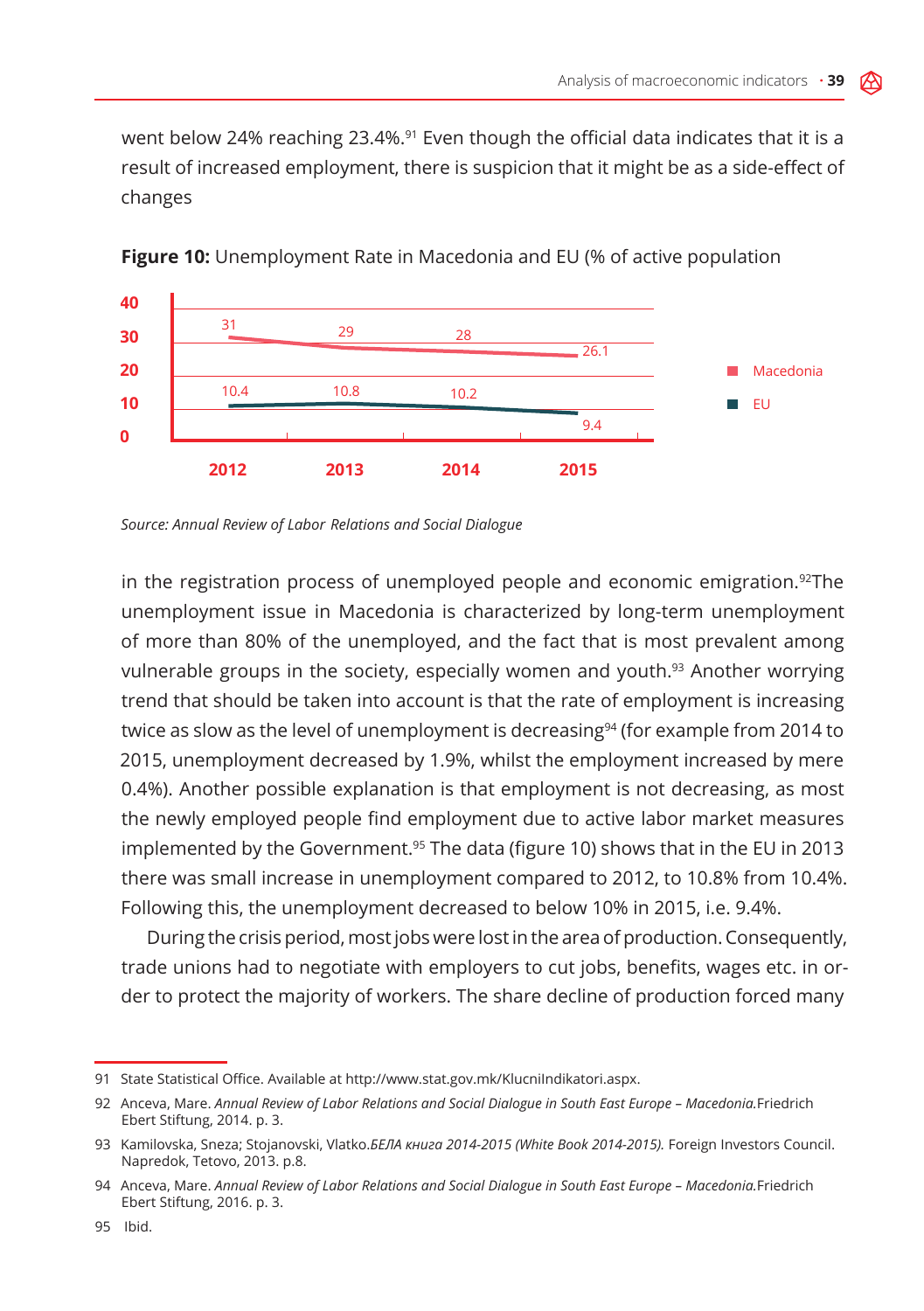companies to release workers or not to extend their work contract, or in cases of retirement not to hire new workers.

## **Figure 11:** Unemployment & Employment Rates - Macedonia

**Figure 12:** Unemployment & Employment Rates - EU



*Source: State Statistical Office*

*Source: State Statistical Office*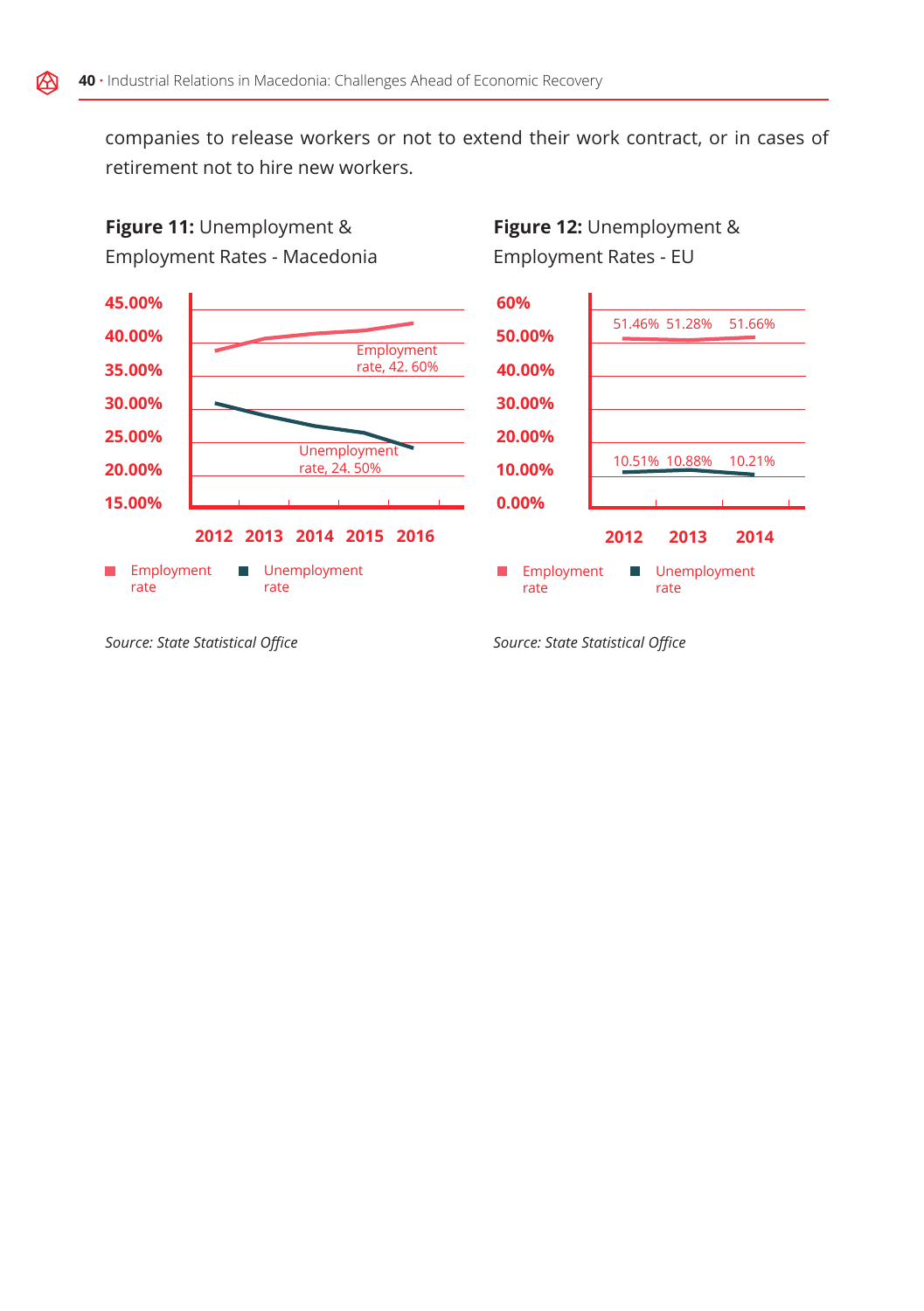### **Poverty Rate**



*Source: Inequality Watch, Eurostat, World Bank*

*Source: Inequality Watch, Eurostat, World Bank*

In the midst of the crisis, in 2010, 16.4% or nearly 80 million lived in poverty.<sup>96</sup> Since then, the situation only worsened. People who live at risk of poverty in 2013 and 2014 were almost ¼ (figures 13 & 14) of the EU population. Nevertheless, this data is only before social transfers take place. After completion of social transfers the per cent decrease, though it is still high standing at 16.8%, 16.7% and 17.2%, in 2012, 2013 and 2014 respectively.<sup>97</sup> In EU countries numbers vary depending on the strength of the economy, how badly it was affected by the crisis and which measures it undertook to deal with it. Consequently, some countries managed to decrease the per cent of people living at the threshold of poverty.<sup>98</sup> In Macedonia, before social transfers take place, the situation looks extremely bad, as more than 40% of the population living at risk of poverty in 2014 (41.7%), a decrease from 2012 when it was 42.6%<sup>99</sup> and 2008 when it was

<sup>96</sup> *Poverty in Europe: the current situation.* Available at http://www.inequalitywatch.eu/spip.php?article99&lang=en. Accessed 24 November 2016.

<sup>97</sup> *At-risk-of-poverty and At-risk-of-poverty threshold 2013 & 2014*.Available at http://ec.europa.eu/eurostat/statistics-explained/index.php/File:At-risk-of-poverty\_rate\_and\_at-risk-of-poverty\_threshold\_(for\_a\_single\_person),\_2013\_and\_2014.png.Accessed July-August 2016.

<sup>98</sup> *At-risk-of-poverty before social transfers (pensions included in social transfers), by poverty threshold, age and sex – EU-SILC survey*. Available at http://ec.europa.eu/eurostat/tgm/table.do?tab=table&plugin=1&language=en&pcode=tespm010.Accessed July-August 2016.

<sup>99</sup> *At-risk-of-poverty (%).* Available at http://ec.europa.eu/eurostat/tgm/table.do?tab=table&plugin=1&language=en&pcode=tespm010.Accessed July-August 2016.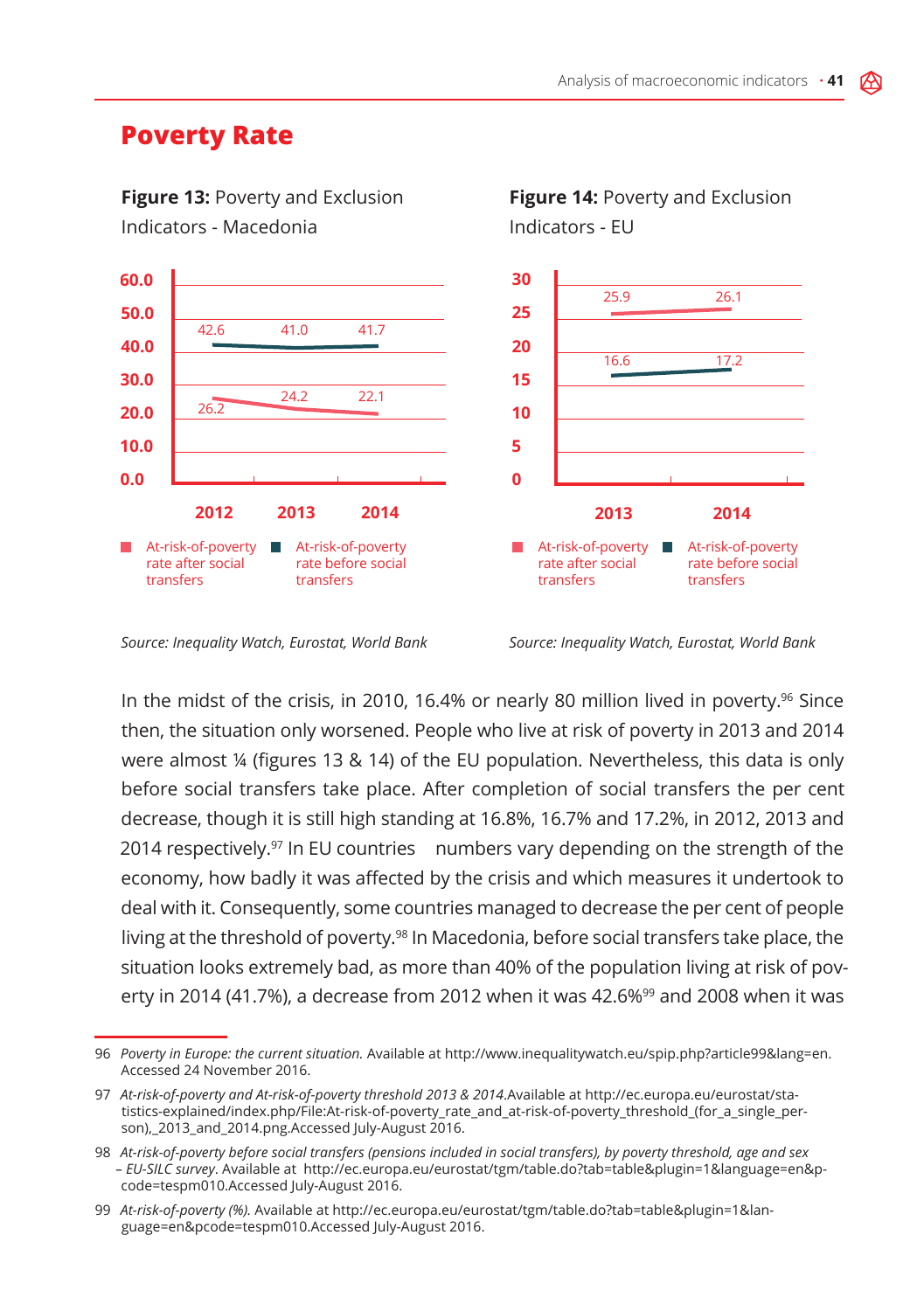more than 45%. After occurrence of social transfer, the situation is better though the numbers are still worrying, as more than a quarter of the population (26.2%) in 2012 lived at risk of poverty. The situation slightly improved in 2014, whereby "only" 22.1% were at risk of poverty. Especially worrying is the rate of people living at the risk of poverty among the employed people, which grew and in 2012 reached index of 11.1%.<sup>100</sup>

## **GINI Coefficient**

Analyzing GINI helps quantifying the differences in welfare and compensation policies and presents the scale of wealth distribution within the country. It should be analyzed carefully and take into consideration other factors such as aging population, baby booms, whether it is big or small country.

**Figure 15:** GINI - Macedonia & EU - Total Employment Growth (annual % change)



*Sources: Eurostat &Quandl*

Data (figure 15) indicates differences in the GINI coefficient<sup>101</sup> between Macedonia and the EU. The Coefficient for Macedonia is constantly declining from0.388 in 2012 (In 2010 was as high as 0.435) to 0.352 in 2014.102However, there is one point that needs to be taken into account. Even though GINI coefficient decreased over the last couple of years the richest 1% receives 12% of the national income, ranking the country as third highest in inequality in Europe.103Conversely, in the EU it is more or less stagnant, varying only to a small extent, from 0.304 in 2012 to 0.309 in 2014.

<sup>100</sup> Anceva, Mare. *Annual Review of Labor Relations and Social Dialogue – Macedonia.*Friedrich Ebert Stiftung, 2015. p. 3.

<sup>101</sup> *GINI Coefficient of Equalized Disposable Income – EU-SILC Survey.*Available athttp://ec.europa.eu/eurostat/tgm/table.do?tab=table&init=1&plugin=1&pcode=tessi190&language=en.Accessed July-August 2016.

<sup>102</sup> For more see https://www.quandl.com/collections/demography/gini-index-by-country

<sup>103</sup> Anceva, Mare. *Annual Review of Labor Relations and Social Dialogue – Macedonia.*Friedrich Ebert Stiftung, 2016. p. 3.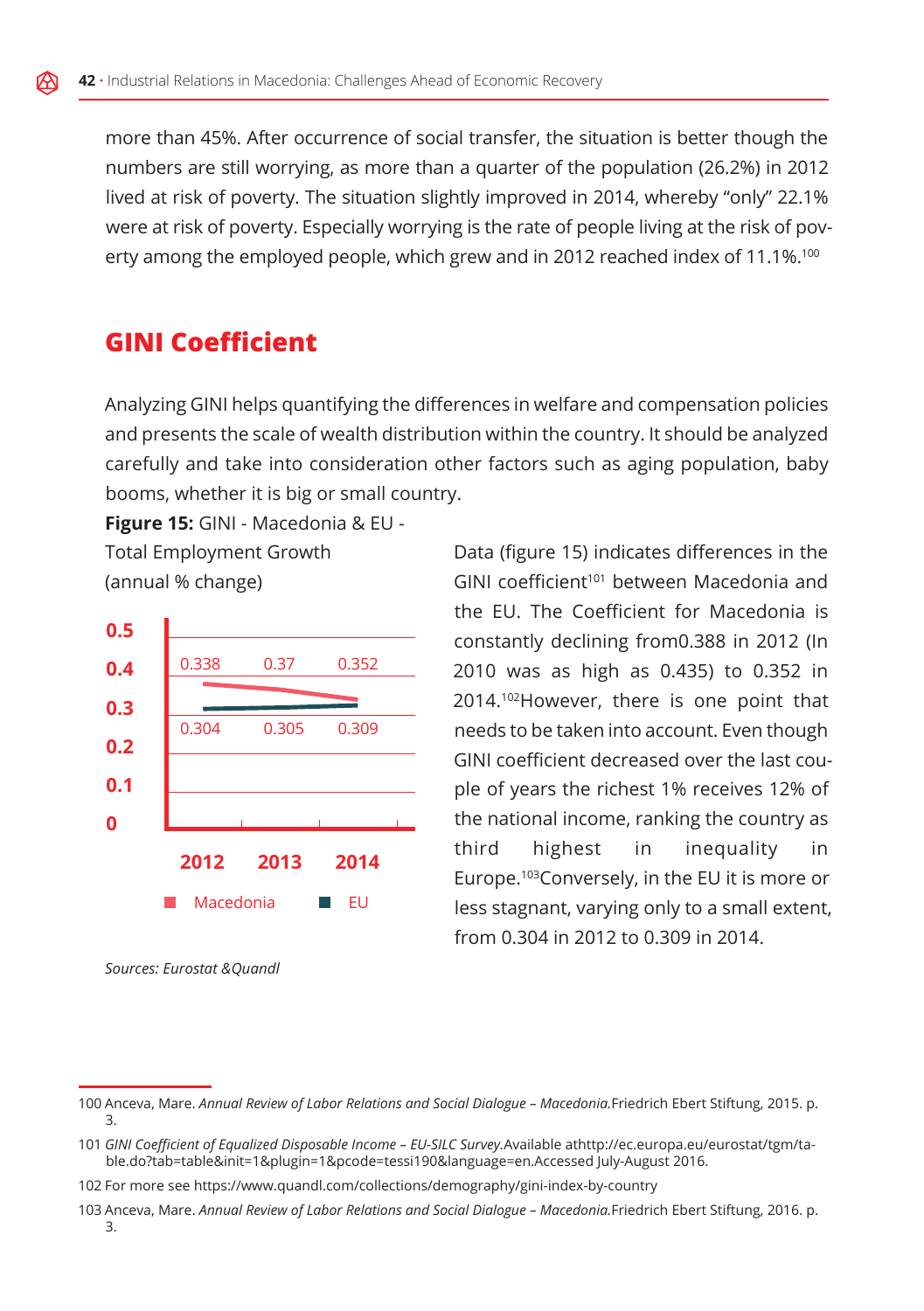## **Social dialogue and competitiveness at national and enterprise level 6.**

Ever since the transitional period, the workers' rights in Macedonia are constantly being abrogated. This has been done through various measures. On the one hand, there is systematic violation and, on the other hand, ineffective labor legislation enforcement. Since 2005, only registered trade unions in Macedonia have the right to vote. The right to strike is constitutionally guaranteed, but also highly limited.104 Today, there are as much as 27 laws where one can find provisions on organizing strikes. The rules for striking are so strict and numerous, making it rather difficult to organize strikes.<sup>105</sup> With the new companies opened in the TDIZ, the situation is even worse, as they face many obstacles when trying to organize themselves in unions, and any effort to organize the workers or call for strike end up with dismissals (see text box XX). The main reason for the dismissal of these workers was cited that the strike was not registered.106 Workers' rights are being constantly violated, mostly through mobbing, unpaid weekend work, no free days, sometimes even physiological needs are being violated by locking workers in the big halls.<sup>107</sup> Workers are usually hired for "minimal wage" and on short term contracts. Many workers, especially from the textile sector, have problems to organize, and as the representative from STKC underlined "*some factories in Stip even forbid them to join trade unions. It is a public secret."108*

<sup>104</sup> Saveski, Zdravko; ApasievDimitar; Kovachevski, Aleksandar; Vasilev, Kire.*Обезвреднување на трудот: анализа на трудово-правната легислатива во периодот на транзицијата.* Движење за социјална правда – Ленка, 2010.

<sup>105</sup> Saveski, Zdravko. *The Right to Strike and its Legal Limitations in the Republic of Macedonia.*Available at https://mesorm.wordpress.com/2015/04/11/right-to-strike-and-its-legal-limitations/.Accessed 24 November 2016.

<sup>106</sup> *Jovanovic, Branimir. Вистинската цена на евтината работна сила (True Value of Cheap Labor Force).* Institute for Social Sciences and Humanities Skopje. pp. 10-11, 48, 2017; *Дрекслмајер дели откази!* (Draexlmaier fires people!). Avaiable at http://www.time.mk/c/5569ef85ea/drekslmajer-deli-otkazi.html.Accessed 16 December 2016.

<sup>107</sup> *Jovanovic, Branimir. Вистинската цена на евтината работна сила (True Value of Cheap Labor Force).* Institute for Social Sciences and Humanities Skopje. p. 11, 54-59, 2017.

<sup>108</sup> Interview with representative from STKC.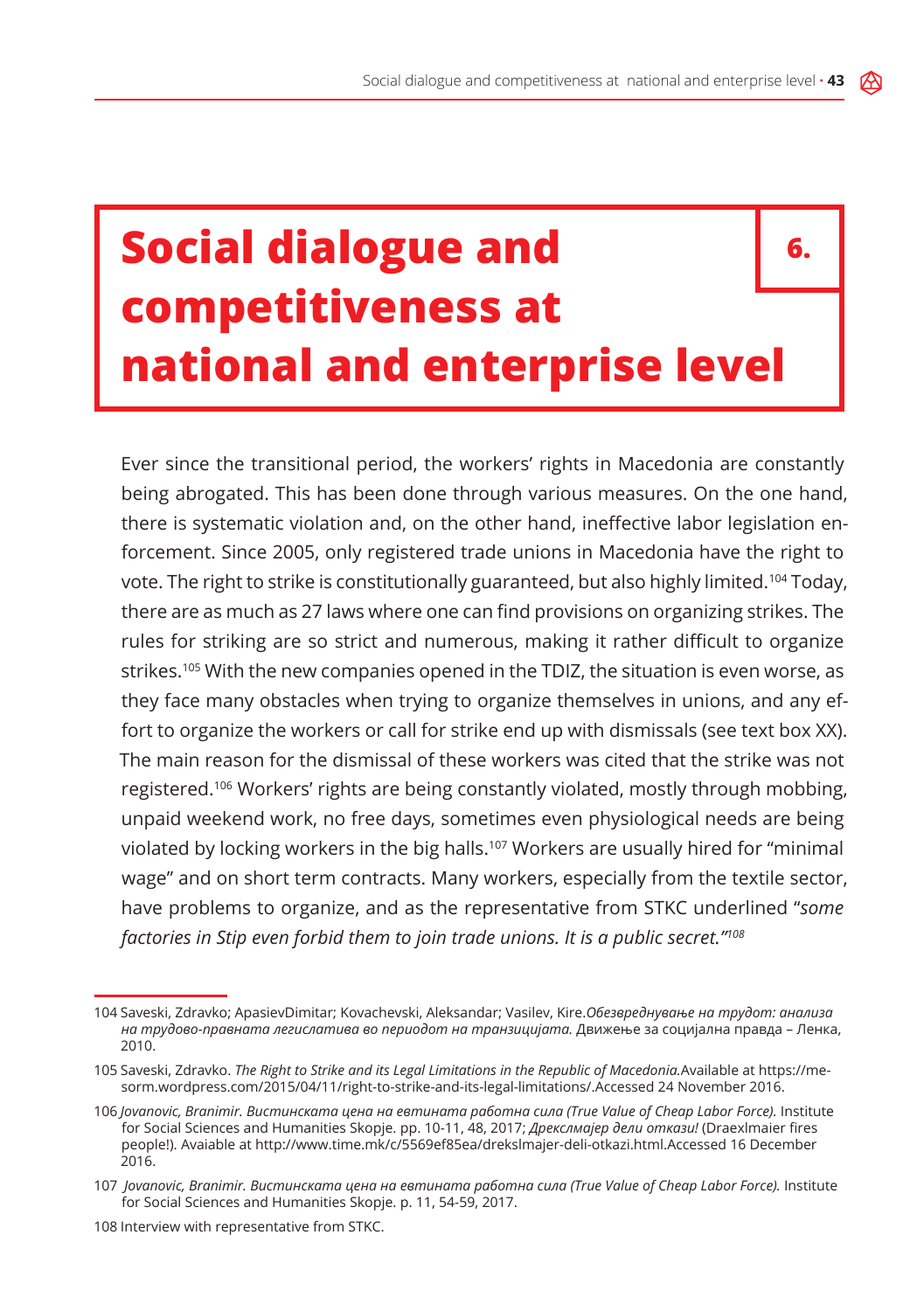### **Text box 4. Employment and Prospects of Unionization in the Technological Industrial Development Zones<sup>109</sup>**

*The employees in the newly opened companies in the technological industrial zones are especially vu lnerable when it comes to organizing with the aim to protect their workers' rights. All efforts to organize them in trade unions are futile, as the types of contract they receive in reality prevent this. The most dominant form of contract the employees receive is fixed employment contract time for a period up to 1 year. In essence, it is difficult to assess if this contract will be extended after this period. Therefore, if the employees try to organize themselves in trade unions, they risk the chance of their contracts being extended.* 

*What did the trade unions do about this? One measure to overcome this issue was to have secret/confidential membership to a trade union. However this goes against the law for the stage of determining representativeness of trade unions, as it is stipulated that trade unions need to present list of their members with signature and stamp from both, the trade union and the employer, which in turn reveals the names of the employees who are part of the trade unions. In this regard, the Trade Union for Industry, Energy and Mining is making efforts to adopt its regulations.*

*Second point that was made during the focus group was that shady conditions under which the new companies invest in the countries. There are no transparent information about the investment, i.e. what has been promised to them concerning work force and the role of trade unions. In other words, the employees are not fully aware of the conditions they will have to work under in the TDIZ.*

*Consequently, the country is faced with double-edged sword. On the one hand, the government offers low taxes and cheap labor for the new foreign investments increasing more jobs creation, but on the other hand, it lowers labor standards and increases the rate of employed people at risk-of-poverty.* 

<sup>109</sup> Eurostat Statistics Explained. People at risk of poverty or social exclusion, by country 2008 and 2014. Available at http://ec.europa.eu/eurostat/statistics-explained/index.php/File:People\_at\_risk\_of\_poverty\_or\_social\_exclusion,\_ by\_country,\_2008\_and\_2014.JPG; The Global Economy. *Macedonia: Economic Growth.* Available at http://www. theglobaleconomy.com/Macedonia/Economic\_growth/).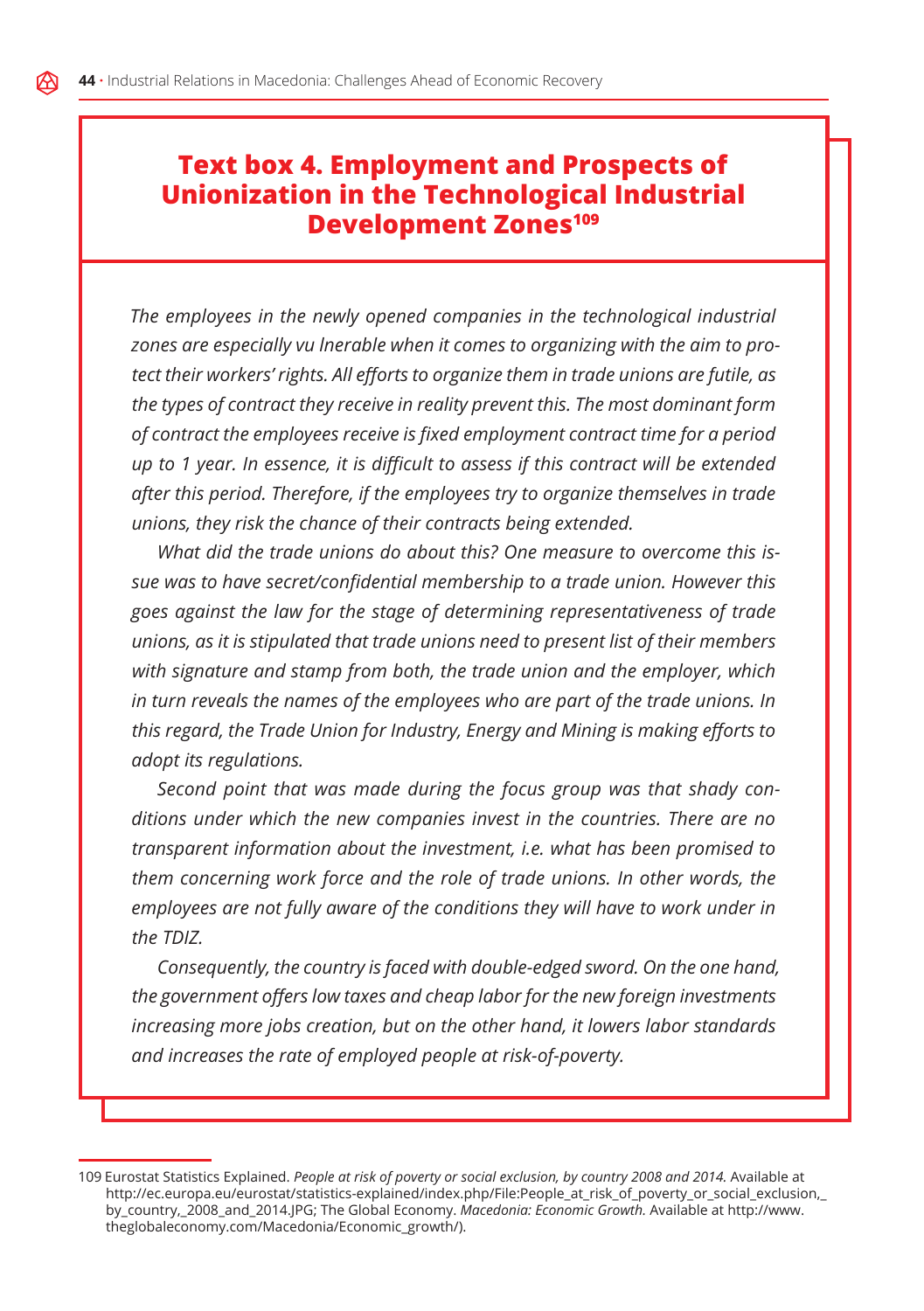**7.**

# **Social dialogue and collective bargaining in Macedonia in the context of economic recovery**

The most severe financial crisis since the Great Depression saw many people lose their jobs on the world market, many lost the standard of living they have worked for, and many are still struggling to return to the pre-crisis levels.<sup>110</sup>After its initial impact in the United States, the interconnectedness of the market contributed to spreading the crisis in Europe. The EU was initially hit by the global financial and mortgage crisis, and followed up by the Eurocrisis and the public debt crisis. Macedonia's small market, which is heavily dependent on foreign capital, has also suffered the consequences. The production dropped,<sup>111</sup> and people were either laid off or had to accept decrease of wages.

The time of the crisis coincided with completing the last stages of the social dialogue development, i.e. signing general collective agreements for the private and public sector. In turn, it has effectuated that 100% of the working force was covered by a collective agreement. However, the situation in practice was different. One thing all social actors agree upon is that "*the social dialogue in Macedonia is underdeveloped*.''112 Despite the existence of general collective agreement, the tripartite dialogue in Macedonia is not functional. *"There are obstacles in some sectors to sign branch agreements, as there are no employers' representatives*."<sup>113</sup>

<sup>110</sup> Tyson, Laura; Madgavkar, Anu.*The Great Income Stagnation.*Available at https://www.project-syndicate.org/print/ stagnating-wages-advanced-economies-by-laura-tyson-and-anu-madgavkar-2016-09.Accessed September 2016.

<sup>111</sup> Interview with the Head of Strategic Planning and Head of Makstil's Trade Union.Conducted on 1 Septmber (interviewed by ZdravkoVeljanov).

<sup>112</sup> Focus Groups Trade Unions and Employers, conducted on 2 & 3 November 2016. Intreview with the Head of Makstil's Trade Union; Interview with Komercijalna Banka.

<sup>113</sup> Focus Groups Trade Unions and Employers, conducted on 2 & 3 November 2016. Intreview with the Head of Makstil's Trade Union.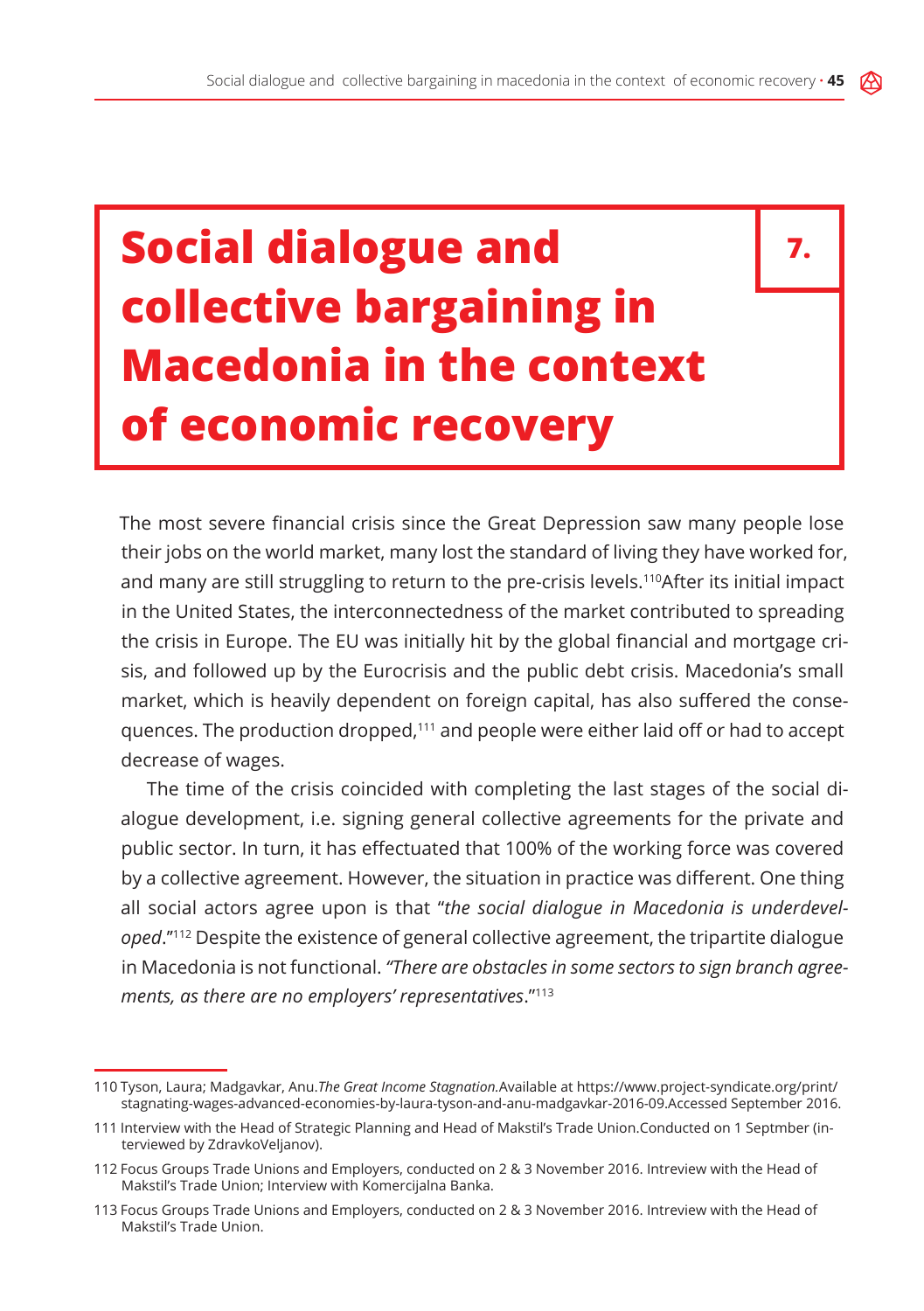Komercijalna Banka has also yet to sign branch agreement, as according to the representative of the Human Resources and General Affairs Sector, the trade union is obstructing the process. Moreover, there is no effective communication between the social actors. Even though the communication between employers and government is somewhat functional at a basic level, there is lack of communication between the government and trade unions. The relationship is practically non-existent, and according to the TU representative from Komercijalna Banka, the last time they were invited to a consultation meeting was with the former Minister of Finance.114. This is something that all representatives of trade unions agreed upon in the interviews. The relation between employers and trade unions has improved after the government adopted the anti-crisis measures, which were largely unpopular among trade unions and employers115. On company level it is easiest to communicate between employers and trade unions, and what helps in this process are the regular meetings between the two.<sup>116</sup> In regard with the trade union and government communication, unfortunately, not even the new forms of communication and the digitalization process can help to mend the relationship. Instead the focus should be on trying to improve the relations within the ESC. The dynamics of the social dialogue in Macedonia are much dependent on the activity of the Minister of Labor and Social Policy, and as the Director of JSC Vero Moda points "*If the Minister understands the essence of the social dialogue, then it will function better, and not just pro-form."117*

<sup>114</sup> Interview with Management Personnel from Komercijalna Banka.

<sup>115</sup> Focus Group with Representatives from the Trade Union, 2 November 2016.

<sup>116</sup> Interview with Representatives from Makstil.

<sup>117</sup> Interview with the Director of JSC Vero Moda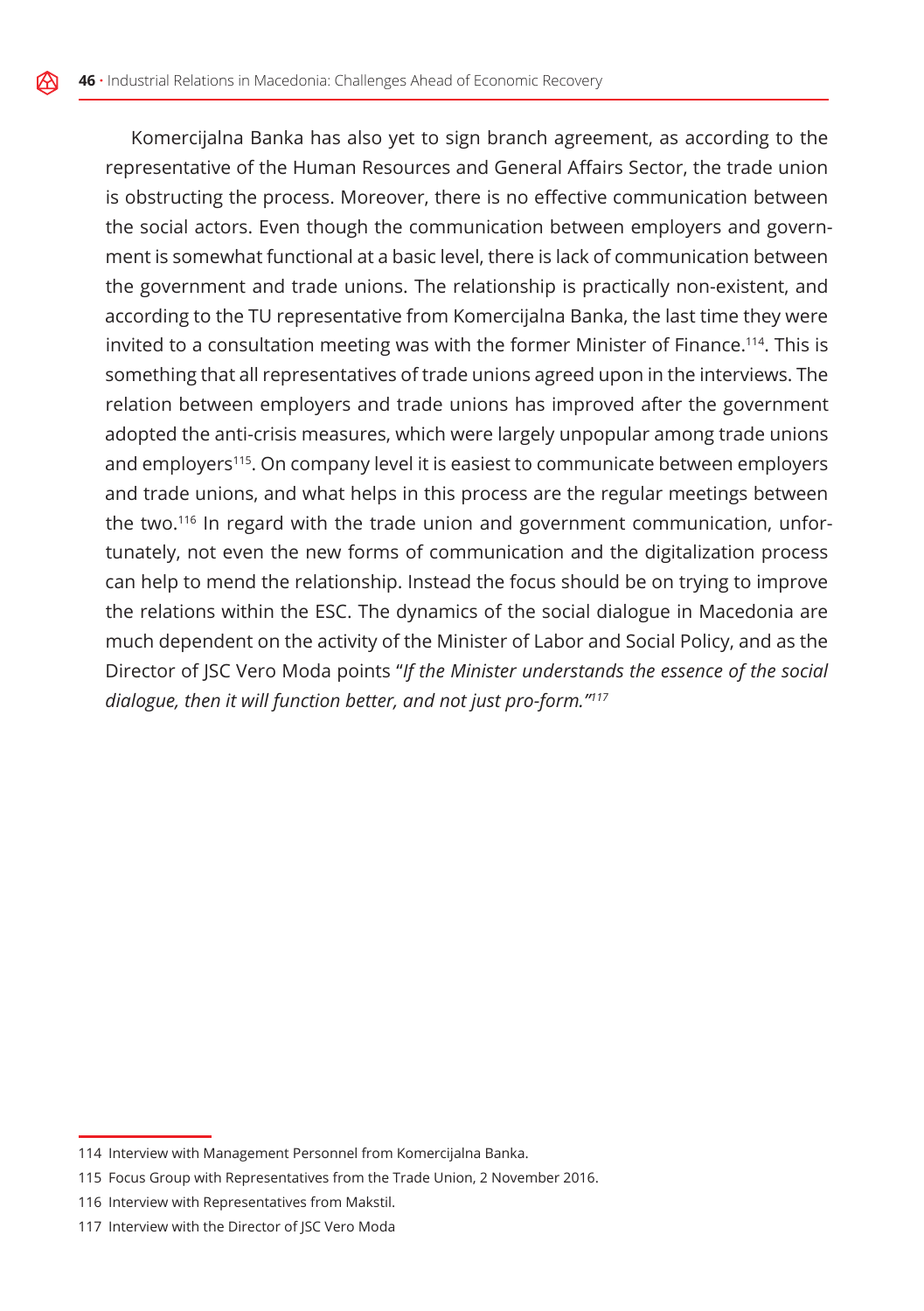## **Conclusion & forecasts**

**8.**

Overall the situation with the social dialogue and workers' rights in Macedonia needs to be worked on, mildly said. The Labor Law, as it is, does not respond to the challenges of the market and the social partners; the influence of the executive power (only 1 part of the tripartite dialogue) over trade unions and employers is significant and it is not balancing, workers are not familiar with their rights and the provisions from their contracts. And even when they are familiar with, the provisions are rarely being carried out.<sup>118</sup>

Digitalization and new forms of employment, benefits from the TIDZ, preserving and increasing union and employers' membership are some of the challenges that need to be addressed in near future. Additional uncertainties for Macedonia are the worrying trend of GDP growth, which is mainly dependent on domestic and public infrastructure spending, and the continuous budget deficit of more than 3 per cent.

Macedonia needs to develop strategy and detailed assessment of the "industrial revolution." It should try to fit the welfare state with the new forms of employment and the digital market. Moreover, middle-skilled workers are also going to be under more intense pressure of digitalization. Many new processes will become automated. New jobs will require specialized knowledge and highly developed skills. They will also entail new forms of employment, such as flexible working hours, teleworking, freelens employment, etc.

The chaos in the social dialogue and industrial relations system in the country disables the stakeholder groups to focus on the long run. Even though more and more jobs are becoming unconventional, employers' and trade unions do not have strategy in place how to deal with this situation. According to most, these types of employment are more typical for the service sectors, while the industry will not see much shift in this regard. Hence, little to no effort is focused on this. Instead the focus is on the existing problems, such as improving the situation of the tripartite dialogue and probably attracting the youth workers in the industrial sectors. However, there is

<sup>118</sup> Bashevska, Marija and Stavrevska B., Elena. *Жени и синдикати: застапеност и работнички права во Република Македонија (Women and Trade Unions: representativeness and workers' rights in Macedonia). Левичарско движење,,Солидарност," 2017.pp.23-27.*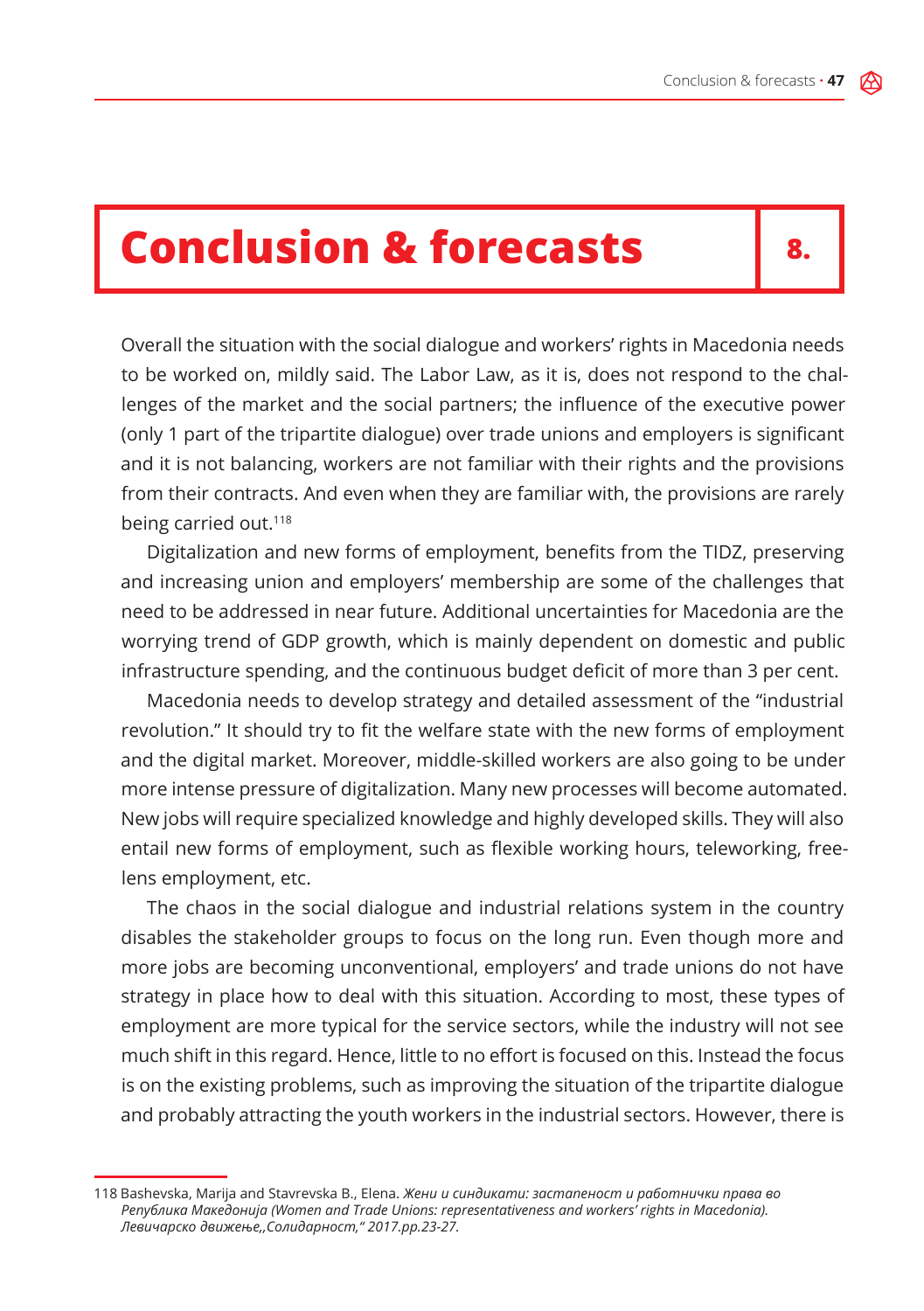also lack of strategy for this task as well, as companies face greater difficulties each year when trying to find appropriate workforce.<sup>119</sup>

#### **Social Partners' Situation in Macedonia**

Level of trust in the TU is extremely low, at 35.9% in 2013,<sup>120</sup> which impacts the perception of the Trade Union as a weak social partner, and results in decreased membership. The main culprit behind this deplorable situation is the LL. Workers are aware that TU cannot do much to protect them, resulting in low level of willingness to organize and trust specifically. TUs are not able to undertake measures to protect workers' rights. One instance is lodging of appeals by workers against the employers. With the new amendments, it is not possible to lodge group appeals against one entity for the same case. Therefore, TU and workers need to lodge individual claims which is expensive and does not produce the same effect as group appeals. The state indirectly interferes with the powers of the other social actors, positioning itself as the dominant actor. Despite the fact that it would be beneficial both for the economy and the state to have powerful trade unions in the public and private sector, trade unions are gradually becoming powerless. In contrast, if the trade unions are powerful in the private sector, then workers will have higher salaries, there will be more contributions to the state budget, and the workers will be more powerful to spend more on goods and services, increasing consumption.

The economic chambers and the Employers' Organization do not fare any better as well. In 2013 the trust level in the economic chambers was 36.8% and in the Employers' Organization at 35.6%.121 Further challenge is that while it is easier to negotiate at sectorial level, there is problem with the associations of employers. For instance, there is no corresponding employers' organization with SIER, and the trade union is finding hard time to negotiate a sectorial collective agreement.

While all social partners bear the burden of improving the social dialogue, most agree that there should be greater involvement of the  $3<sup>rd</sup>$  social partner – the Government. Both ESC and LESC have the necessary technical equipment for organizational affairs, but what is lacking is will to carry out their obligations. They should be the driving institutional force and engage actively with the other two partners, namely employers and trade unions.

<sup>119</sup> Focus group with employer organizations

<sup>120</sup> Nuredinovska, Emina; Krzhalovski, Aleksandar; Stojanova, Daniela.*Доверба во граѓанското општество (Trust in the Civil Society).* Macedonian Center for International Relations. July, 2013. Available at http://www.deso.mk/ GetFile.ashx?f=3&pd=1226&pdf=3.Accessed 20 December 2016.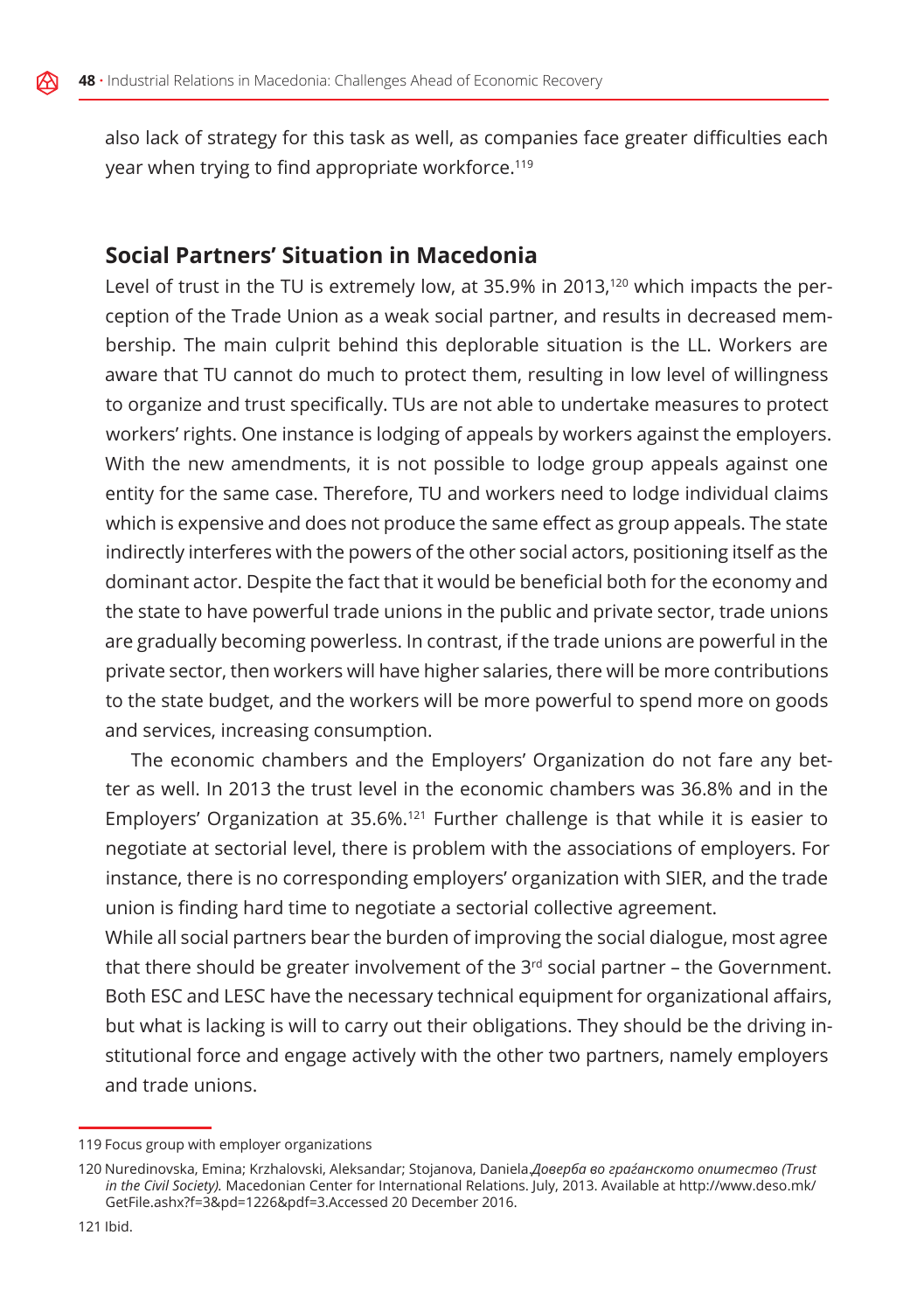Apart from trust, further issue is the existing normativization. Representatives from both trade unions and employers' organizations, stated that the industrial relations in Macedonia are too normativized. All aspects are regulated by laws or bylaws, which leaves little or no space for 'maneuvering' for the provisions from the collective agreement. Instead of legislating and over-regulating, focus should be put on providing more space for the social partners to negotiate. As the market is getting more flexible, the provisions from the relevant laws and the general collective agreement should also be flexible. However, employers and trade unions need to convince and show to the government they represent sufficient per cent of workers, and the provisions adopted with their negotiations will have impacted large proportion of the workforce.122

#### **FDIs**

Macedonia's dependence on looking for *FDIs* is going to continue in the upcoming period, and as a result the FDI will likely continue to increase, but it is expected to be followed by increase of the public debt.<sup>123</sup> However, this process should be followed by efforts to organize the workforce in the TDIZ. Workers in the free trade industrial zones will continue to make efforts to organize themselves into trade unions, as the conditions and the wages (and benefits that go along) are not as acceptable as initially thought. So far it has proven to be an area that is extremely difficult to be organized from several aspects, from job insecurity of workers to unwillingness of employers to facilitate the process. These efforts should be met by the existing trade union organizations and assist them in any way possible.124 The legal regulations for organizing workers in TDIZ should be appropriately amended by changing the maximum length of extending fixed term contracts, and ability to obtain contracts with indefinite duration. This will offer more security, safety and workers can think more long term to organize.

When it comes to benefits from the TDIZ, it has been emphasized during the employers' focus group that Macedonian companies should also be able to use some of the benefits now available only for the FDIs.<sup>125</sup>

<sup>122</sup> Interview with Director of JSC Vero Moda

<sup>123</sup> Anceva, Mare. *Annual Review of Labor Relations and Social Dialogue – Macedonia.*Friedrich Ebert Stiftung, 2015. p. 7. 124 Ibid.

<sup>125</sup> At present it is possible only if they are 100% export oriented, criteria which is difficult to satisfy.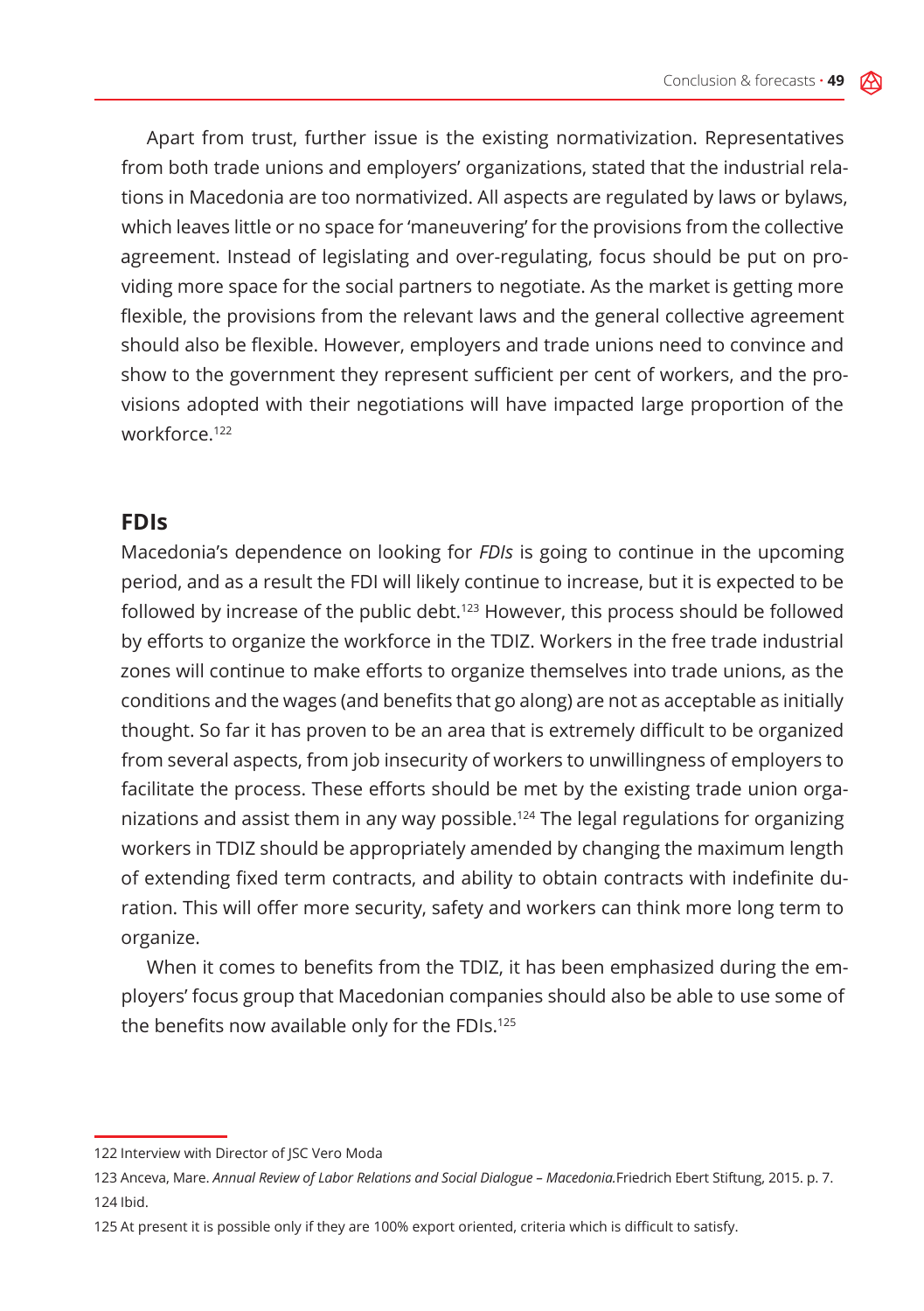#### **Digitalization**

*Digitalization* creates significant transformations in the organization of work and employment, both within the company and at labor or national market level. Many new forms of employment that emerged as a direct result of digitalization require appropriate changes in the society. Flexibility, teleworking, telecommuting, freelance working, are just to name few of the new forms of employment relationships. As much benefit they bring to the individuals in the society, it also generates negative side effects, such as access to social protection or non-defined arrangements. <sup>126</sup>

As a result, the social security model is under severe strain to perform and adjust itself to the new circumstances. This call for shift in the required labor skills, i.e. generic and specialized e-skills in today's labor market are seen as basic skills necessary to perform ones work. It also creates space for new modes of learning, training and specializing. E-learning, distance study, online programs are flexible tools to be used by the workforce.<sup>127</sup>

Therefore, government and policy making institutions face the biggest challenge of social protection in the  $21^{st}$  century, yet. How to incorporate social and health protection and preserve safety standards in an ever more flexible market? The task becomes even more difficult, when the countries are faced with financial crisis with global impact. The European agenda on this issue is clear. What EU needs now is single digital market. It came long way from the single market for goods and services. But now it needs shift of focus. A study by DG for Internal Policies shows that the service sector will be the most affected by digitalization, as it is going to experience *"major processes of change and restructuring."*<sup>128</sup> The new vivacious knowledge-based society and young job seekers need new forms of organizing and jobs that will take into account their diversified skills and abilities. In order to reap the benefits of the digital era, digital technology should be fully integrated and human capital should develop advanced digital skills to enhance productivity.129 Trade Unions should follow the trend and use the digital technology to its advantage and make efforts to organize the self-employed workers.

<sup>126</sup> Valsamis, Daphné; De Coen, An; Vanoeteren, Valentijn; Van Der Beken, Vim. *Employment and Skills Aspects of the Digital Single Market Strategy.*European Union, DG Internal Policies, 2015. pp. 8-9

<sup>127</sup> Ibid.

<sup>128</sup> Ibid. p. 19.

<sup>129</sup> Ibid. pp. 9-11, 15.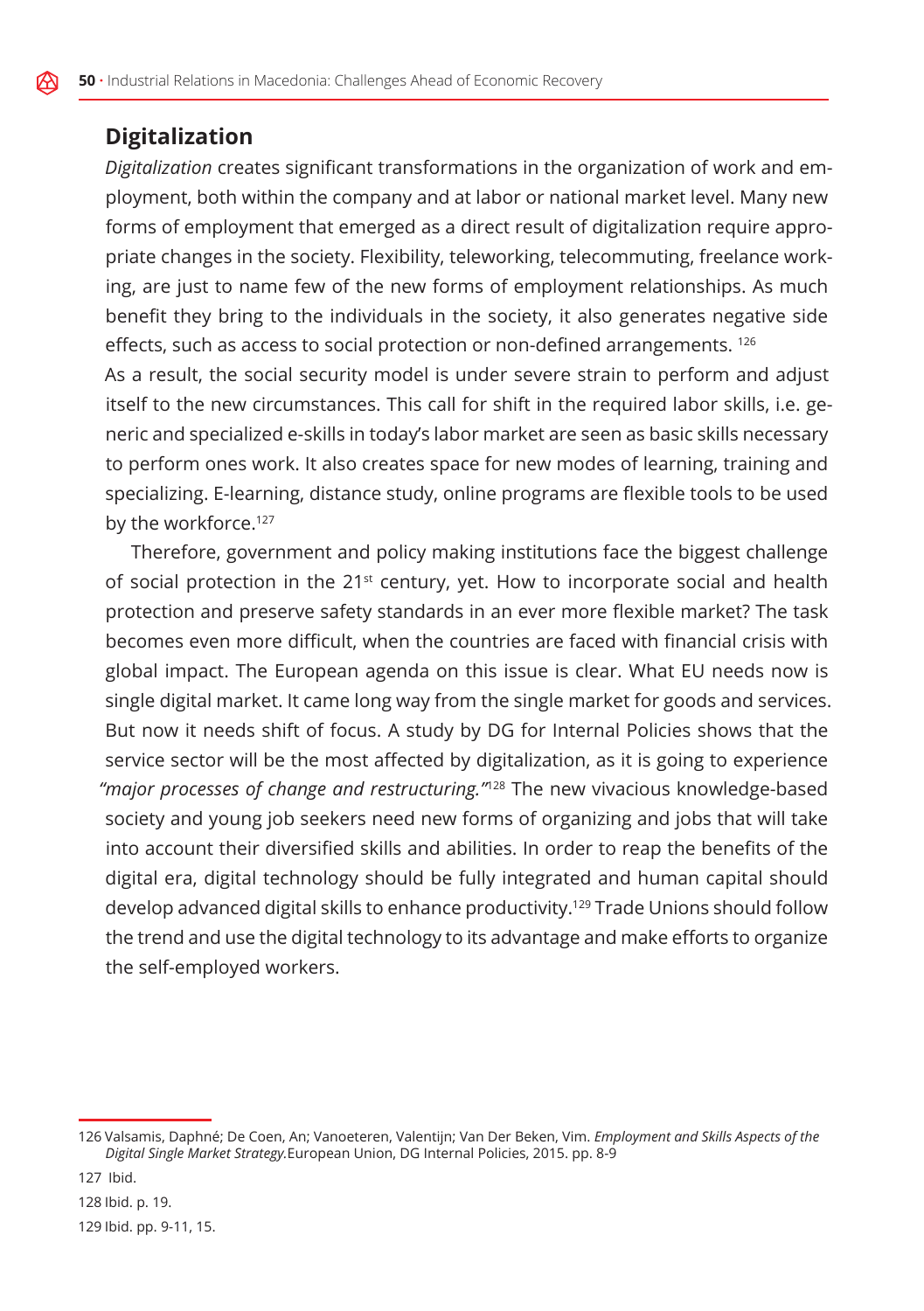#### **Individualization**

*Individualization* of work is a global trend and it has significant impact on the union organization. Even though globally union membership drops, this does not mean that the trade unions should be prevented to perform their role in the social dialogue. Instead, trade unions should look to find ways how to deal with this issue. After all, the trade unions are a product of capitalism, and there will be need for it. For instance if ETUC and Europe's Business Partners want something to be regulated, they can work together and develop a text to be incorporated into Directive. Within the Union therefore workers strive to organize themselves into trade unions. In Macedonia, paradoxically, the Labor Law prevents this. Freelancers cannot be members, they cannot call upon a collective agreement, as the LL requires list of representativeness, and consequently they are left out of the social dialogue negotiation.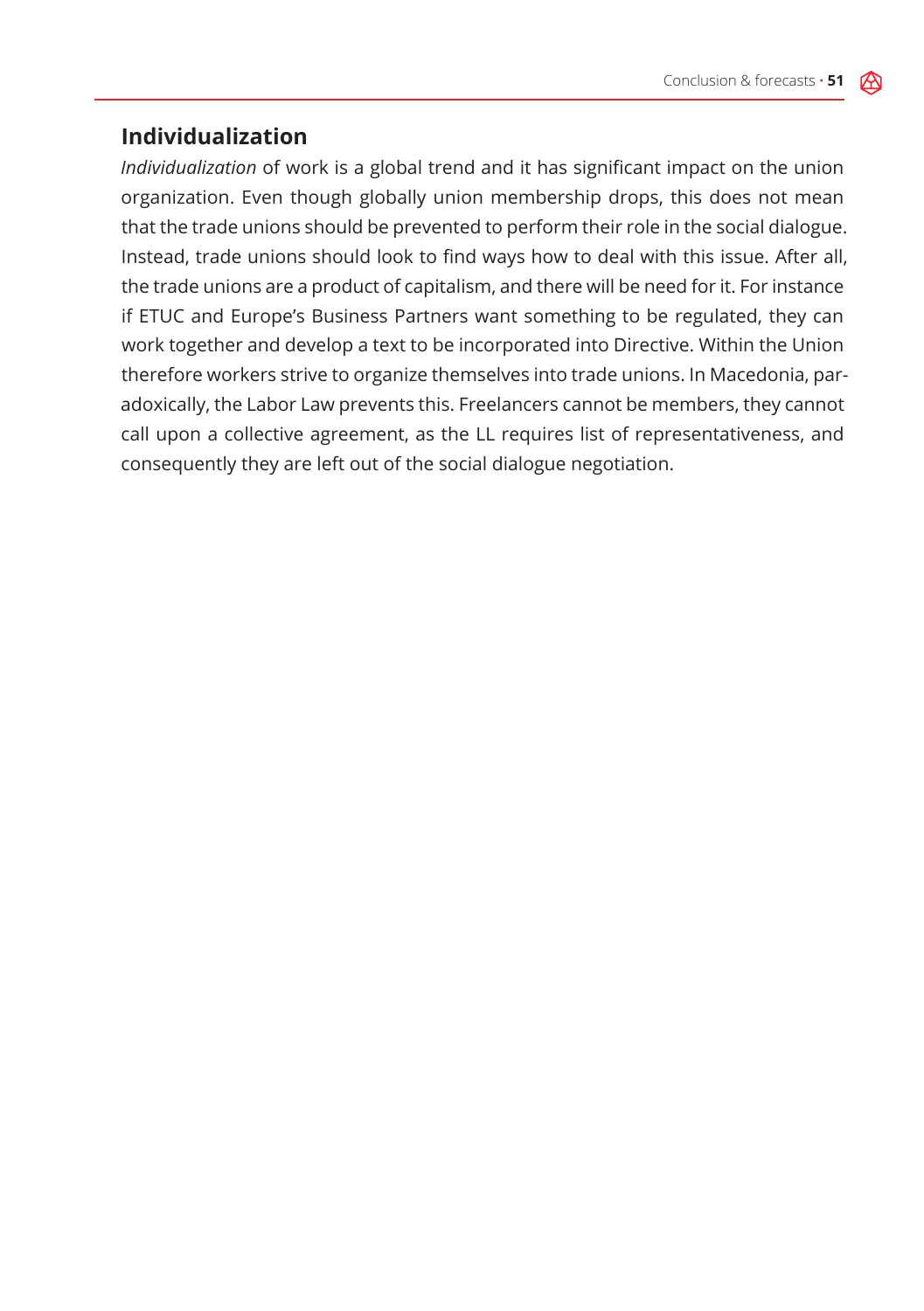## **Recommendations**

- **Democratization of Trade Unions** low levels of trust in trade unions stem from the lack of democratic structures within the unions. Leaders do not trust each other and members do not trust leaders, as they perceive them as walking along a thin line between representing the workers and cooperation with employers and the Government
- **Restart of the Social Dialogue consultations** the prolonged political crisis has severely affected the fragile situation of the ESC and its consolidation is essential. At the beginning when it was found, it was envisaged that the ESC will have monthly sessions. However, there are no information when was the last session, even though it has legal obligations to act in accordance with the RIA. The process is not being respected and the laws are adopted in expedient procedures, without negotiations and dialogue. After the parliamentary elections it is essential for the MLSP to start running the ESC meetings and consult its social partners on relevant issues.
- **For TDIZ** reduce the length of fixed time contracts extension. With the existing legal regulations an employer is able to prolong the fixed time contract for a period of up to five years. It is provision that is most frequently used by many employers. This prevents workers to organize themselves, out of concern for canceling their contract. When the government negotiates new foreign investments, workers' salaries are the last and least important item on the negotiation table. In order to address this issue, during negotiations with FDIs, there should be an adopted rate of the share of employees with fixed term contract in a company.
- **Union membership** many newly employed are discouraged to join trade unions due to the fees that need to be paid and it is time consuming. Therefore there should be different union membership, such as active members and passive members. Passive members will not have to pay the exact fee, and both will enjoy the benefits of being unionized. Moreover, in this manner it will be easier to organize people with non-standard working hours or jobs, such as the new emerging jobs.